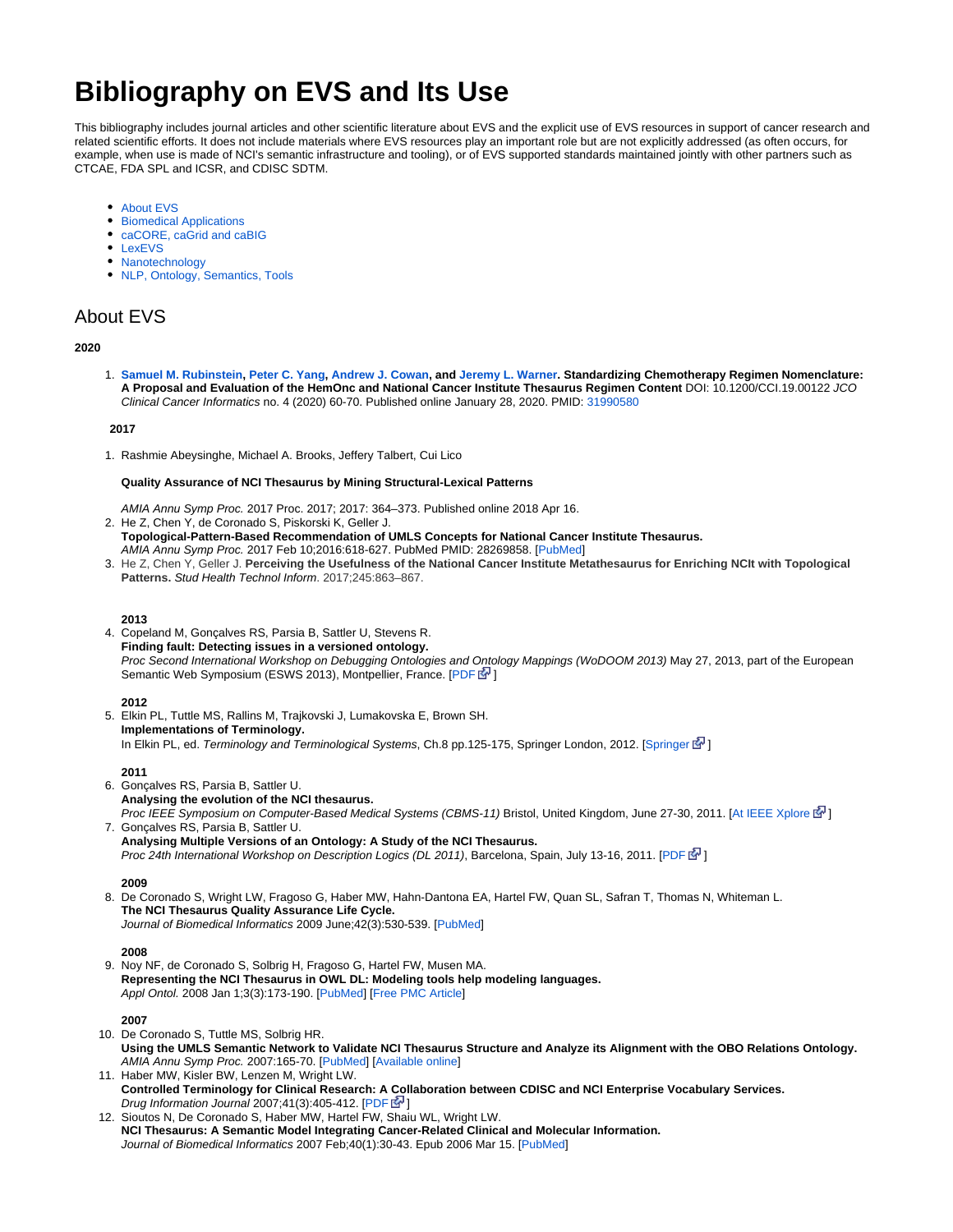**2005**

13. Hartel FW, De Coronado S, Dionne R, Fragoso G, Golbeck J. **Modeling a description logic vocabulary for cancer research.** Journal of Biomedical Informatics, 2005; 38(2):114-129. [[PubMed\]](http://www.ncbi.nlm.nih.gov/pubmed/15797001)

#### **2004**

- 14. De Coronado S, Haber MW, Sioutos N, Tuttle MS, Wright LW. **NCI Thesaurus: Using Science-Based Terminology to Integrate Cancer Research Results.** Proc 11th World Congress on Medical Informatics (Medinfo 2004) Amsterdam: IOS Press 2004, pp. 33-37. Also cited as: Stud Health Technol Inform. 2004;107(Pt 1):33-7. [\[PubMed](http://www.ncbi.nlm.nih.gov/pubmed/15360769)]
- 15. Fragoso G, De Coronado S, Haber MW, Hartel FW, Wright LW. **Overview and Utilization of the NCI Thesaurus.** Comparative and Functional Genomics (Dec. 2004) 5(8):648-654. [\[PubMed](http://www.ncbi.nlm.nih.gov/pubmed/18629178)] [\[Free PMC Article\]](http://www.ncbi.nlm.nih.gov/pmc/articles/PMC2447470/?tool=pubmed)

#### **2003**

- 16. Goldbeck J, Fragoso G, Hartel F, Hendler J, Oberthaler J, Parsia B. **The National Cancer Institute's Thesaurus and Ontology.** Journal of Web Semantics (2003) 1:75-80. [\[JWS Web Site](http://www.websemanticsjournal.org/index.php/ps/article/view/27) E<sup>1</sup>]
- 17. Hartel F, Fragoso G, Ong K, Dionne R. **Enhancing Quality of Retrieval Through Concept Edit History.** AMIA Annu Symp Proc. 2003:279-83. [\[PubMed](http://www.ncbi.nlm.nih.gov/pubmed/14728178)]

#### **2002**

18. Hartel FW, de Coronado S. **Information Standards Within the National Cancer Institute.** Cancer Informatics: Essential Technologies for Clinical Trials JS Silva, et al., eds. Springer-Verlag; 2002 Jan 8. pp. 135-156.

## **2001**

- 19. Gwaltney K, Chute C, Hageman D, Kibbe W, McCormick K, Reeves D, Wright L. **An assessment of cancer clinical trials vocabulary and IT infrastructure in the U.S.** Proc AMIA Symp. 2001:224-8. PubMed PMID: 11825185; PubMed Central PMCID: PMC2243595. [[PubMed\]](http://www.ncbi.nlm.nih.gov/pubmed/11825185) [[Free PMC Article\]](http://www.ncbi.nlm.nih.gov/pmc/articles/pmid/11825185/?tool=pubmed)
- 20. Hubbard SL.
	- **Information systems in oncology.**

Cancer: Principles & Practice of Oncology, 6th ed. Devita VT, Hellman S, Rosenberg SA, eds. Philadelphia: Lippincott Williams & Wilkins; 2001. pp. 3135–46.

21. Hubbard SM, Setser A. **The Cancer Informatics Infrastructure: a new initiative of the National Cancer Institute.**

Semin Oncol Nurs. 2001 Feb;17(1):55-61. Review. PubMed PMID: 11236366. [\[PubMed](http://www.ncbi.nlm.nih.gov/pubmed/11236366)] [\[Full Text](http://www.sciencedirect.com/science/article/pii/S0749208101800322) [St[\]](http://www.cancer.gov/policies/linking)]

22. Silva JS, Ball MJ, Douglas JV.

**The Cancer Informatics Infrastructure (CII): An Architecture for Translating Clinical Research into Patient Care.** Proc 10th World Congress on Medical Informatics (Medinfo 2001) Amsterdam: IOS Press 2001, pp. 114-117. Also cited as: Stud Health Technol Inform. 2001;84(Pt 1):114-7. PubMed PMID: 11604717. [[PubMed\]](http://www.ncbi.nlm.nih.gov/pubmed/11604717)

#### **1999**

23. Silva J, Wittes R.

**Role of clinical trials informatics in the NCI's cancer informatics infrastructure.** Proc AMIA Symp. 1999:950-4. PubMed PMID: 10566501; PubMed Central PMCID: PMC2232686. [[PubMed\]](http://www.ncbi.nlm.nih.gov/pubmed/10566501) [[Free PMC Article\]](http://www.ncbi.nlm.nih.gov/pmc/articles/PMC2232686/?tool=pubmed)

# <span id="page-1-0"></span>Biomedical Applications

# **2018**

1. Po-Yen Lin F, Groza T, Kocbek S, Cancer

**Care Treatment Outcome Ontology: A Novel Computable Ontology for Profiling Treatment Outcomes in Patients With Solid Tumors**

September 2018, DOI: 10.1200/CCI.18.00026

2. Zhang H, Guo Y, Li Q, et al.

**An ontology-guided semantic data integration framework to support integrative data analysis of cancer survival.** -- BMC Med Inform Decis Mak. 2018;18(Suppl 2):41. Published 2018 Jul 23. doi:10.1186/s12911-018-0636-4

#### **2017**

- 1. Gipson DS, Kirkendall ES, Gumbs-Petty B, Quinn T, Steen A, Hicks A, McMahon A, Nicholas S, Zhao-Wong A, Taylor-Zapata P, Turner M, Herreshoff E, Jones C, Davis JM, Haber M, Hirschfeld S. **Development of a Pediatric Adverse Events Terminology.** Pediatrics. 2017 Jan;139(1). Available online Dec 27, 2016. pii: e20160985. doi: 10.1542/peds.2016-0985. [Epub ahead of print] PubMed PMID: 28028203. [[PubMed\]](https://www.ncbi.nlm.nih.gov/pubmed/28028203)
- 2. Jouhet V, Mougin F, Bréchat B, Thiessard F. **Building a model for disease classification integration in oncology, an approach based on the national cancer institute thesaurus.** J Biomed Semantics. 2017 Feb 7;8(1):6. doi: 10.1186/s13326-017-0114-4. PubMed PMID: 28173841; PubMed Central PMCID: PMC5294908. [[Pu](https://www.ncbi.nlm.nih.gov/pubmed/28173841) [bMed\]](https://www.ncbi.nlm.nih.gov/pubmed/28173841)
- 3. Noor A, Assiri A, Ayvaz S, Clark C, Dumontier M.

**Drug-drug interaction discovery and demystification using Semantic Web technologies.**

J Am Med Inform Assoc. 2017. Available online 2016 Dec 28. pii: ocw128. doi: 10.1093/jamia/ocw128. [Epub ahead of print] [[PubMed\]](https://wiki.nci.nih.gov/PubMed PMID: 28031284.)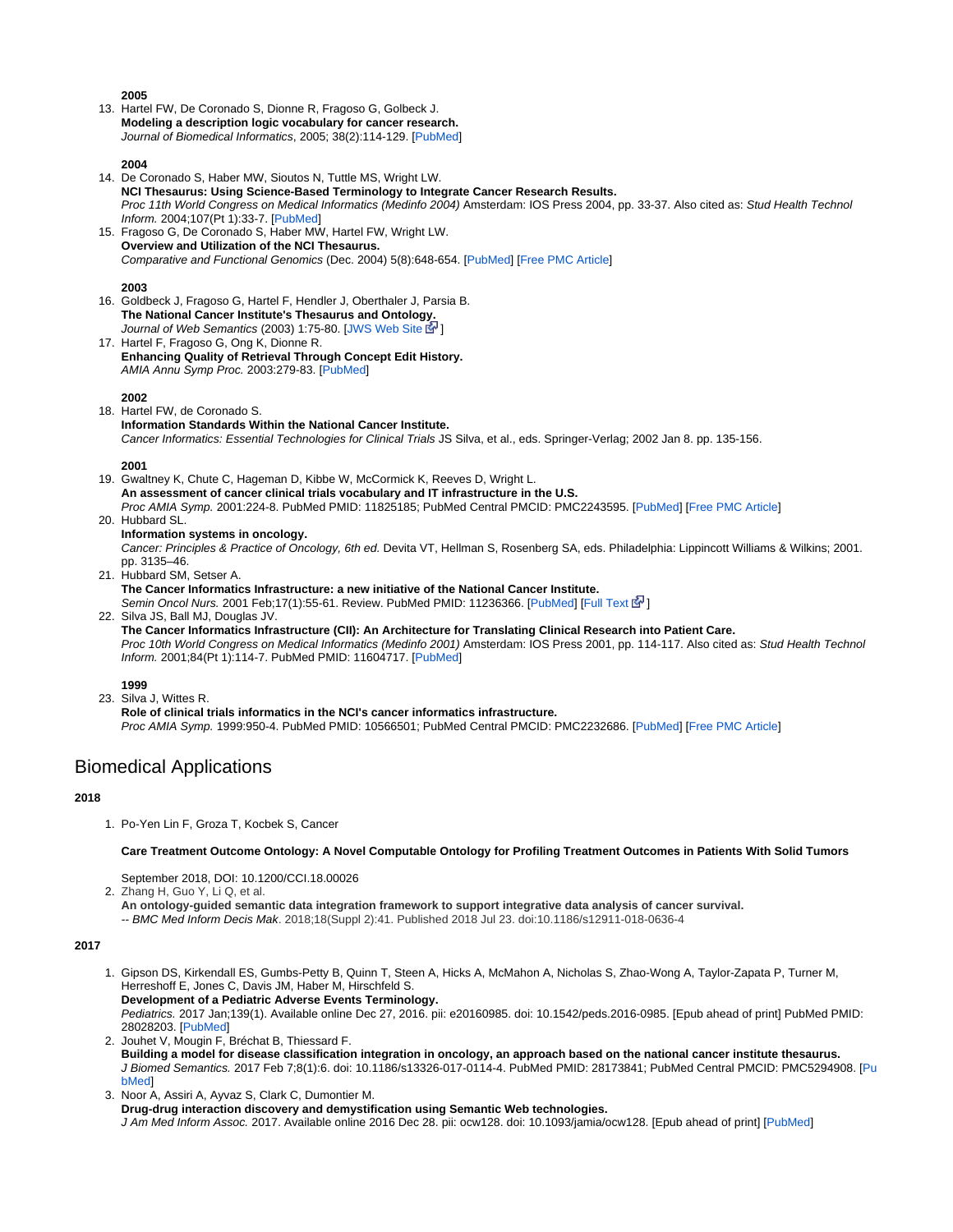- 4. Schilsky RL.
- **Finding the Evidence in Real-World Evidence: Moving from Data to Information to Knowledge.** J Am Coll Surg. 2017 Jan;224(1):1-7. doi: 10.1016/j.jamcollsurg.2016.10.025. PubMed PMID: 27989954. [\[PubMed](https://www.ncbi.nlm.nih.gov/pubmed/27989954)]
- 5. Sharma DK, Solbrig HR, Prud'hommeaux E, Pathak J, Jiang G. **Standardized Representation of Clinical Study Data Dictionaries with CIMI Archetypes.** AMIA Annu Symp Proc. 2017 Feb 10;2016:1119-1128. PubMed PMID: 28269909. [\[PubMed](https://www.ncbi.nlm.nih.gov/pubmed/28269909)]
- 6. Visvanathan K, Levit LA, Raghavan D, Hudis CA, Wong S, Dueck A, Lyman GH. **Untapped Potential of Observational Research to Inform Clinical Decision Making: American Society of Clinical Oncology Research Statement.**
- 7. Yan Z, Lacson R, Ip I, Valtchinov V, Raja A, Osterbur D, Khorasani R. J Clin Oncol. 2017 Mar 30:JCO2017726414. doi: 10.1200/JCO.2017.72.6414. [Epub ahead of print] PubMed PMID: 28358653. [\[PubMed](https://www.ncbi.nlm.nih.gov/pubmed/28358653)]
- **Evaluating Terminologies to Enable Imaging-Related Decision Rule Sharing.** AMIA Annu Symp Proc. 2017 Feb 10;2016:2082-2089. PubMed PMID: 28269968. [\[PubMed](https://www.ncbi.nlm.nih.gov/pubmed/28269968)]

# **2016**

8. Bonhoeffer J, Kochhar S, Hirschfeld S, Heath PT, Jones CE, Bauwens J, Honrado Á, Heininger U, Muñoz FM, Eckert L, Steinhoff M, Black S, 9. Fathiamini S, Johnson AM, Zeng J, Araya A, Holla V, Bailey AM, Litzenburger BC, Sanchez NS, Khotskaya Y, Xu H, Meric-Bernstam F, Bernstam 10. Fernández JM, de la Torre V, Richardson D, Royo R, Puiggròs M, Moncunill V, Fragkogianni S, Clarke L; BLUEPRINT Consortium., Flicek P, 11. Forbes SA, Beare D, Boutselakis H, Bamford S, Bindal N, Tate J, Cole CG, Ward S, Dawson E, Ponting L, Stefancsik R, Harsha B, Kok CY, Jia 12. Hochheiser H, Castine M, Harris D, Savova G, Jacobson RS. 13. Huang J, Eilbeck K, Smith B, Blake JA, Dou D, Huang W, Natale DA, Ruttenberg A, Huan J, Zimmermann MT, Jiang G, Lin Y, Wu B, Strachan 14. Kaufman L, Gore K, Zandee JC. 15. Kim E, Corte-Real M, Baloch Z. 16. Mottin L, Gobeill J, Pasche E, Michel PA, Cusin I, Gaudet P, Ruch P. 17. Piñero J, Bravo À, Queralt-Rosinach N, Gutiérrez-Sacristán A, Deu-Pons J, Centeno E, García-García J, Sanz F, Furlong LI. 18. Ritter DI, Roychowdhury S, Roy A, Rao S, Landrum MJ, Sonkin D, Shekar M, Davis CF, Hart RK, Micheel C, Weaver M, Van Allen EM, Parsons 19. Schilsky RL, Miller RS. 20. Souza AD, Almeida MB. 21. Sward KA, Rubin S, Jenkins TL, Newth CJ, Dean JM; Eunice Kennedy Shriver National Institute of Child Health and Human Development 22. Warner JL, Rioth MJ, Mandl KD, Mandel JC, Kreda DA, Kohane IS, Carbone D, Oreto R, Wang L, Zhu S, Yao H, Alterovitz G. 23. Wood F. Padula M, Sturkenboom M, Buttery J, Pless R, Zuber P; GAIA project participants. **Global alignment of immunization safety assessment in pregnancy - The GAIA project.** Vaccine. 2016 Dec 1;34(49):5993-5997. doi: 10.1016/j.vaccine.2016.07.006. PubMed PMID: 27751641. [\[PubMed](https://www.ncbi.nlm.nih.gov/pubmed/27751641)] EV, Cohen T. **Automated identification of molecular effects of drugs (AIMED).** J Am Med Inform Assoc. 2016 Jul;23(4):758-65. doi: 10.1093/jamia/ocw030. PubMed PMID: 27107438; PubMed Central PMCID: PMC4926748. [ [PubMed\]](https://www.ncbi.nlm.nih.gov/pubmed/27107438) Rico D, Torrents D, Carrillo de Santa Pau E, Valencia A. **The BLUEPRINT Data Analysis Portal.** Cell Syst. 2016 Nov 23;3(5):491-495.e5. doi: 10.1016/j.cels.2016.10.021. PubMed PMID: 27863955. [[PubMed\]](https://www.ncbi.nlm.nih.gov/pubmed/27863955) M, Jubb H, Sondka Z, Thompson S, De T, Campbell PJ. **COSMIC: somatic cancer genetics at high-resolution.** Nucleic Acids Res. 2016 Nov 28. pii: gkw1121. [Epub ahead of print] PubMed PMID: 27899578. [\[PubMed](https://www.ncbi.nlm.nih.gov/pubmed/27899578)] **An information model for computable cancer phenotypes.** BMC Med Inform Decis Mak. 2016 Sep 15;16(1):121. doi: 10.1186/s12911-016-0358-4. PubMed PMID: 27629872. [\[PubMed](http://www.ncbi.nlm.nih.gov/pubmed/27629872)] HJ, He Y, Zhang S, Wang X, Liu Z, Borchert GM, Tan M. **The Non-Coding RNA Ontology (NCRO): a comprehensive resource for the unification of non-coding RNA biology.** J Biomed Semantics. 2016 May 4;7:24. doi: 10.1186/s13326-016-0066-0. PubMed PMID: 27152146; PubMed Central PMCID: PMC4857245. [[Pu](https://www.ncbi.nlm.nih.gov/pubmed/27152146) [bMed\]](https://www.ncbi.nlm.nih.gov/pubmed/27152146) **Data Standardization, Pharmaceutical Drug Development, and the 3Rs.** ILAR J. 2016 Dec;57(2):109-119. doi: 10.1093/ilar/ilw030. PubMed PMID: 28053065. [[PubMed\]](https://www.ncbi.nlm.nih.gov/pubmed/28053065) **A Deep Semantic Mobile Application for Thyroid Cytopathology.** SPIE Medical Imaging 2016: Advanced PACS-based Imaging Informatics and Therapeutic Applications, 2016. San Diego, California, USA, 27 Feb - 3 Mar 2016. [[PubMed\]](http://edwardkim.net/pubs/fullpaper2016.pdf) **neXtA5: accelerating annotation of articles via automated approaches in neXtProt.** Database (Oxford). 2016 Jul 3;2016. pii: baw098. doi: 10.1093/database/baw098. PubMed PMID: 27374119; PubMed Central PMCID: PMC4930835. [\[PubMed](https://www.ncbi.nlm.nih.gov/pubmed/27374119)] **DisGeNET: a comprehensive platform integrating information on human disease-associated genes and variants.** Nucleic Acids Res. 2016 Oct 19. pii: gkw943. [Epub ahead of print] PubMed PMID: 27924018. [[PubMed\]](https://www.ncbi.nlm.nih.gov/pubmed/27924018) DW, McLeod HL, Watson MS, Plon SE, Kulkarni S, Madhavan S; ClinGen Somatic Cancer Working Group. **Somatic cancer variant curation and harmonization through consensus minimum variant level data.** Genome Med. 2016 Nov 4;8(1):117. PubMed PMID: 27814769; PubMed Central PMCID: PMC5095986. [\[PubMed](https://www.ncbi.nlm.nih.gov/pubmed/27814769)] **Creating a Learning Health Care System in Oncology.** Oncology Informatics: Using Health Information Technology to Improve Processes and Outcomes in Cancer. Hesse BW, Ahern DK, Beckjord E, eds. Elsevier Academic Press (2016), pp. 3–21. **Natural Language Definitions for the Leukemia Knowledge Domain.** Proc International Conference on Biomedical Ontology 2016 (ICBO 2016). Corvallis, Oregon, USA, 1-4 Aug 2016. [\[PDF](http://ceur-ws.org/Vol-1747/IT507_ICBO2016.pdf)  $\mathbb{F}$ [\]](http://www.cancer.gov/policies/linking) (NICHD) Collaborative Pediatric Critical Care Research Network (CPCCRN). **Case Study: Semantic Annotation of a Pediatric Critical Care Research Study.** Comput Inform Nurs. 2016 Mar;34(3):101-4. doi: 10.1097/CIN.0000000000000236. PubMed PMID: 26958992; PubMed Central PMCID: PMC4788017. [\[PubMed](https://www.ncbi.nlm.nih.gov/pubmed/26958992)] **SMART precision cancer medicine: a FHIR-based app to provide genomic information at the point of care.** J Am Med Inform Assoc. 2016 Mar 27. pii: ocw015. doi: 10.1093/jamia/ocw015. [Epub ahead of print] PubMed PMID: 27018265. [\[PubMed](http://www.ncbi.nlm.nih.gov/pubmed/27018265)] **The Standard for the Exchange of Nonclinical Data (SEND): History, Basics, and Comparisons with Clinical Data.**

PharmaSUG 2016 Conference Proceedings. Denver, Colorado, May 8-11, 2016. [\[PDF](http://www.pharmasug.org/proceedings/2016/SS/PharmaSUG-2016-SS13.pdf) 图]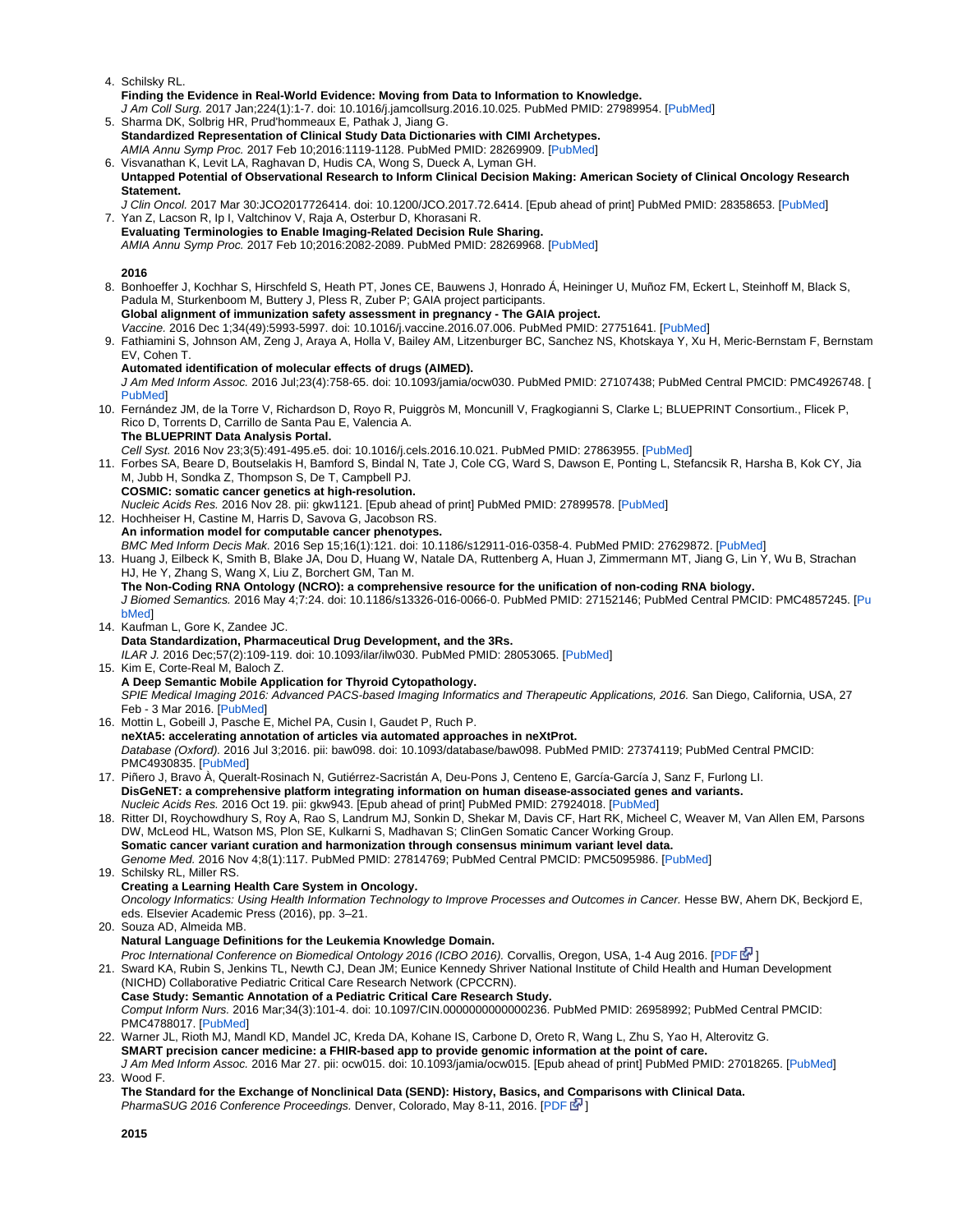24. Anzai T, Kaminishi M, Sato K, Kaufman L, Iwata H, Nakae D.

**Responses to the Standard for Exchange of Nonclinical Data (SEND) in non-US countries.** J Toxicol Pathol. 2015 Apr;28(2):57-64[. do](http://www.cancer.gov/policies/linking)i: 10.1293/tox.2015-0007. Epub 2015 Apr 1. Review. PubMed PMID: 26028814; PubMed Central PMCID: PMC4444503. [\[PubMed](http://www.ncbi.nlm.nih.gov/pubmed/26028814)][[PDF](http://www.pdslifesciences.com/Userfiles/Docs/PDS_SEND-non-US-WP_VF-4-2-15.pdf) **B**]

- 25. Duellman SJ, Zhou W, Meisenheimer P, Vidugiris G, Cali JJ, Gautam P, Wennerberg K, Vidugiriene J. **Bioluminescent, Nonlytic, Real-Time Cell Viability Assay and Use in Inhibitor Screening.** Assay Drug Dev Technol. 2015 Sep 18. [Epub ahead of print] PubMed PMID: 26383544. [\[PubMed](http://www.ncbi.nlm.nih.gov/pubmed/26383544)]
- 26. Dyke SO, Cheung WA, Joly Y, Ammerpohl O, Lutsik P, Rothstein MA, Caron M, Busche S, Bourque G, Rönnblom L, Flicek P, Beck S, Hirst M, Stunnenberg H, Siebert R, Walter J, Pastinen T.
- 27. Fransson MN, Rial-Sebbag E, Brochhausen M, Litton JE. **Epigenome data release: a participant-centered approach to privacy protection.** Genome Biol. 2015 Jul 17;16(1):142. PubMed PMID: 26185018; PubMed Central PMCID: PMC4504083. [[PubMed\]](http://www.ncbi.nlm.nih.gov/pubmed/26185018) **Toward a common language for biobanking.**

Eur J Hum Genet. 2015 Jan;23(1):22-8. doi: 10.1038/ejhg.2014.45. Epub 2014 Apr 9. PubMed PMID: 24713663; PubMed Central PMCID: PMC4266732. [\[PubMed](http://www.ncbi.nlm.nih.gov/pubmed/24713663)]

- 28. Fu X, Batista-Navarro R, Rak R, Ananiadou S. **Supporting the annotation of chronic obstructive pulmonary disease (COPD) phenotypes with text mining workflows.** J Biomed Semantics. 2015 Mar 14;6:8. doi: 10.1186/s13326-015-0004-6. eCollection 2015. PubMed PMID: 25789153; PubMed Central PMCID: PMC4364458. [\[PubMed](http://www.ncbi.nlm.nih.gov/pubmed/25789153)]
- 29. Gaudet P, Michel PA, Zahn-Zabal M, Cusin I, Duek PD, Evalet O, Gateau A, Gleizes A, Pereira M, Teixeira D, Zhang Y, Lane L, Bairoch A. **The neXtProt knowledgebase on human proteins: current status.**

30. Hicks KA, Tcheng JE, Bozkurt B, Chaitman BR, Cutlip DE, Farb A, Fonarow GC, Jacobs JP, Jaff MR, Lichtman JH, Limacher MC, Mahaffey KW, Nucleic Acids Res. 2015 Jan 28;43(Database issue):D764-70. doi: 10.1093/nar/gku1178. PubMed PMID: 25593349. [[PubMed\]](http://www.ncbi.nlm.nih.gov/pubmed/25593349) Mehran R, Nissen SE, Smith EE, Targum SL.

**2014 ACC/AHA Key Data Elements and Definitions for Cardiovascular Endpoint Events in Clinical Trials: A Report of the American College of Cardiology/American Heart Association Task Force on Clinical Data Standards (Writing Committee to Develop Cardiovascular Endpoints Data Standards).**

J Am Coll Cardiol. 2015 Jul 28;66(4):403-69. doi: 10.1016/j.jacc.2014.12.018. Epub 2014 Dec 29. PubMed PMID: 25553722. [\[PubMed](http://www.ncbi.nlm.nih.gov/pubmed/25553722)] J Nucl Cardiol. 2015 Jul 24. [Epub ahead of print] PubMed PMID: 26204990. [\[PubMed](http://www.ncbi.nlm.nih.gov/pubmed/26204990)]

31. Hostenkamp G, Lichtenberg FR.

32. Hsu W, Gonzalez NR, Chien A, Pablo Villablanca J, Pajukanta P, Viñuela F, Bui AA. **The impact of recent chemotherapy innovation on the longevity of myeloma patients: US and international evidence.** Soc Sci Med. 2015 Apr;130:162-71. doi: 10.1016/j.socscimed.2015.02.003. Epub 2015 Feb 7. PubMed PMID: 25703669. [[PubMed\]](http://www.ncbi.nlm.nih.gov/pubmed/25703669)

- **An integrated, ontology-driven approach to constructing observational databases for research.** J Biomed Inform. 2015 Jun;55:132-42. doi: 10.1016/j.jbi.2015.03.008. Epub 2015 Mar 26. PubMed PMID: 25817919; PubMed Central PMCID: PMC4464942. [\[PubMed](http://www.ncbi.nlm.nih.gov/pubmed/25817919)]
- 33. Huser V, Sastry C, Breymaier M, Idriss A, Cimino JJ. **Standardizing Data Exchange for Clinical Research Protocols and Case Report Forms: An Assessment of the Suitability of the Clinical Data Interchange Standards Consortium (CDISC) Operational Data Model (ODM).** J Biomed Inform. 2015 Jul 15. pii: S1532-0464(15)00133-1. doi: 10.1016/j.jbi.2015.06.023. [Epub ahead of print] PubMed PMID: 26188274. [\[PubM](http://www.ncbi.nlm.nih.gov/pubmed/26188274) [ed](http://www.ncbi.nlm.nih.gov/pubmed/26188274)]
- 34. Jacobson RS, Becich MJ, Bollag RJ, Chavan G, Corrigan J, Dhir R, Feldman MD, Gaudioso C, Legowski E, Maihle NJ, Mitchell K, Murphy M, Sakthivel M, Tseytlin E, Weaver J. **A Federated Network for Translational Cancer Research Using Clinical Data and Biospecimens.**

Cancer Res. 2015 Dec 15;75(24):5194-201. doi:10.1158/0008-5472.CAN-15-1973. Review. PubMed PMID: 26670560; PubMed Central PMCID: PMC4683415.[\[PubMed\]](http://www.ncbi.nlm.nih.gov/pubmed/26670560)

- 35. Jiang G, Evans J, Oniki TA, Coyle JF, Bain L, Huff SM, Kush RD, Chute CG. **Harmonization of detailed clinical models with clinical study data standards.** Methods Inf Med. 2015;54(1):65-74. doi: 10.3414/ME13-02-0019. Epub 2014 Nov 26. PubMed PMID: 25426730. [[PubMed\]](http://www.ncbi.nlm.nih.gov/pubmed/25426730)
- 36. Jiang G, Sohn S, Zimmermann MT, Wang C, Liu H, Chute CG. **Drug Normalization for Cancer Therapeutic and Druggable Genome Target Discovery.** AMIA Jt Summits Transl Sci Proc. 2015 Mar 25;2015:72-6. eCollection 2015. PubMed PMID: 26306243; PubMed Central PMCID: PMC4525232. [ [PubMed\]](http://www.ncbi.nlm.nih.gov/pubmed/26306243)
- 37. Keenan CM, Baker JF, Bradley AE, Goodman DG, Harada T, Herbert R, Kaufmann W, Kellner R, Mahler B, Meseck E, Nolte T, Rittinghausen S, Vahle J, Yoshizawa K.

**International Harmonization of Nomenclature and Diagnostic Criteria (INHAND): progress to date and future plans.** J Toxicol Pathol. 2015 Jan;28(1):51-3. doi:10.1293/tox.2014-0049. Epub 2014 Nov 10. PubMed PMID: 26023262; PubMed Central PMCID: PMC4337500. [\[PubMed](http://www.ncbi.nlm.nih.gov/pubmed/26023262)] [\[PubMed \(orig\)\]](http://www.ncbi.nlm.nih.gov/pubmed/25530274)

- 38. Kim HH, Lee SY, Baik SY, Kim JH. **MELLO: Medical Lifelog Ontology for Data Terms from Self-Tracking and Lifelog Devices.** Int J Med Inform. 2015 Dec;84(12):1099-110. doi: 10.1016/j.ijmedinf.2015.08.005. Epub 2015 Aug 17. PubMed PMID: 26383495. [[PubMed\]](http://www.ncbi.nlm.nih.gov/pubmed/26383495)
- 39. Kim S, Thiessen PA, Bolton EE, Chen J, Fu G, Gindulyte A, Han L, He J, He S, Shoemaker BA, Wang J, Yu B, Zhang J, Bryant SH. **PubChem Substance and Compound databases.** Nucleic Acids Res. 2015 Sep 22. pii: gkv951. [Epub ahead of print] PubMed PMID: 26400175.[[PubMed](http://www.ncbi.nlm.nih.gov/pubmed/26400175)]
- 40. Kogan A, Alpert K, Ambite JL, Marcus D, Wang L. **Northwestern University schizophrenia data sharing for SchizConnect: A longitudinal dataset for large-scale integration.** Neuroimage. 2015 Jun 16. pii: S1053-8119(15)00533-9. doi: 10.1016/j.neuroimage.2015.06.030. [Epub ahead of print] PubMed PMID: 26087378. [\[PubMed](http://www.ncbi.nlm.nih.gov/pubmed/26087378)]
- 41. Lacson R, Harris K, Brawarsky P, Tosteson TD, Onega T, Tosteson AN, Kaye A, Gonzalez I, Birdwell R, Haas JS. **Evaluation of an Automated Information Extraction Tool for Imaging Data Elements to Populate a Breast Cancer Screening Registry.** J Digit Imaging. 2015 Jan 6. [Epub ahead of print] PubMed PMID: 25561069. [\[PubMed](http://www.ncbi.nlm.nih.gov/pubmed/25561069)]

42. Leroux H, Lefort L.

- **Semantic enrichment of longitudinal clinical study data using the CDISC standards and the semantic statistics vocabularies.** J Biomed Semantics. 2015 Apr 9;6:16. doi: 10.1186/s13326-015-0012-6. eCollection 2015. PubMed PMID: 25973166; PubMed Central PMCID: PMC4429421. [\[PubMed](http://www.ncbi.nlm.nih.gov/pubmed/25973166)]
- **43.** Liu L, Tao J, Yang Z, Towfic F.

**Shared Genetic Architecture In Autoimmune Disease - Preliminary Analysis.** Procs 2015 IEEE International Conference on Bioinformatics and Biomedicine (BIBM). 2015, Bethesda, MD, US, Nov 9-12, 2015.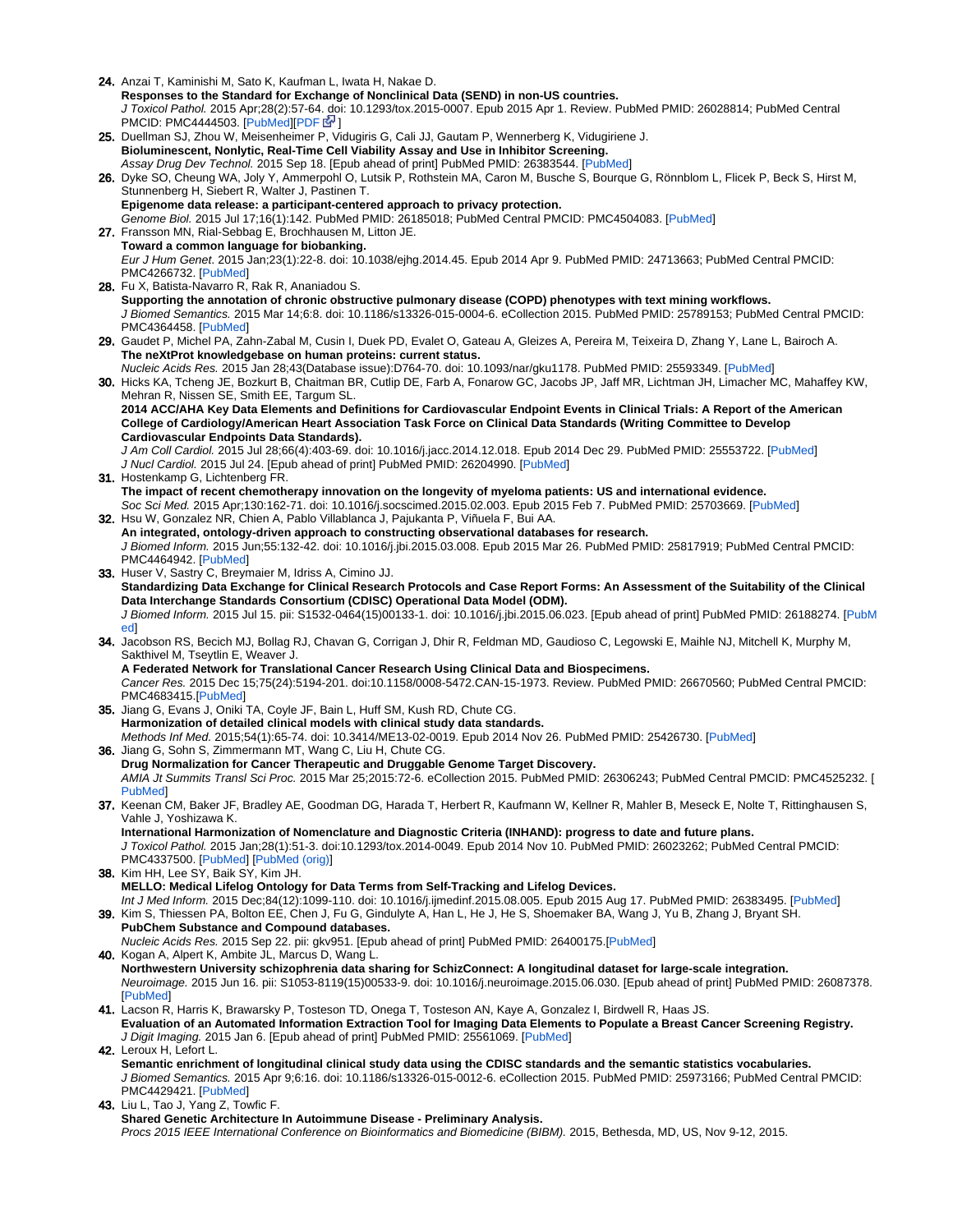44. Massicano F, Sasso1 A, Amaral-Silva1 H, Oleynik M, Nobrega1 C, Patrão DFC. **An Ontology for TNM Clinical Stage Inference.**

Proc Brazilian Seminar on Ontologies (ONTOBRAS 2015). São Paulo, Brazil, Sept 8-11, 2015. [\[PDF](http://ceur-ws.org/Vol-1442/paper_6.pdf) E [\]](http://www.cancer.gov/policies/linking)

- 45. McIntosh LD, Sharma MK, Mulvihill D, Gupta S, Juehne A, George B, Khot SB, Kaushal A, Watson MA, Nagarajan R. **caTissue suite to OpenSpecimen: Developing an extensible, open source, web-based biobanking management system.** J Biomed Inform. 2015 Aug 29. pii: S1532-0464(15)00188-4. doi: 10.1016/j.jbi.2015.08.020. [Epub ahead of print] PubMed PMID: 26325296. [[Pub](http://www.ncbi.nlm.nih.gov/pubmed/26325296) **Med**
- 46. Perrone RD, Neville J, Chapman AB, Gitomer BY, Miskulin DC, Torres VE, Czerwiec FS, Dennis E, Kisler B, Kopko S, Krasa HB, LeRoy E, Castedo J, Schrier RW, Broadbent S.

**Therapeutic Area Data Standards for Autosomal Dominant Polycystic Kidney Disease: A Report From the Polycystic Kidney Disease Outcomes Consortium (PKDOC).**

Am J Kidney Dis. 2015 Jun 15. pii: S0272-6386(15)00758-1. doi: 10.1053/j.ajkd.2015.04.044. [Epub ahead of print] PubMed PMID: 26088508. [\[Pu](http://www.ncbi.nlm.nih.gov/pubmed/26088508) [bMed\]](http://www.ncbi.nlm.nih.gov/pubmed/26088508)

- 47. Quanico J, Franck J, Gimeno JP, Sabbagh R, Salzet M, Day R, Fournier I. **Parafilm-assisted microdissection: a sampling method for mass spectrometry-based identification of differentially expressed prostate cancer protein biomarkers.** Chem Commun (Camb). 2015 Mar 18;51(22):4564-7. doi: 10.1039/c4cc08331h. PubMed PMID: 25490716. [[PubMed\]](http://www.ncbi.nlm.nih.gov/pubmed/25490716)
- 48. Scholtalbers J, Boegel S, Bukur T, Byl M, Goerges S, Sorn P, Loewer M, Sahin U, Castle JC. **TCLP: an online cancer cell line catalogue integrating HLA type, predicted neo-epitopes, virus and gene expression.** Genome Med. 2015 Nov 20;7(1):118. PubMed PMID: 26589293.[[PubMed\]](http://www.ncbi.nlm.nih.gov/pubmed/26589293)
- 49. Subramanian SL, Kitchen RR, Alexander R, Carter BS, Cheung KH, Laurent LC, Pico A, Roberts LR, Roth ME, Rozowsky JS, Su AI, Gerstein MB, Milosavljevic A.

**Integration of extracellular RNA profiling data using metadata, biomedical ontologies and Linked Data technologies.** J Extracell Vesicles. 2015 Aug 28;4:27497. doi: 10.3402/jev.v4.27497. eCollection 2015. PubMed PMID: 26320941. [\[PubMed](http://www.ncbi.nlm.nih.gov/pubmed/26320941)]

50. van Soest JPA, Dekker ALAJ, Georgi Nalbantov G. **Application of Machine Learning for Multicenter Learning.** Machine Learning in Radiation Oncology. El Naqa I, Li R, Murphy MJ, eds. [Springer](http://dx.doi.org/10.1007/978-3-319-18305-3_6) International Publishing; 2015, pp. 71-97. [Springer E<sup>1</sup>[\]](http://www.cancer.gov/policies/linking)

51. Wu TJ, Schriml LM, Chen QR, Colbert M, Crichton DJ, Finney R, Hu Y, Kibbe WA, Kincaid H, Meerzaman D, Mitraka E, Pan Y, Smith KM, Srivastava S, Ward S, Yan C, Mazumder R. **Generating a focused view of disease ontology cancer terms for pan-cancer data integration and analysis.** Database (Oxford). 2015 Apr 4;2015:bav032. doi: 10.1093/database/bav032. Print 2015. PubMed PMID: 25841438; PubMed Central PMCID: PMC4385274. [\[PubMed](http://www.ncbi.nlm.nih.gov/pubmed/25841438)]

# **2014**

52. Acosta-Martin AE, Lane L.

53. Brechat B, Thiessard FMF, Jouhet V. **Combining bioinformatics and MS-based proteomics: clinical implications.** Expert Rev Proteomics. 2014 Jun;11(3):269-84. doi: 10.1586/14789450.2014.900446. Epub 2014 Apr 10. PubMed PMID: 24720436. [[PubMed\]](http://www.ncbi.nlm.nih.gov/pubmed/24720436)

**Mapping de terminologies diagnostiques en cancérologie par l'intermédiaire du NCI Metathesaurus / Mapping of diagnostic terminologies in oncology using the NCI Metathesaurus.** Proc / Actes 15es Journées francophones d'informatique médicale (JFIM 2014) co-located with 2e Congrès National d'Informatique Médicale (CNIM 2014). Fes, Morocco, June 12-13, 2014. (in CEUR Workshop Proceedings, Vol-1379, CEUR-WS.org, June 2014). [[PDF](http://ceur-ws.org/Vol-1379/paper-04.pdf)  $\mathbb{E}^1$ ]

54. Cai MC, Xu Q, Pan YJ, Pan W, Ji N, Li YB, Jin HJ, Liu K, Ji ZL. **ADReCS: an ontology database for aiding standardization and hierarchical classification of adverse drug reaction terms.** Nucleic Acids Res. 2014 Oct 31. pii: gku1066. [Epub ahead of print] PubMed PMID: 25361966. [[PubMed](http://www.ncbi.nlm.nih.gov/pubmed/25361966)]

#### 55. Carrell DS, Halgrim S, Tran DT, Buist DS, Chubak J, Chapman WW, Savova G. **Using Natural Language Processing to Improve Efficiency of Manual Chart Abstraction in Research: The Case of Breast Cancer Recurrence.**

56. Doods J, Botteri F, Dugas M, Fritz F; EHR4CR WP7. Am J Epidemiol. 2014 Mar 15;179(6):749-58. doi: 10.1093/aje/kwt441. Epub 2014 Jan 30. PubMed PMID: 24488511. [[PubMed\]](http://www.ncbi.nlm.nih.gov/pubmed/24488511)

- 57. Johnson D, Connor AJ, McKeever S, Wang Z, Deisboeck TS, Quaiser T, Shochat E. **A European inventory of common electronic health record data elements for clinical trial feasibility.** Trials. 2014 Jan 10;15(1):18. doi: 10.1186/1745-6215-15-18. PubMed PMID:24410735. [[PubMed](http://www.ncbi.nlm.nih.gov/pubmed/24410735)] [[PDF](http://www.trialsjournal.com/content/pdf/1745-6215-15-18.pdf) ]
- 58. Jouhet V, Bréchat B, Mougin F, Thiessard F. **Semantically linking in silico cancer models.** Cancer Inform. 2014 Dec 8;13(Suppl 1):133-43. doi: 10.4137/CIN.S13895. eCollection 2014. PubMed PMID: 25520553; PubMed Central PMCID: PMC4260769.  $[PubMed <sup>2</sup>]$  $[PubMed <sup>2</sup>]$  $[PubMed <sup>2</sup>]$
- 59. Kahn MG, Bailey LC, Forrest CB, Padula MA, Hirschfeld S. **Intégration de terminologies diagnostiques en cancérologie: le NCI thésaurus comme pivot?** Rev Epidemiol Sante Publique. 2014 Sept;62(Suppl.5):S185. [\[ScienceDirect\]](http://www.sciencedirect.com/science/article/pii/S0398762014003964)
- 60. Keenan CM, Goodman DG. **Building a Common Pediatric Research Terminology for Accelerating Child Health Research.** Pediatrics, 2014. Available online Feb 17, 2014. DOI: 10.1542/peds.2013-1504. [\[Online](http://pediatrics.aappublications.org/content/early/2014/02/11/peds.2013-1504) **for**]
- **Regulatory Forum Commentary: Through the Looking Glass--SENDing the Pathology Data We Have INHAND.** Toxicol Pathol. 2014 July, 42(5):807-810. Epub 2013 Apr 18. PubMed PMID: 23599411. [[PubMed\]](http://www.ncbi.nlm.nih.gov/pubmed/23599411)
- 61. Kibbe WA, Arze C, Felix V, Mitraka E, Bolton E, Fu G, Mungall CJ, Binder JX, Malone J, Vasant D, Parkinson H, Schriml LM. **Disease Ontology 2015 update: an expanded and updated database of human diseases for linking biomedical knowledge through disease data.**

62. Köpcke F, Prokosch HU. Nucleic Acids Res. 2014 Oct 27. pii: gku1011. [Epub ahead of print] [PubMed](http://www.ncbi.nlm.nih.gov/pubmed/25348409) PMID: 25348409. [PubMed R ] **Employing computers for the recruitment into clinical trials: a comprehensive systematic review.** J Med Internet Res. 2014 Jul 1;16(7):e161. doi: 10.2196/jmir.3446. PubMed PMID: 24985568; PubMed Central PMCID: PMC4128959. [\[PubMed](http://www.ncbi.nlm.nih.gov/pubmed/24985568)

63. Kurian AW, Mitani A, Desai M, Yu PP, Seto T, Weber SC, Olson C, Kenkare P, Gomez SL, de Bruin MA, Horst K, Belkora J, May SG, Frosch DL, 31 Blayney DW, Luft HS, Das AK.

**Breast cancer treatment across health care systems: linking electronic medical records and state registry data to enable outcomes**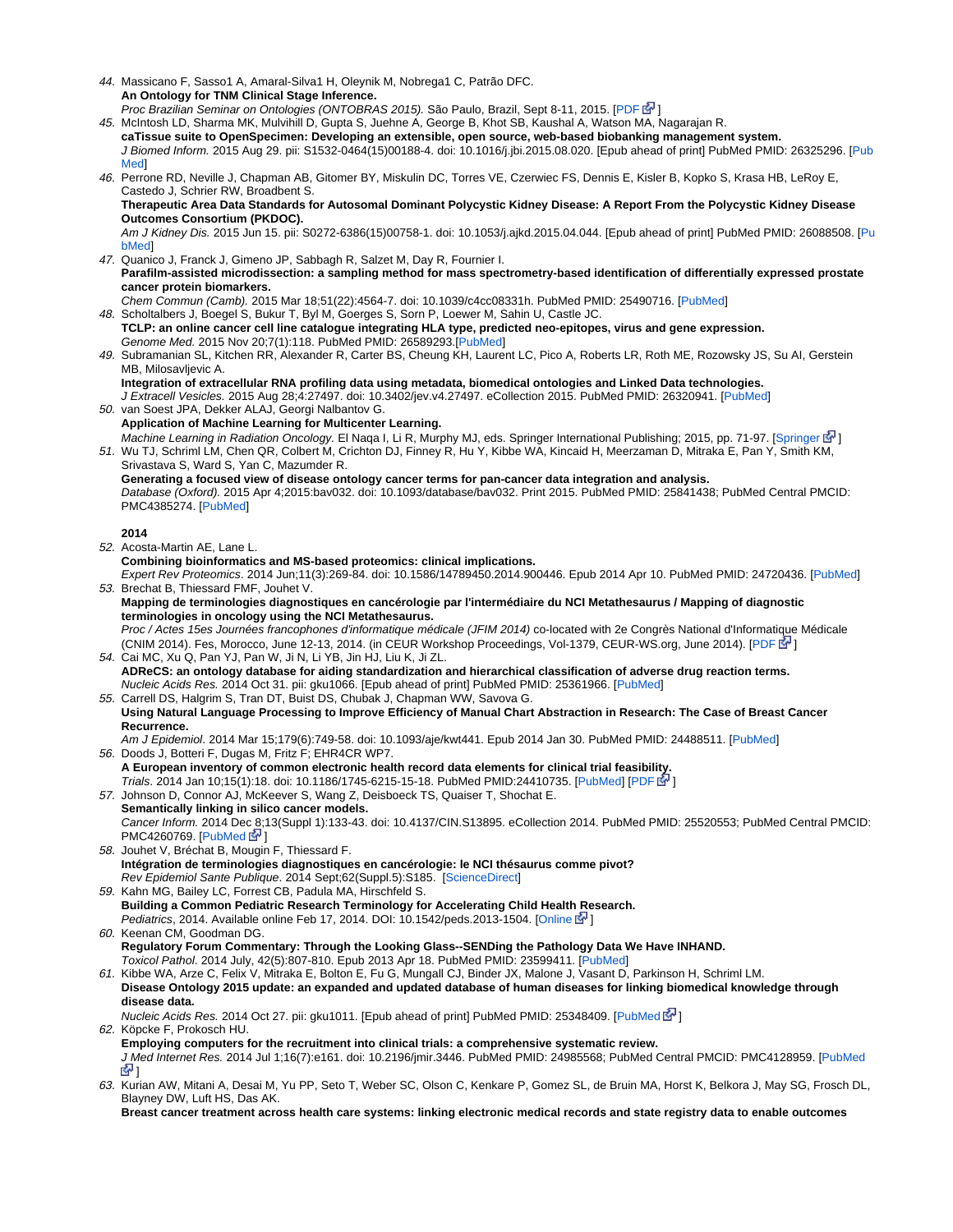**research.**

Cancer. 2014 Jan 1;120(1):103-11. doi: 10.1002/cncr.28395. Epub 2013 Sep 24. PubMed PMID: 24101577; PubMed Central PMCID: PMC3867595. [\[PubMed](http://www.ncbi.nlm.nih.gov/pubmed/24101577)]

- 64. Lee HJ, Dang TC, Lee H, Park JC. 65. Meier A. **OncoSearch: cancer gene search engine with literature evidence.** Nucleic Acids Res. 2014 Jul;42(Web Server issue):W416-21. doi: 10.1093/nar/gku368. Epub 2014 May 9. PubMed PMID: 24813447; PubMed Central PMCID: PMC4086113. [[PubMed\]](http://www.ncbi.nlm.nih.gov/pubmed/24813447) [[Full Text](http://nar.oxfordjournals.org/content/early/2014/05/09/nar.gku368.full)  $\mathbb{F}$ ]
- **Challenges in Processing Clinical Lab Data.**
- PharmaSUG 2014 Conference Proceedings. San Diego, CA, USA, June 1-4, 2014. [[PDF](http://pharmasug.org/proceedings/2014/IB/PharmaSUG-2014-IB01.pdf) E<sup>1</sup>]
- **66.** Meldolesi E, van Soest J, Alitto AR, Autorino R, Dinapoli N, Dekker A, Gambacorta MA, Gatta R, Tagliaferri L, Damiani A, Valentini V. **VATE: VAlidation of high TEchnology based on large database analysis by learning machine.** Colorectal Cancer. 3(5)435-450 , DOI 10.2217/crc.14.34 (doi:10.2217/crc.14.34). [\[Online](http://www.futuremedicine.com/doi/abs/10.2217/crc.14.34?journalCode=crc) [\]](http://www.cancer.gov/policies/linking)
- 67. Meldolesi E, van Soest J, Dinapoli N, Dekker A, Damiani A, Gambacorta MA, Valentini V. **An umbrella protocol for standardized data collection (SDC) in rectal cancer: a prospective uniform naming and procedure convention to support personalized medicine.**
- 68. Min H, Ohira R, Collins MA, Bondy J, Avis NE, Tchuvatkina O, Courtney PK, Moser RP, Shaikh AR, Hesse BW, Cooper M, Reeves D, Lanese B, Radiother Oncol. 2014 Jul;112(1):59-62. doi:10.1016/j.radonc.2014.04.008. Epub 2014 May 19. PubMed PMID: 24853366. [[PubMed](http://www.ncbi.nlm.nih.gov/pubmed/24853366)] Helba C, Miller SM, Ross EA.
- **Sharing behavioral data through a grid infrastructure using data standards.** J Am Med Inform Assoc. 2014 Jul-Aug;21(4):642-9. doi: 10.1136/amiajnl-2013-001763. Epub 2013 Sep 27. PubMed PMID: 24076749; PubMed
- Central PMCID: PMC4078270. [[PubMed](http://www.ncbi.nlm.nih.gov/pubmed/24076749)  $\bar{C}$ ]
- 69. Mongkolwat P, Kleper V, Talbot S, Rubin D. **The National Cancer Informatics Program (NCIP) Annotation and Image Markup (AIM) Foundation Model.** J Digit Imaging. 2014 Dec;27(6):692-701. doi: 10.1007/s10278-014-9710-3. [PubMed](http://www.ncbi.nlm.nih.gov/pubmed/24934452) PMID: 24934452. [PubMed [4]]
- 70. Pang C, Hendriksen D, Dijkstra M, van der Velde KJ, Kuiper J, Hillege H, Swertz M. **BiobankConnect: software to rapidly connect data elements for pooled analysis across biobanks using ontological and lexical indexing.**

J Am Med Inform Assoc. 2014 Oct 31. pii: amiajnl-2013-002577. doi: 10.1136/amiajnl-2013-002577. [Epub ahead of print] PubMed PMID: 25361575. [[PubMed\]](http://www.ncbi.nlm.nih.gov/pubmed/25361575)

- 71. Sahoo SS, Tao S, Parchman A, Luo Z, Cui L, Mergler P, Lanese R, Barnholtz-Sloan JS, Meropol NJ, Zhang GQ. 72. Santos RS, de Oliveira JM, Malheiros SM, Neto MAP. **Trial prospector: matching patients with cancer research studies using an automated and scalable approach.** Cancer Inform. 2014 Dec 4;13:157-66. doi: 10.4137/CIN.S19454. eCollection 2014. PubMed PMID: 25506198; PubMed Central PMCID: PMC4259509. [\[PubMed](http://www.ncbi.nlm.nih.gov/pubmed/25506198)  $\vec{S}$ [\]](http://www.cancer.gov/policies/linking)
- **Using reference ontology to elicit attributes of brain tumors database.** Information Society (i-Society), 2014 International Conference on.London, UK, 10-12 Nov. 2014, pp.181-186, doi: 10.1109/i-Society. 2014.7009038 . [\[IEEE](http://ieeexplore.ieee.org/xpls/abs_all.jsp?arnumber=7009038) G<sup>D</sup>]
- 73. Tamir A, Jag U, Sarojini S, Schindewolf C, Tanaka T, Gharbaran R, Patel H, Sood A, Hu W, Patwa R, Blake P, Chirina P, Oh Jeong J, Lim H, Goy A, Pecora A, Suh K.

**Kallikrein family proteases KLK6 and KLK7 are potential early detection and diagnostic biomarkers for serous and papillary serous ovarian cancer subtypes.**

74. Tradigo G, Veneziano C, Greco S, Veltri P. J Ovarian Res. 2014 Dec 5;7(1):109. [Epub ahead of print] PubMed PMID: 25477184; PubMed Central PMCID: PMC4271347. [\[PubMed](http://www.ncbi.nlm.nih.gov/pubmed/25477184)  $\mathbb{F}$ [\]](http://www.cancer.gov/policies/linking)

- **An Architecture for Integrating Genetic and Clinical Data.** 14th International Conference on Computational Science (ICCS 2014). Procedia Computer Science, Volume 29, 2014, Pages 1959-1969. doi: 10.1016/j.procs.2014.05.180 .
- 75. Treepongkaruna S, Simakachorn N, Pienvichit P, Varavithya W, Tongpenyai Y, Garnier P, Mathiex-Fortunet H. 76. Winnenburg R, Bodenreider O. **A randomised, double-blind study of polyethylene glycol 4000 and lactulose in the treatment of constipation in children.** BMC Pediatr. 2014 Jun 19;14:153. doi: 10.1186/1471-2431-14-153. PubMed PMID: 24943105; PubMed Central PMCID: PMC4075982. [[PubMed\]](http://www.ncbi.nlm.nih.gov/pubmed/24943105)
- **Coverage of Phenotypes in Standard Terminologies.** Proc Phenotype Day at ISMB 2014. Boston, MA, USA, July 12, 2014. [[PDF](http://phenoday2014.bio-lark.org/pdf/5.pdf) & [\]](http://www.cancer.gov/policies/linking)
- 77. Zunner C, Ganslandt T, Prokosch HU, Bürkle T. **A reference architecture for semantic interoperability and its practical application.** Stud Health Technol Inform. 2014;198:40-6. PubMed PMID: 24825683. [[PubMed\]](http://www.ncbi.nlm.nih.gov/pubmed/24825683)

**2013**

- 78. Abate F, Acquaviva A, Ficarra E, Piva R, Macii E. **Gelsius: A Literature-Based Workflow for Determining Quantitative Associations Between Genes and Biological Processes.** IEEE/ACM Trans Comput Biol Bioinform. 2013 May-Jun;10(3):619-31. doi: 10.1109/TCBB.2013.11. PubMed PMID: 24091396 prev. 23439219. [\[P](http://www.ncbi.nlm.nih.gov/pubmed/24091396) [ubMed\]](http://www.ncbi.nlm.nih.gov/pubmed/24091396) [\[prev.\]](http://www.ncbi.nlm.nih.gov/pubmed/23439219)
- 79. Abate F, Acquaviva A, Ficarra E, Macii E. **Integration of literature with heterogeneous information for genes correlation scoring.** [ACM](http://dl.acm.org/citation.cfm?id=2504728) Journal on Emerging Technologies in Computing Systems. 2013 Nov 9(4) Article number 28. [ACM EP[\]](http://www.cancer.gov/policies/linking)
- 80. Anderson HV, Weintraub WS, Radford MJ, Kremers MS, Roe MT, Shaw RE, Pinchotti DM, Tcheng JE. **Standardized Cardiovascular Data for Clinical Research, Registries, and Patient Care: A Report from the Data Standards Workgroup of the National Cardiovascular Research Infrastructure Project.** J Am Coll Cardiol. 2013 May 7;61(18):1835-46. doi: 10.1016/j.jacc.2012.12.047. Epub 2013 Mar 6. PubMed PMID: 23500238. [[PubMed](http://www.ncbi.nlm.nih.gov/pubmed/23500238)]
- 81. Buckler AJ, Liu TT, Savig E, Suzek BE, Rubin DL, Paik D. **Quantitative Imaging Biomarker Ontology (QIBO) for Knowledge Representation of Biomedical Imaging Biomarkers.** J Digit Imaging. 2013 Aug;26(4):630-41. PubMed PMID: 23589184; PubMed Central PMCID: PMC3705004. [\[PubMed](http://www.ncbi.nlm.nih.gov/pubmed/23589184)]

82. Buckler AJ, Paik D, Ouellette M, Danagoulian J, Wernsing G, Suzek BE. **A Novel Knowledge Representation Framework for the Statistical Validation of Quantitative Imaging Biomarkers.** J Digit Imaging. Aug;26(4):614-29. doi: 10.1007/s10278-013-9598-3. PubMed PMID: 23546775; PubMed Central PMCID: PMC3705009. [\[PubMed](http://www.ncbi.nlm.nih.gov/pubmed/23546775)]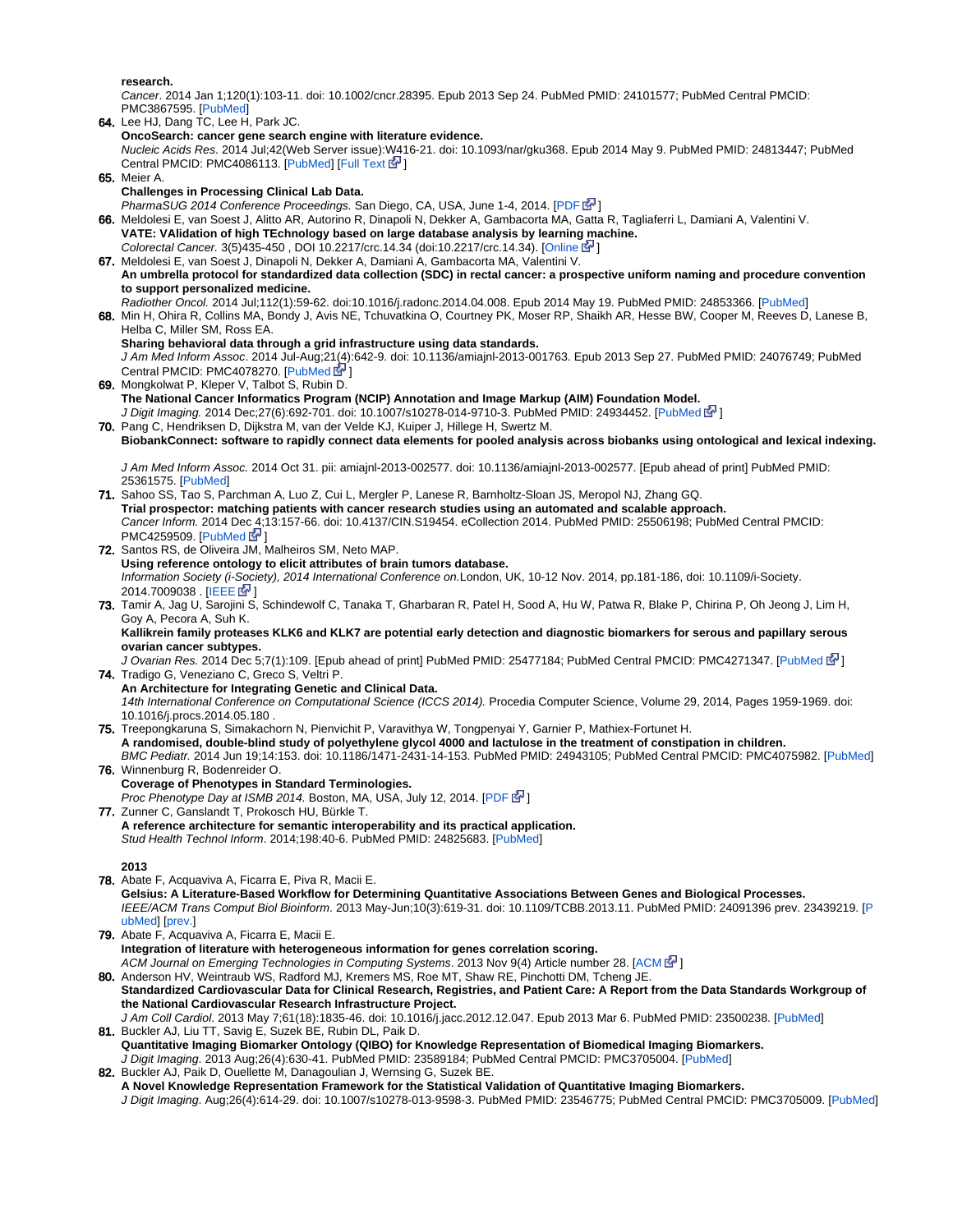83. Chang JF, Popescu M, Arthur GL.

**Automated extraction of precise protein expression patterns in lymphoma by text mining abstracts of immunohistochemical studies.** J Pathol Inform. 2013 Jul 31;4:20. doi: 10.4103/2153-3539.115880. eCollection 2013. PubMed PMID: 23967385; PubMed Central PMCID: PMC3746413. [\[PubMed](http://www.ncbi.nlm.nih.gov/pubmed/23967385)]

- 84. Cimino JJ, Ayres EJ, Remennik L, Rath S, Freedman R, Beri A, Chen Y, Huser V. **The National Institutes of Health's Biomedical Translational Research Information System (BTRIS): Design, contents, functionality and experience to date.** J Biomed Inform. 2013 Nov 19. pii: S1532-0464(13)00181-0. doi: 10.1016/j.jbi.2013.11.004. [Epub ahead of print] PubMed PMID: 24262893. [[Pub](http://www.ncbi.nlm.nih.gov/pubmed/24262893)
- 85. da Silva KR, Costa R, Crevelari ES, Lacerda MS, de Moraes Albertini CM, Filho MM, Santana JE, Vissoci JR, Pietrobon R, Barros JV. [Med\]](http://www.ncbi.nlm.nih.gov/pubmed/24262893) **Glocal clinical registries: pacemaker registry design and implementation for global and local integration - methodology and case study.**
- 86. Gómez-Pérez A, Martínez-Romero M, Rodríguez-González A, Vázquez G, Vázquez-Naya JM. PLoS One. 2013 Jul 25;8(7):e71090. doi:10.1371/journal.pone.0071090. Print 2013. PubMed PMID: 23936257. [\[PubMed](http://www.ncbi.nlm.nih.gov/pubmed/23936257)]
- **Ontologies in medicinal chemistry: current status and future challenges.** Curr Top Med Chem. 2013 Mar 1;13(5):576-90. PubMed PMID: 23548021. [\[PubMed](http://www.ncbi.nlm.nih.gov/pubmed/23548021)]
- 87. Goss FR, Zhou L, Plasek JM, Broverman C, Robinson G, Middleton B, Rocha RA. **Evaluating standard terminologies for encoding allergy information.** J Am Med Inform Assoc. 2013 Sep-Oct;20(5):969-79. doi: 10.1136/amiajnl-2012-000816. Epub 2013 Feb 9. PubMed PMID: 23396542. [[PubMed](http://www.ncbi.nlm.nih.gov/pubmed/23396542)]
- 88. Grove MJ.
- **Development of an Ontology for Rehabilitation: Traumatic Brain Injury.** Thesis (Ph.D.) University of Minnesota, 2013. [\[U.MN](http://conservancy.umn.edu/bitstream/159711/1/Grove_umn_0130E_14344.pdf)  $\mathbb{N}$ [\]](http://www.cancer.gov/policies/linking)
- 89. Pan H, Ardini MA, Bakalov V, Delatte M, Eggers P, Ganapathi L, Hollingsworth CR, Levy J, Li S, Pratt J, Pugh N, Qin Y, Rasooly R, Ray H, Richardson JE, Flynn Riley A, Rogers SM, Tan S, Turner CF, White S, Cooley PC. **'What's in the NIDDK CDR?'--public query tools for the NIDDK central data repository.** Database (Oxford). 2013 Feb 8;2013:bas058. doi: 10.1093/database/bas058. Print 2013. PubMed PMID: 23396299. [\[PubMed](http://www.ncbi.nlm.nih.gov/pubmed/23396299)]
- 90. Petkov VI, Penberthy LT, Dahman BA, Poklepovic A, Gillam CW, McDermott JH. 91. Phan JH, Young AN, Wang MD. **Automated determination of metastases in unstructured radiology reports for eligibility screening in oncology clinical trials.** Exp Biol Med (Maywood). 2013 Dec;238(12):1370-8. doi: 10.1177/1535370213508172. Epub 2013 Oct 9. PubMed PMID: 24108448. [\[PubMed](http://www.ncbi.nlm.nih.gov/pubmed/24108448)]
- **omniBiomarker: a Web-Based Application for Knowledge-Driven Biomarker Identification.** IEEE Trans Biomed Eng. Dec 2013, 60(12):3364-3367. PubMed PMID: 22893372. [\[PubMed](http://www.ncbi.nlm.nih.gov/pubmed/22893372)] [\[IEEE](http://ieeexplore.ieee.org/stamp/stamp.jsp?arnumber=6263287) E<sup>7</sup>]
- 92. Ries M, Prokosch HU, Beckmann MW, Bürkle T. **Single-Source Tumor Documentation – Reusing Oncology Data for Different Purposes.** Onkologie 2013;36(3):136-41. doi: 10.1159/000348528. Epub 2013 Feb 21. PubMed PMID: 23486003. [\[PubMed](http://www.ncbi.nlm.nih.gov/pubmed/23486003)]
- 93. Santos RS, Malheiros SM, Cavalheiro S, de Oliveira JM. **A data mining system for providing analytical information on brain tumors to public health decision makers.** Comput Methods Programs Biomed. 2013 Mar;109(3):269-82. doi: 10.1016/j.cmpb.2012.10.010. Epub 2012 Oct 31. PubMed PMID: 23122302. [\[P](http://www.ncbi.nlm.nih.gov/pubmed/23122302) [ubMed\]](http://www.ncbi.nlm.nih.gov/pubmed/23122302)
- 94. Zhu Q, Freimuth RR, Lian Z, Bauer S, Pathak J, Tao C, Durski MJ, Chute CG. **Harmonization and semantic annotation of data dictionaries from the Pharmacogenomics Research Network: A case study.** J Biomed Inform. 2013 Apr;46(2):286-93. doi: 10.1016/j.jbi.2012.11.004. Epub 2012 Nov 29. PubMed PMID: 23201637; PubMed Central PMCID: PMC3606279. [\[PubMed](http://www.ncbi.nlm.nih.gov/pubmed/23201637)]

**2012**

- 95. Chen AP, Setser A, Anadkat MJ, Cotliar J, Olsen EA, Garden BC, Lacouture ME. **Grading dermatologic adverse events of cancer treatments: the Common Terminology Criteria for Adverse Events Version 4.0.** J Am Acad Dermatol. 2012 Nov;67(5):1025-39. doi: 10.1016/j.jaad.2012.02.010. Epub 2012 Apr 11. PubMed PMID: 22502948. [[PubMed\]](http://www.ncbi.nlm.nih.gov/pubmed/22502948)
- 96. Cuggia M, Dufour J-C, Zekri O, Gibaud I, Garde C, Bohec C, Duvauferrier R, Fieschi D, Besana P, Charlois L, Bourde A, Garcelon N, Laurent J, Fieschi M, Dameron O.

**Système sémantiquement interopérable de sélection semi-automatique des patients éligibles aux essais thérapeutiques en cancérologie [ASTEC: Automatic selection of clinical trials based on eligibility criteria].**

IRBM, 2012. In Press. Available online 6 March 2012. [\[http://dx.doi.org/10.1016/j.irbm.2012.02.001](http://dx.doi.org/10.1016/j.irbm.2012.02.001)  $\mathbb{F}$ [\]](http://www.cancer.gov/policies/linking)

97. de Bree E, Romanos J, Tsogkas J, Askoxylakis J, Metaxari M, Michalakis J, Volakakis E, Melissas J, Tsiftsis DD. **Complications and Toxicity After Abdominal and Pelvic Hypoxic Stop-Flow Perfusion Chemotherapy: Incidence and Assessment of Risk Factors.**

98. Donfack Guefack V, Bertaud Gounot V, Duvauferrier R, Bourde A, Morelli J, Lasbleiz J. Ann Surg Oncol. 2012 Oct;19(11):3591-7. doi:10.1245/s10434-012-2383-6. Epub 2012 May 11. PubMed PMID: 22576062. [[PubMed](http://www.ncbi.nlm.nih.gov/pubmed/22576062)]

**Ontology driven decision support systems for medical diagnosis - an interactive form for consultation in patients with plasma cell disease.**

99. Elkin PL. Stud Health Technol Inform. 2012;180:108-12. PubMed PMID: 22874162. [[PubMed\]](http://www.ncbi.nlm.nih.gov/pubmed/22874162)

**Springer Terminology Related Standards Development.**

PMC3245064. [\[PubMed](http://www.ncbi.nlm.nih.gov/pubmed/22121217)]

- 100. Gazder Y. In Elkin PL, ed. Terminology and Terminological Systems, Ch.7 pp.107-123, [Springer](http://dx.doi.org/10.1007/978-1-4471-2816-8_7) London, 2012. [Springer  $\mathbb{F}$ [\]](http://www.cancer.gov/policies/linking)
- 101. Groza T, Hunter J, Zankl A. **Scoping the Processes and Feasibility of a Synoptic Breast Pathology Reporting Module.** Dalhousie University Department of Diagnostic Radiology Internship Report 2012 Aug 10, Halifax, Nova Scotia, Canada. [\[PDF](http://dalspace.library.dal.ca/bitstream/handle/10222/15495/GazderY-InternshipReport.pdf)  $\mathbb{F}$ [\]](http://www.cancer.gov/policies/linking) **The Bone Dysplasia Ontology: Integrating genotype and phenotype information in the skeletal dysplasia domain.**
	- BMC Bioinformatics. 2012 Mar 26;13:50. doi: 10.1186/1471-2105-13-50. PubMed PMID: 22449239; PubMed Central PMCID: PMC3338382. [\[Pub](http://www.ncbi.nlm.nih.gov/pubmed/22449239) [Med\]](http://www.ncbi.nlm.nih.gov/pubmed/22449239)
- 102. Hayamizu TF, de Coronado S, Fragoso G, Sioutos N, Kadin JA, Ringwald M. **The mouse-human anatomy ontology mapping project.**

Database (Oxford). 2012 Mar 20;2012:bar066. Print 2012. PubMed PMID: 22434834. [\[PubMed](http://www.ncbi.nlm.nih.gov/pubmed/22434834)] [\[Full Text](http://database.oxfordjournals.org/content/2012/bar066.full) E [\]](http://www.cancer.gov/policies/linking)

103. Ho Sui SJ, Begley K, Reilly D, Chapman B, McGovern R, Rocca-Sera P, Maguire E, Altschuler GM, Hansen TA, Sompallae R, Krivtsov A, Shivdasani RA, Armstrong SA, Culhane AC, Correll M, Sansone SA, Hofmann O, Hide W. **The Stem Cell Discovery Engine: an integrated repository and analysis system for cancer stem cell comparisons.** Nucleic Acids Res. 2012 Jan;40(Database issue):D984-91. Epub 2011 Nov 24. PubMed PMID: 22121217; PubMed Central PMCID: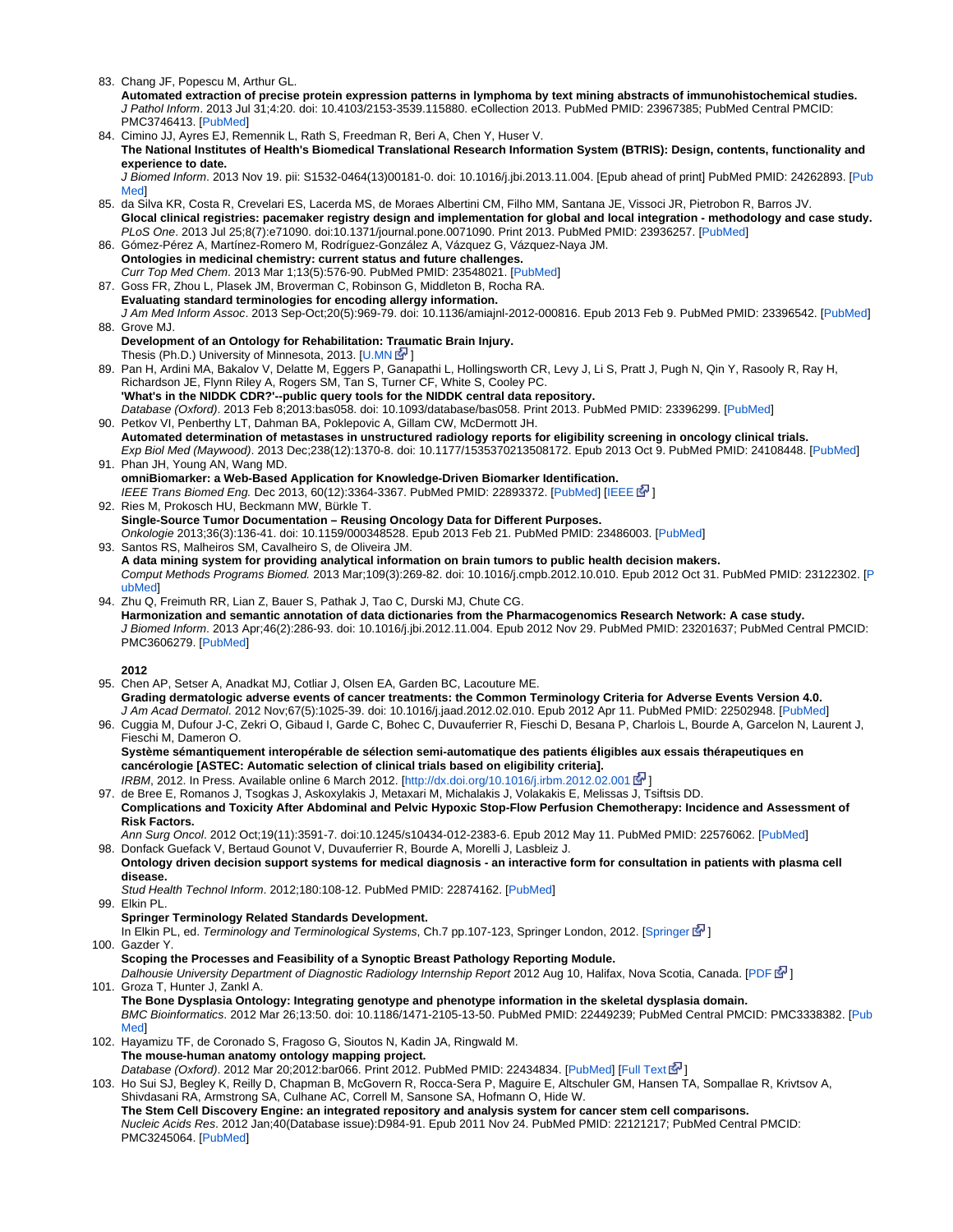104. Hsu W, Taira RK, El-Saden S, Kangarloo H, Bui AA. 105. Machado CM, Couto FM, Fernandes AR, Santos S, Freitas AT. 106. McCullough CE, Reed TL, Kaufman-Rivi D. 107. Milacic M, Haw R, Rothfels K, Wu G, Croft D, Hermjakob H, D'Eustachio P, Stein L. 108. Parikh PP, Minning TA, Nguyen V, Lalithsena S, Asiaee AH, Sahoo SS, Doshi P, Tarleton R, Sheth AP. 109. Parker JL, Lushina N, Bal PS, Petrella T, Dent R, Lopes G. 110. Schriml LM, Arze C, Nadendla S, Chang YW, Mazaitis M, Felix V, Feng G, Kibbe WA. 111. Wang H, Yatawara M, Huang S, Dudley K, Szekely C, Holden S, Piantadosi S. 112. Adams N, Hoehndorf R, Gkoutos GV, Hansen G, Hennig C. 113. Bertaud-Gounot V, Donfack V, Lasbleiz J, Bourde A, Duvauferrier R. 114. Chen S, Hsu C. 115. Chute CG, Pathak J, Savova GK, Bailey KR, Schor MI, Hart LA, Beebe CE, Huff SM. 116. Cuggia M, Bourde A, Turlin B, Vincendeau S, Bertaud V, Bohec C, Duvauferrier R. 117. Foran DJ, Yang L, Chen W, Hu J, Goodell LA, Reiss M, Wang F, Kurc T, Pan T, Sharma A, Saltz JH. 118. Grenon P, Wimalaratne S, de Bono B. 119. Hu H, Correll M, Kvecher L, Osmond M, Clark J, Bekhash A, Schwab G, Gao D, Gao J, Kubatin V, Shriver CD, Hooke JA, Maxwell LG, Kovatich 120. Kush RD. 121. Lasbleiz J, Brillet E, Decaux O, Duvauferrier R, Bertaud-Gounot V. 122. Li X, Wang Q, Zheng Y, Lv S, Ning S, Sun J, Huang T, Zheng Q, Ren H, Xu J, Wang X, Li Y. 123. Liu H, Burkhart Q, Bell DS. 124. Moser RP, Hesse BW, Shaikh AR, Courtney P, Morgan G, Augustson E, Kobrin S, Levin KY, Helba C, Garner D, Dunn M, Coa K. **Context-based electronic health record: toward patient specific healthcare.** IEEE Trans Inf Technol Biomed. 2012 Mar;16(2):228-34. doi: 10.1109/TITB.2012.2186149. PubMed PMID: 22395637; PubMed Central PMCID: PMC4414061. [\[PubMed](http://www.ncbi.nlm.nih.gov/pubmed/22395637)] **Toward a Translational Medicine Approach for Hypertrophic Cardiomyopathy.** Proc 3rd International Conference [on](http://www.cancer.gov/policies/linking) Inform[atio](http://www.cancer.gov/policies/linking)n Technology in Bio- and Medical Informatics (ITBAM 2012), Vienna, Austria, September 4-5, 2012 (LNCS 7451:151-165). [\[PDF](http://xldb.fc.ul.pt/xldb/publications/Machado.etal:TowardATranslational:2012_document.pdf) 아기 ] [\[DOI](http://dx.doi.org/10.1007/978-3-642-32395-9_12) 아기 **A Tool to Analyze Medical Device Problems: The Food and Drug Administration Device Problem Codes.** J Clinical Engineering. 2012 Apr/Jun;37(2):56–62. doi: 10.1097/JCE.0b013e31824c99f1 [[Online](http://journals.lww.com/jcejournal/Abstract/2012/04000/A_Tool_to_Analyze_Medical_Device_Problems__The.17.aspx) [\]](http://www.cancer.gov/policies/linking) **Annotating Cancer Variants and Anti-Cancer Therapeutics in Reactome.** Cancers. 2012 4(4), 1180-1211; doi:10.3390/cancers4041180. [\[PDF](http://www.mdpi.com/2072-6694/4/4/1180/pdf) G<sup>1</sup>] **A Semantic Problem Solving Environment for Integrative Parasite Research: Identification of Intervention Targets for Trypanosoma cruzi.** PLoS Negl Trop Dis. 2012 Jan;6(1):e1458. Epub 2012 Jan 17. PubMed PMID: 22272365; PubMed Central PMCID: PMC3260319. [\[PubMed](http://www.ncbi.nlm.nih.gov/pubmed/22272365)] **Impact of biomarkers on clinical trial risk in breast cancer.** Breast Cancer Res Treat. 2012 Nov;136(1):179-85. doi: 10.1007/s10549-012-2247-6. Epub 2012 Sep 25. PubMed PMID: 23007573. [\[PubMed](http://www.ncbi.nlm.nih.gov/pubmed/23007573)] [[P](http://www.springerlink.com/content/e28205u7n1528xhh/fulltext.pdf)  $DF \overline{B}$  $DF \overline{B}$ **Disease Ontology: a backbone for disease semantic integration.** Nucleic Acids Res. 2012 Jan;40(Database issue):D940-6. Epub 2011 Nov 12. PubMed PMID: 22080554; PubMed Central PMCID: PMC3245088. [\[PubMed](http://www.ncbi.nlm.nih.gov/pubmed/22080554)] **The Integrated Proactive Surveillance System for Prostate Cancer.** Open Med Inform J. 2012;6:1-8. Epub 2012 Mar 2. PubMed PMID: 22505956. [[PubMed\]](http://www.ncbi.nlm.nih.gov/pubmed/22505956) [[PDF](http://scholar.google.com/scholar_url?hl=en&q=http://benthamscience.com/open/tominfoj/articles/V006/1TOMINFOJ.pdf&sa=X&scisig=AAGBfm03Oe_tWscbEz_3Gsu397Rndvy8Pw&oi=scholaralrt) G<sup>1</sup>[\]](http://www.cancer.gov/policies/linking) **2011 PIDO: The Primary Immunodeficiency Disease Ontology.** Bioinformatics. 2011 Nov 15;27(22):3193-9. doi: 10.1093/bioinformatics/btr531. Epub 2011 Sep 22. PubMed PMID: 21949270. [\[PubMed](http://www.ncbi.nlm.nih.gov/pubmed/21949270)] **Creating an ontology driven rules base for an expert system for medical diagnosis.** Stud Health Technol Inform. 2011;169:714-8. PubMed PMID: 21893840. [[PubMed\]](http://www.ncbi.nlm.nih.gov/pubmed/21893840) **The TCR Cancer Registry Repository for Annotating Cancer Data.** Emergency Management and Management Sciences (ICEMMS), 2011 2nd IEEE International Conference on, 2011 Aug 8-10:297-300. [\[IEEE](http://ieeexplore.ieee.org/stamp/stamp.jsp?tp=&arnumber=6015680&isnumber=6015603) E<sup>1</sup>] **The SHARPn project on secondary use of Electronic Medical Record data: progress, plans, and possibilities.** AMIA Annu Symp Proc. 2011;2011:248-56. Epub 2011 Oct 22. PubMed PMID: 22195076; PubMed Central PMCID: PMC3243296. [[PubMed\]](http://www.ncbi.nlm.nih.gov/pubmed/22195076) **Automatic Definition of the Oncologic EHR Data Elements from NCIT in OWL.** Stud Health Technol Inform. 2011;169:517-21. PubMed PMID: 21893803. [[PubMed\]](http://www.ncbi.nlm.nih.gov/pubmed/21893803) **ImageMiner: a software system for comparative analysis of tissue microarrays using content-based image retrieval, high-performance computing, and grid technology.** J Am Med Inform Assoc. 2011 Jul-Aug;18(4):403-15. doi: 10.1136/amiajnl-2011-000170. Epub 2011 May 23. PubMed PMID: 21606133; PubMed Central PMCID: PMC3128405. [[PubMed\]](http://www.ncbi.nlm.nih.gov/pubmed/21606133) **Ontology-Strength Industry Standards: The Case of the Clinical Trial Domain.** Frontiers in Artificial Intelligence and Applications, Volume 229: Formal Ontologies Meet Industry, Proc Fifth International Workshop, FOMI 2011, July 7-8, 2011, Delft, Netherlands. (eds. Vermaas PE, Dignum V) IOS Press 2011 pp.41-49. ISBN 978-1-60750-784-0 (print) 978-1-60750-785-7 (online), DOI 10.3233/978-1-60750-785-7-41 [[IOS Press](http://ebooks.iospress.nl/publication/6498)  $\mathbb{F}$ [\]](http://www.cancer.gov/policies/linking) AJ, Sheldon JG, Liebman MN, Mural RJ. **DW4TR: A Data Warehouse for Translational Research.** J Biomed Inform. 2011 Dec;44(6):1004-19. PubMed PMID: 21872681. [[PubMed\]](http://www.ncbi.nlm.nih.gov/pubmed/21872681) **Interoperability for the Learning Health System.** Digital Infrastructure for the Learning Health System: The Foundation for Continuous Improvement in H[ealth](http://www.cancer.gov/policies/linking) and Health Care: Workshop Series Summary. Grossmann C, Powers B, McGinnis JM eds. Institute of Medicine (2011) pp.108-114. [\[Online](http://books.nap.edu/openbook.php?record_id=12912&page=108)  $\mathbb{F}$ ] **Staging disease with Protégé 4: Example of multiple myeloma.** IRBM, 2011 32(6):329-331. Available online 21 November 2011, doi:10.1016/j.irbm.2011.10.003 **Prioritizing human cancer microRNAs based on genes' functional consistency between microRNA and cancer.** Nucleic Acids Res. 2011 Dec;39(22):e153. Epub 2011 Oct 5. PubMed PMID: 21976726; PubMed Central PMCID: PMC3239203. [\[PubMed](http://www.ncbi.nlm.nih.gov/pubmed/21976726)  $\mathbb{F}$ [\]](http://www.cancer.gov/policies/linking) **Evaluation of the NCPDP Structured and Codified Sig Format for e-prescriptions.** J Am Med Inform Assoc. 2011 Sep 1;18(5):645-51. Epub 2011 May 25. PubMed PMID: 21613642; PubMed Central PMCID: PMC3168301. [[PubM](http://www.ncbi.nlm.nih.gov/pubmed/21613642) [ed](http://www.ncbi.nlm.nih.gov/pubmed/21613642)] **Grid-enabled measures: using Science 2.0 to standardize measures and share data.** Am J Prev Med. 2011 May;40(5 Suppl 2):S134-43. PubMed PMID: 21521586; PubMed Central PMCID: PMC3088871. [\[PubMed](http://www.ncbi.nlm.nih.gov/pubmed/21521586)]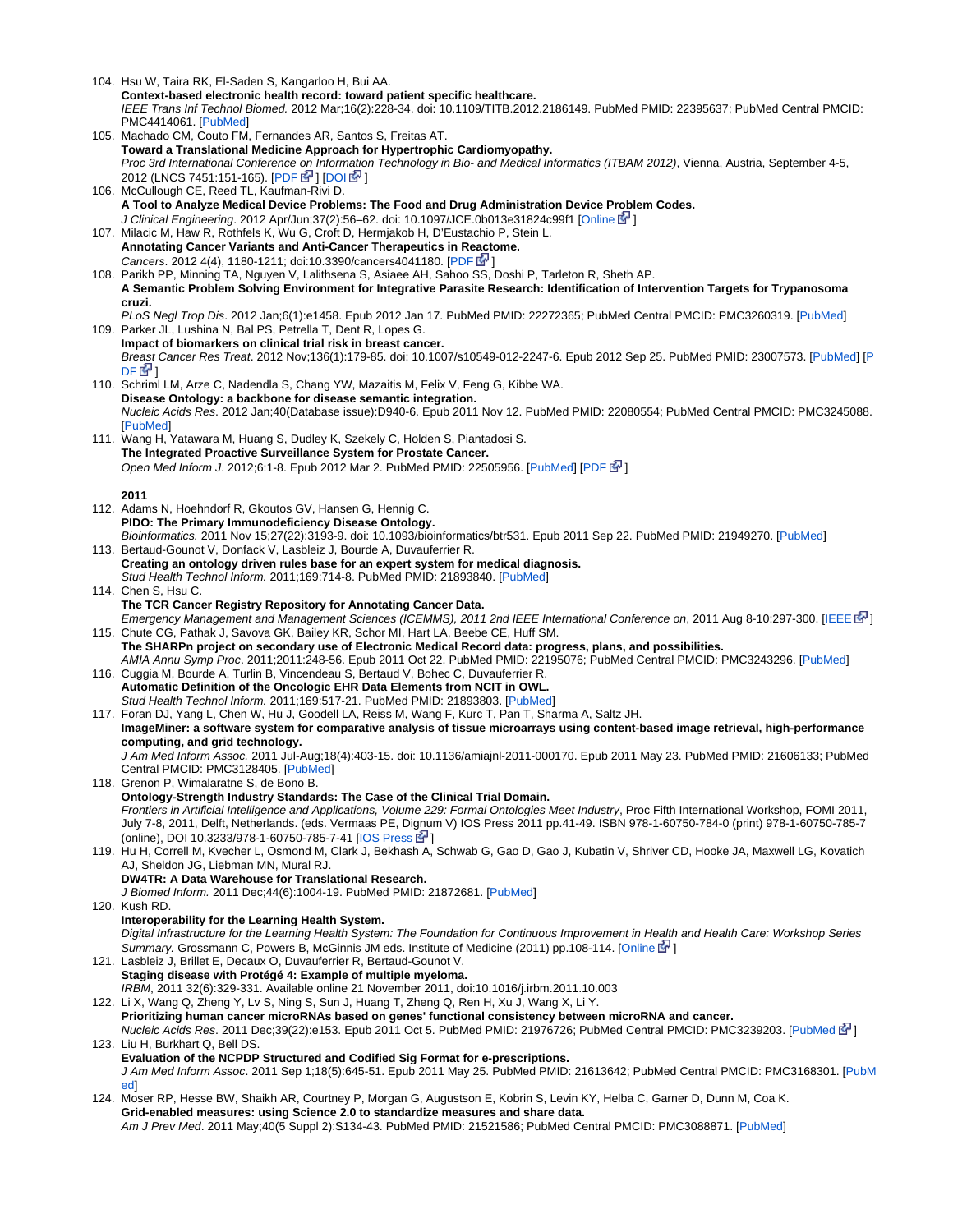| 125. Overton JA, Romagnoli C, Chhem R.                                                                                                                                                                                   |
|--------------------------------------------------------------------------------------------------------------------------------------------------------------------------------------------------------------------------|
| Open biomedical ontologies applied to prostate cancer.                                                                                                                                                                   |
| Applied Ontology 2011;6(1):35-51. [ACM DL E-1]<br>126. Pathak J, Wang J, Kashyap S, Basford M, Li R, Masys DR, Chute CG.                                                                                                 |
| Mapping clinical phenotype data elements to standardized metadata repositories and controlled terminologies: the eMERGE Network                                                                                          |
| experience.                                                                                                                                                                                                              |
| J Am Med Inform Assoc. 2011 Jul-Aug;18(4):376-86. Epub 2011 May 19. PubMed PMID: 21597104; PubMed Central PMCID: PMC3128396. [Pub                                                                                        |
| <b>Med</b>                                                                                                                                                                                                               |
| 127. Schad PA, Mobley LR, Hamilton CM.                                                                                                                                                                                   |
| Building a biomedical cyberinfrastructure for collaborative research.                                                                                                                                                    |
| Am J Prev Med. 2011 May;40(5 Suppl 2):S144-50. PubMed PMID: 21521587. [PubMed]<br>128. Sherman S, Shats O, Fleissner E, Bascom G, Yiee K, Copur M, Crow K, Rooney J, Mateen Z, Ketcham MA, Feng J, Sherman A, Gleason M, |
| Kinarsky L, Silva-Lopez E, Edney J, Reed E, Berger A, Cowan K.                                                                                                                                                           |
| Multicenter breast cancer collaborative registry.                                                                                                                                                                        |
| Cancer Inform. 2011;10:217-26. Epub 2011 Aug 31. PubMed PMID: 21918596; PubMed Central PMCID: PMC3169352. [PubMed]                                                                                                       |
| 129. Sherman S, Shats O, Ketcham MA, Anderson MA, Whitcomb DC, Lynch HT, Ghiorzo P, Rubinstein WS, Sasson AR, Grizzle WE, Haynatzki G,                                                                                   |
| Feng J, Sherman A, Kinarsky L, Brand RE.<br>PCCR: Pancreatic Cancer Collaborative Registry.                                                                                                                              |
| Cancer Inform. 2011 Mar 23;10:83-91. PubMed PMID: 21552494; PubMed Central PMCID: PMC3085425. [PubMed]                                                                                                                   |
| 130. Warden GI, Lacson R, Khorasani R.                                                                                                                                                                                   |
| Leveraging Terminologies for Retrieval of Radiology Reports with Critical Imaging Findings.                                                                                                                              |
| AMIA Annu Symp Proc. 2011 Oct;2011:1481-8. Epub 2011 Oct 22. PubMed PMID: 22195212; PubMed Central PMCID: PMC3243125. [PubMed]                                                                                           |
| 131. Yong MY, Gonzalez-Beltran A. Begent R.                                                                                                                                                                              |
| Establishing a knowledge trail from molecular experiments to clinical trials.<br>N Biotechnol. 2011 Sep: 28(5): 464-80. Epub 2011 Apr 5. PubMed PMID: 21473938. [PubMed]                                                 |
|                                                                                                                                                                                                                          |
| 2010                                                                                                                                                                                                                     |
| 132. Besana P, Cuggia M, Zekri O, Bourde A, Burgun A.                                                                                                                                                                    |
| Using Semantic Web Technologies for Clinical Trial Recruitment.                                                                                                                                                          |
| Proc. 9th Intl. Semantic Web Conference (ISWC 2010), Vol II, pp. 34-49, Shanghai, China, Nov. 7-11, 2010. [ACM E ]                                                                                                       |
| 133. Crowley RS, Castine M, Mitchell K, Chavan G, McSherry T, Feldman M.<br>caTIES: a grid based system for coding and retrieval of surgical pathology reports and tissue specimens in support of translational          |
| research.                                                                                                                                                                                                                |
| J Am Med Inform Assoc. 2010 May-Jun;17(3):253-64. PubMed PMID: 20442142; PubMed Central PMCID: PMC2995710. [PubMed] [Full Text R ]                                                                                       |
| 134. Deus HF, Veiga DF, Freire PR, Weinstein JN, Mills GB, Almeida JS.                                                                                                                                                   |
| Exposing the cancer genome atlas as a SPARQL endpoint.                                                                                                                                                                   |
| J Biomed Inform. 2010 Dec;43(6):998-1008. PubMed PMID: 20851208; PubMed Central PMCID: PMC3071752. [PubMed]<br>135. Haroske G, Kramm T, Mörz M, Oberholzer M.                                                            |
| Onkologische Datenelemente in der Histopathologie [Oncological data elements in histopathology].                                                                                                                         |
| Pathologe. 2010 Sep;31(5):385-92. doi:10.1007/s00292-010-1289-y. Review. German. PubMed PMID: 20544201. [PubMed]                                                                                                         |
| 136. Hirschfeld S, Songco D, Kramer BS, Guttmacher AE.                                                                                                                                                                   |
| National Children's Study: update in 2010.                                                                                                                                                                               |
| Mt Sinai J Med. 2011 Jan-Feb;78(1):119-25. doi: 10.1002/msj.20227. PubMed PMID: 21259268. [PubMed]<br>137. Jiang G, Solbrig HR, Iberson-Hurst D, Kush RD, Chute CG.                                                      |
| A Collaborative Framework for Representation and Harmonization of Clinical Study Data Elements Using Semantic MediaWiki.                                                                                                 |
| AMIA Summits Transl Sci Proc. 2010 Mar 1;2010:11-5. PubMed PMID: 21347136; PubMed Central PMCID: PMC3041544. [PubMed]                                                                                                    |
| 138. Kang HP, Borromeo CD, Berman JJ, Becich MJ.                                                                                                                                                                         |
| The tissue microarray OWL schema: An open-source tool for sharing tissue microarray data.                                                                                                                                |
| J Pathol Inform. 2010 Jul 13;1. pii: 9. PubMed PMID: 20805954; PubMed Central PMCID: PMC2929536. [PubMed]<br>139. Lu R.                                                                                                  |
| Biomedical data retrieval utilizing textual data in a gene expression database by Richard Lu, MD.                                                                                                                        |
| Thesis (S.M.)--Harvard-MIT Division of Health Sciences and Technology, 2010. [URI EV]                                                                                                                                    |
| 140. Machado CM, Couto F, Fernandes AR, Santos S, Cardim N, Freitas AT.                                                                                                                                                  |
| Semantic characterization of hypertrophic cardiomyopathy disease                                                                                                                                                         |
| 2010 IEEE International Conference on Bioinformatics and Biomedicine Workshops, BIBMW 2010, art. no. 5703841, 2010, pp. 432-439. [Scopus<br>6기                                                                           |
| 141. Martínez-Romero M, Vázquez-Naya JM, Rabuñal JR, Pita-Fernández S, Macenlle R, Castro-Alvariño J, López-Roses L, Ulla JL, Martínez-Calvo                                                                             |
| AV, Vázquez S, Pereira J, Porto-Pazos AB, Dorado J, Pazos A, Munteanu CR.                                                                                                                                                |
| Artificial intelligence techniques for colorectal cancer drug metabolism: ontology and complex network.                                                                                                                  |
| Curr Drug Metab. 2010 May;11(4):347-68. Review. PubMed PMID: 20446907. [PubMed]                                                                                                                                          |
| 142. Reed TL, Kaufman-Rivi D.                                                                                                                                                                                            |
| FDA adverse Event Problem Codes: standardizing the classification of device and patient problems associated with medical device use.                                                                                     |
| Biomed Instrum Technol. 2010 May-Jun:44(3):248-56. PubMed PMID: 20715359. [PubMed]                                                                                                                                       |
| 143. Sim I, Carini S, Tu S, Wynden R, Pollock BH, Mollah SA, Gabriel D, Hagler HK, Scheuermann RH, Lehmann HP, Wittkowski KM, Nahm M,                                                                                    |
| Bakken S.                                                                                                                                                                                                                |
| The Human Studies Database Project: Federating Human Studies Design Data Using the Ontology of Clinical Research.                                                                                                        |
| AMIA Summits Transl Sci Proc. 2010: 51-55. [Online]<br>144. Vázquez-Naya JM, Martínez-Romero M, Porto-Pazos AB, Novoa F, Valladares-Ayerbes M, Pereira J, Munteanu CR, Dorado J.                                         |
| Ontologies of drug discovery and design for neurology, cardiology and oncology.                                                                                                                                          |
| Curr Pharm Des. 2010;16(24):2724-36. Review. PubMed PMID: 20642429. [PubMed]                                                                                                                                             |
| 145. Yip V, Mete M, Topaloglu U, Kockara S.                                                                                                                                                                              |
| Concept Discovery for Pathology Reports using an N-gram Model.<br>AMIA Summits Transl Sci Proc. 2010 Mar 1;2010:43-7. PubMed PMID: 21347147; PubMed Central PMCID: PMC3041542. [PubMed]                                  |
| 146. Yong M, Begent R.                                                                                                                                                                                                   |
| Best use of experimental data in cancer informatics.                                                                                                                                                                     |
|                                                                                                                                                                                                                          |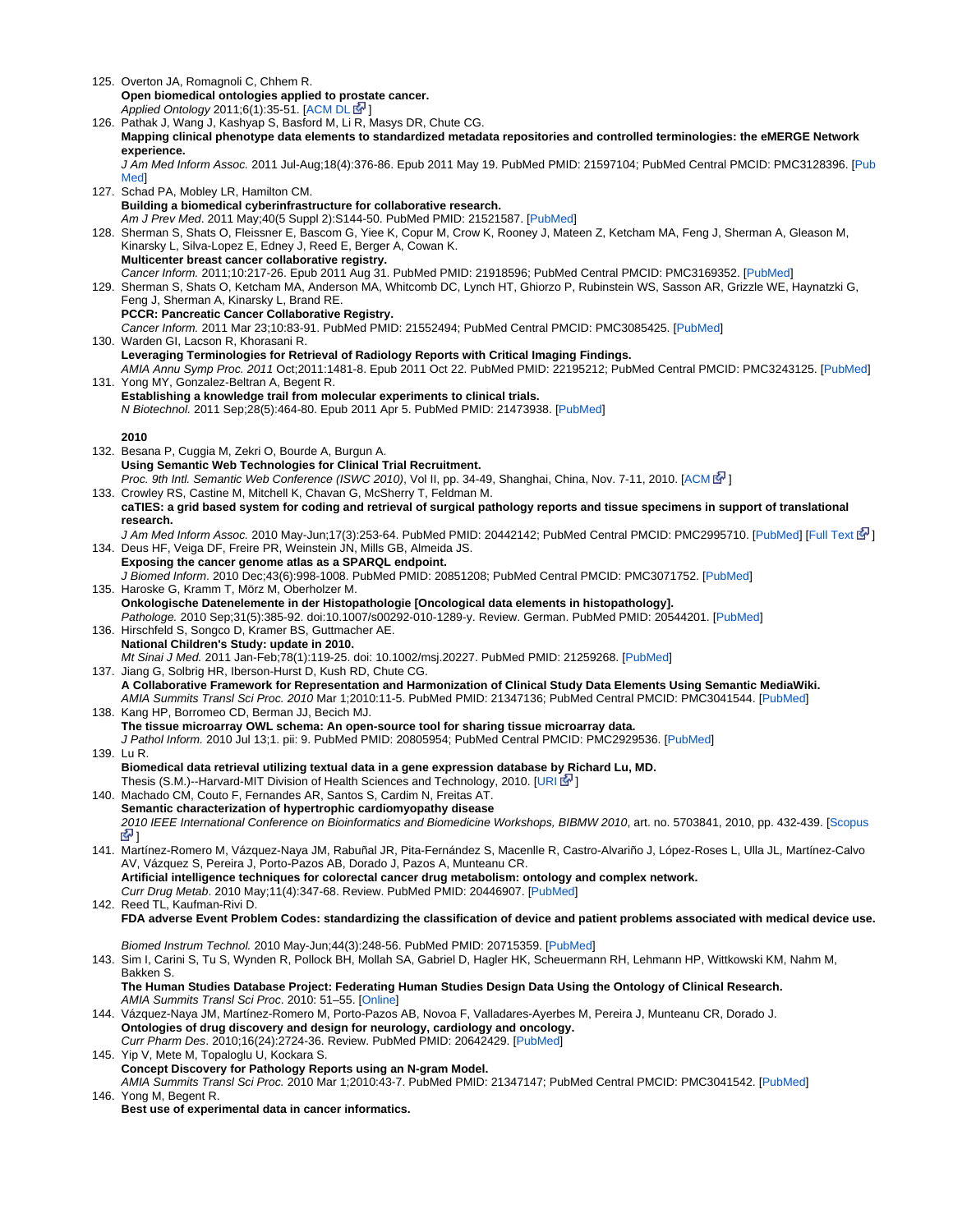Future Oncol. 2010 Oct;6(10):1551-62. Review. Erratum in: Future Oncol. 2011 Jan;7(1):154. PubMed PMID: 21062155. [[PubMed\]](http://www.ncbi.nlm.nih.gov/pubmed/21062155) [\[PDF](http://www.futuremedicine.com/doi/pdf/10.2217/fon.10.108) E<sup>3</sup>[\]](http://www.cancer.gov/policies/linking)

147. Parkinson H, Kapushesky M, Kolesnikov N, Rustici G, Shojatalab M, Abeygunawardena N, Berube H, Dylag M, Emam I, Farne A, Holloway E, 148. Shah NH, Jonquet C, Chiang AP, Butte AJ, Chen R, Musen MA. 149. Yong M, Tolner B, Nagl S, Pedley RB, Chester K, Green AJ, Mayer A, Sharma S, Begent R. 150. Kaefer CM, Milner JA. 151. Liu H, Li X, Yoon V, Clarke R. 152. Marinelli RJ, Montgomery K, Liu CL, Shah NH, Prapong W, Nitzberg M, Zachariah ZK, Sherlock GJ, Natkunam Y, West RB, van de Rijn M, Brown 153. Arvanitis TN, Taweel A, Zhao L, et al. 154. Burgun A, Bodenreider O. 155. Frey LJ, Maojo V, Mitchell JA. 156. Marquet G, Dameron O, Saikali S, Mosser J, Burgun A. 157. Rhodes DR, Kalyana-Sundaram S, Mahavisno V, Varambally R, Yu J, Briggs BB, Barrette TR, Anstet MJ, Kincead-Beal C, Kulkarni P, 158. Richesson RL, Krischer J. 159. Shah NH, Rubin DL, Espinosa I, Montgomery K, Musen MA. 160. Shifman MA, Li Y, Colangelo CM, Stone KL, Wu TL, Cheung KH, Miller PL, Williams KR. 161. Deitzer JR, Payne PR, Starren JB. 162. Shah NH, Rubin DL, Supekar KS, Musen MA. 163. Tobias J, Chilukuri R, Komatsoulis GA, Mohanty S, Sioutos N, Warzel DB, Wright LW, Crowley RS. 164. Bodenreider O, Hayamizu TF, Ringwald M, De Coronado S, Zhang S. 165. Zhang S, Bodenreider O. **2009** Lukk M, Malone J, Mani R, Pilicheva E, Rayner TF, Rezwan F, Sharma A, Williams E, Bradley XZ, Adamusiak T, Brandizi M, Burdett T, Coulson R, Krestyaninova M, Kurnosov P, Maguire E, Neogi SG, Rocca-Serra P, Sansone SA, Sklyar N, Zhao M, Sarkans U, Brazma A. **ArrayExpress update--from an archive of functional genomics experiments to the atlas of gene expression.** Nucleic Acids Res. 2009 Jan;37(Database issue):D868-72. Epub 2008 Nov 10. PubMed PMID: 19015125; PubMed Central PMCID: PMC2686529. [\[PubMed](http://www.ncbi.nlm.nih.gov/pubmed/19015125)] **Ontology-driven indexing of public datasets for translational bioinformatics.** BMC Bioinformatics. 2009 Feb 5;10 Suppl 2:S1. PubMed PMID: 19208184; PubMed Central PMCID: PMC2646250. [[PubMed](http://www.ncbi.nlm.nih.gov/pubmed/19208184)] **Data standards for minimum information collection for antibody therapy experiments.** Protein Eng Des Sel. 2009 Mar;22(3):221-4. PubMed PMID: 19224941. [[PubMed\]](http://www.ncbi.nlm.nih.gov/pubmed/19224941) [\[Oxford full text](http://peds.oxfordjournals.org/content/22/3/221.long) E<sup>T</sup>] **2008 The role of herbs and spices in cancer prevention.** J Nutr Biochem. 2008 Jun;19(6):347-61. Review. PubMed PMID: 18499033; PubMed Central PMCID: PMC2771684. [\[PubMed](http://www.ncbi.nlm.nih.gov/pubmed/18499033)] [[PubMed Central\]](http://www.ncbi.nlm.nih.gov/corehtml/query/egifs/http:--www.pubmedcentral.nih.gov-corehtml-pmc-pmcgifs-pubmed-pmc-MS.gif) **Annotating breast cancer microarray samples using ontologies.** AMIA Annu Symp Proc. 2008 Nov 6:414-8. PubMed PMID: 18999108; PubMed Central PMCID: PMC2655965. [[PubMed\]](http://www.ncbi.nlm.nih.gov/pubmed/18999108) PO, Ball CA. **The Stanford Tissue Microarray Database.** Nucleic Acids Res. 2008 Jan;36(Database issue):D871-7. Epub 2007 Nov 7. PubMed PMID: 17989087; PubMed Central PMCID: PMC2238948. [ [PubMed\]](http://www.ncbi.nlm.nih.gov/pubmed/17989087) **2007 Supporting E-Trials Over Distributed Networks: A tool for capturing randomised control trials (RCT) eligibility criteria using the National Cancer Institute's (NCI) Enterprise Vocabulary Services (EVS)** Technol Health Care 2007;15:298-299. **Issues in integrating epidemiology and research information in oncology: experience with ICD-O3 and the NCI Thesaurus.** AMIA Annu Symp Proc. 2007 Oct 11:85-9. PubMed PMID: 18693803. [[PubMed\]](http://www.ncbi.nlm.nih.gov/pubmed/18693803) **Bioinformatics linkage of heterogeneous clinical and genomic information in support of personalized medicine.** Yearb Med Inform. 2007:98-105. Erratum in: Yearb Med Inform. 2008:19. PubMed PMID: 17700912. [\[PubMed](http://www.ncbi.nlm.nih.gov/pubmed/17700912)] **Grading glioma tumors using OWL-DL and NCI Thesaurus.** AMIA Annu Symp Proc. 2007 Oct 11:508-12. PubMed PMID: 18693888; PubMed Central PMCID: PMC2655830. [[PubMed](http://www.ncbi.nlm.nih.gov/pubmed/18693888)] Varambally S, Ghosh D, Chinnaiyan AM. **Oncomine 3.0: genes, pathways, and networks in a collection of 18,000 cancer gene expression profiles.** Neoplasia. 2007 Feb;9(2):166-80. PubMed PMID: 17356713; PubMed Central PMCID: PMC1813932. [\[PubMed](http://www.ncbi.nlm.nih.gov/pubmed/17356713)] **Data standards in clinical research: gaps, overlaps, challenges and future directions.** J Am Med Inform Assoc. 2007 Nov-Dec;14(6):687-96. Epub 2007 Aug 21. Erratum in: J Am Med Inform Assoc. 2008. [[PubMed\]](http://www.ncbi.nlm.nih.gov/pubmed/17712081) Mar-Apr;15(2):265. PubMed PMID: 17712081; PubMed Central PMCID: PMC2213488. **Annotation and query of tissue microarray data using the NCI Thesaurus.** BMC Bioinformatics. 2007 Aug 8;8:296. PubMed PMID: 17686183; PubMed Central PMCID: PMC1988837. [[PubMed\]](http://www.ncbi.nlm.nih.gov/pubmed/17686183) **YPED: a web-accessible database system for protein expression analysis.** J Proteome Res. 2007 Oct;6(10):4019-24. Epub 2007 Sep 15. PubMed PMID: 17867667. [[PubMed\]](http://www.ncbi.nlm.nih.gov/pubmed/17867667) **2006 Coverage of clinical trials tasks in existing ontologies.** AMIA Annu Symp Proc. 2006:903. PubMed PMID: 17238522; PubMed Central PMCID: PMC1839431. [[PubMed](http://www.ncbi.nlm.nih.gov/pubmed/17238522)] **Ontology-based annotation and query of tissue microarray data.** AMIA Annu Symp Proc. 2006:709-13. PubMed PMID: 17238433; PubMed Central PMCID: PMC1839511. [\[PubMed](http://www.ncbi.nlm.nih.gov/pubmed/17238433)] **The CAP Cancer Protocols – A Case Study of caCORE Based Data Standards Implementation to Integrate with the Cancer Biomedical Informatics Grid.** BMC Medical Informatics Decision Making, 20; 6:25, 2006. [[PubMed\]](http://www.ncbi.nlm.nih.gov/pubmed/16787533) [\[Free PMC Article](http://www.ncbi.nlm.nih.gov/pmc/articles/PMC1524939/?tool=pubmed)] **2005 Of mice and men: aligning mouse and human anatomies.** AMIA Annu Symp Proc. 2005:61-5. PubMed PMID: 16779002; PubMed Central PMCID: PMC1560846. [[PubMed\]](http://www.ncbi.nlm.nih.gov/pubmed/16779002) **Alignment of multiple ontologies of anatomy: deriving indirect mappings from direct mappings to a reference.**

AMIA Annu Symp Proc. 2005:864-8. PubMed PMID: 16779163; PubMed Central PMCID: PMC1560629. [\[PubMed](http://www.ncbi.nlm.nih.gov/pubmed/16779163)]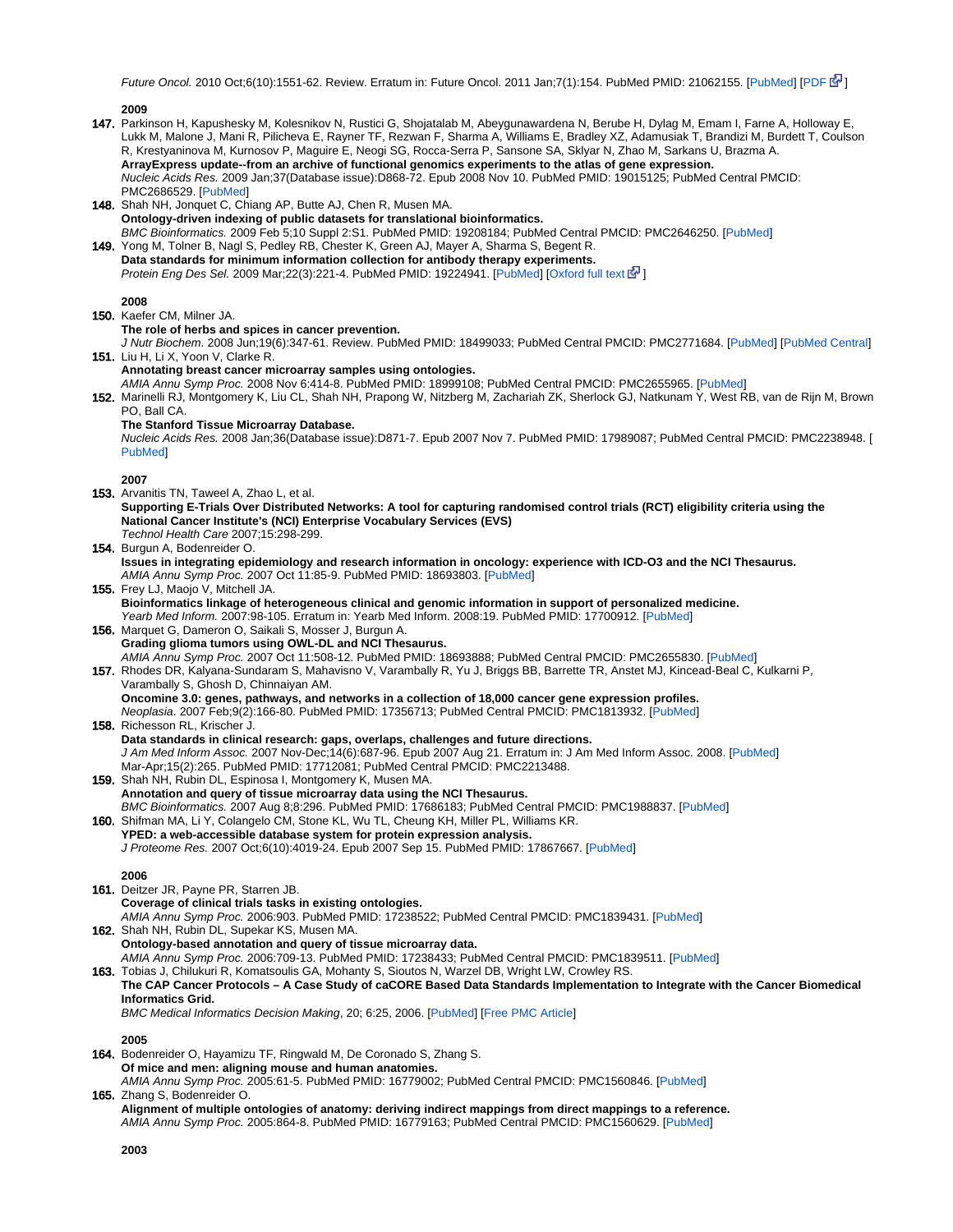166. Chute CG, Carter JS, Tuttle MS, Haber MW, Brown SH.

**Integrating pharmacokinetics knowledge into a drug ontology as an extension to support pharmacogenomics.** AMIA Annu Symp Proc. 2003:170-4. PubMed PMID: 14728156; PubMed Central PMCID: PMC1480302. [\[PubMed](http://www.ncbi.nlm.nih.gov/pubmed/14728156)] [\[Free PMC Article](http://www.ncbi.nlm.nih.gov/pmc/articles/pmid/14728156/?tool=pubmed)]

# **2002**

167. Kogan SC, Ward JM, Anver MR, Berman JJ, Brayton C, Cardiff RD, Carter JS, de Coronado S, Downing JR, Fredrickson TN, Haines DC, Harris AW, Harris NL, Hiai H, Jaffe ES, MacLennan IC, Pandolfi PP, Pattengale PK, Perkins AS, Simpson RM, Tuttle MS, Wong JF, Morse HC 3rd; Hematopathology subcommittee of the Mouse Models of Human Cancers Consortium. **Bethesda proposals for classification of nonlymphoid hematopoietic neoplasms in mice.** Blood. 2002 Jul 1;100(1):238-45. PubMed PMID: 12070033. [[PubMed\]](http://www.ncbi.nlm.nih.gov/pubmed/12070033)

# <span id="page-10-0"></span>caCORE, caGrid and caBIG

1. Boyd LB, Hunicke-Smith SP, Stafford GA, Freund ET, Ehlman M, Chandran U, Dennis R, Fernandez AT, Goldstein S, Steffen D, Tycko B, Klemm JD.

#### **The caBIG® Life Science Business Architecture Model.**

Bioinformatics. 2011 May 15;27(10):1429-35. Epub 2011 Mar 29. PubMed PMID: 21450709; PubMed Central PMCID: PMC3087952. [\[PubMed](http://www.ncbi.nlm.nih.gov/pubmed/21450709)] [\[F](http://www.ncbi.nlm.nih.gov/pubmed/21450709) [ree PMC\]](http://www.ncbi.nlm.nih.gov/pubmed/21450709)

## **2009**

- 2. Cimino JJ, Hayamizu TF, Bodenreider O, Davis B, Stafford GA, Ringwald M. **The caBIG terminology review process.**
- 3. Hastings S, Oster S, Langella S, Melean C, Borlawsky T, Dhavel R, Payne P. J Biomed Inform. 2009 Jun;42(3):571-80. Epub 2008 Dec 25. PubMed PMID: 19154797; PubMed Central PMCID: PMC2729758. [\[PubMed](http://www.ncbi.nlm.nih.gov/pubmed/19154797)] **Adoption and Adaptation of caGrid for CTSA.** Summit on Translat Bioinforma. 2009 Mar 1;2009:44-8. PubMed PMID: 21347169; PubMed Central PMCID: PMC3041578. [\[PubMed](http://www.ncbi.nlm.nih.gov/pubmed/21347169)] [[Full Text](http://www.ncbi.nlm.nih.gov/pmc/articles/pmid/21347169/?tool=pubmed)]

#### **2008**

- 4. Komatsoulis GA, Warzel DB, Hartel FW, Shanbhag K, Chilukuri R, Fragoso G, Coronado S, Reeves DM, Hadfield JB, Ludet C, Covitz PA. **caCORE version 3: Implementation of a model driven, service-oriented architecture for semantic interoperability.** J Biomed Inform. 2008 Feb;41(1):106-23. Epub 2007 Apr 2. PubMed PMID: 17512259; PubMed Central PMCID: PMC2254758. [\[PubMed](http://www.ncbi.nlm.nih.gov/pubmed/17512259)]
- 5. Oster S, Langella S, Hastings S, Ervin D, Madduri R, Phillips J, Kurc T, Siebenlist F, Covitz P, Shanbhag K, Foster I, Saltz J. **caGrid 1.0: an enterprise Grid infrastructure for biomedical research.** J Am Med Inform Assoc. 2008 Mar-Apr;15(2):138-49. Epub 2007 Dec 20. PubMed PMID: 18096909; PubMed Central PMCID: PMC2274794. [\[Pub](http://www.ncbi.nlm.nih.gov/pubmed/18096909) [Med\]](http://www.ncbi.nlm.nih.gov/pubmed/18096909)
- 6. Shironoshita EP, Jean-Mary YR, Bradley RM, Kabuka MR. **semCDI: a query formulation for semantic data integration in caBIG.** J Am Med Inform Assoc. 2008 Jul-Aug;15(4):559-68. Epub 2008 Apr 24. PubMed PMID: 18436897; PubMed Central PMCID: PMC2442262. [[Pub](http://www.ncbi.nlm.nih.gov/pubmed/18436897) [Med\]](http://www.ncbi.nlm.nih.gov/pubmed/18436897)

### **2006**

- 7. Gao Q, Zhang YL, Xie ZY, Zhang QP, Hu ZZ. 8. Phillips J, Chilukuri R, Fragoso G, Warzel D, Covitz PA. **caCORE: core architecture of bioinformation on cancer research in America.** Beijing Da Xue Xue Bao. 2006 Apr 18;38(2):218-21. Chinese. PubMed PMID: 16617371. [[PubMed\]](http://www.ncbi.nlm.nih.gov/pubmed/16617371)
- 9. Saltz J, Oster S, Hastings S, Langella S, Kurc T, Sanchez W, Kher M, Manisundaram A, Shanbhag K, Covitz P. **The caCORE Software Development Kit: streamlining construction of interoperable biomedical information services.** BMC Med Inform Decis Mak. 2006 Jan 6;6:2. PubMed PMID: 16398930; PubMed Central PMCID: PMC1379637. [[PubMed\]](http://www.ncbi.nlm.nih.gov/pubmed/16398930)
- **caGrid: design and implementation of the core architecture of the cancer biomedical informatics grid.** Bioinformatics. 2006 Aug 1;22(15):1910-6. Epub 2006 Jun 9. PubMed PMID: 16766552. [\[PubMed](http://www.ncbi.nlm.nih.gov/pubmed/16766552)]

# **2003**

10. Covitz PA, Hartel F, Schaefer C, De Coronado S, Fragoso G, Sahni H, Gustafson S, Buetow KH. **caCORE: a common infrastructure for cancer informatics.** Bioinformatics. 2003 Dec 12;19(18):2404-12. PubMed PMID: 14668224. [[PubMed\]](http://www.ncbi.nlm.nih.gov/pubmed/14668224)

# <span id="page-10-1"></span>**LexEVS**

#### **2016**

1. Zhao L, Lim Choi Keung SN, Arvanitis TN. **A BioPortal-Based Terminology Service for Health Data Interoperability.** Stud Health Technol Inform. 2016;226:143-6. PubMed PMID: 27350488. [[PubMed\]](https://www.ncbi.nlm.nih.gov/pubmed/27350488)

# **2015**

2. Delaney BC, Curcin V, Andreasson A, Arvanitis TN, Bastiaens H, Corrigan D, Ethier JF, Kostopoulou O, Kuchinke W, McGilchrist M, van Royen P. Wagner P.

**Translational Medicine and Patient Safety in Europe: TRANSFoRm--Architecture for the Learning Health System in Europe.** Biomed Res Int. 2015;2015:961526. doi: 10.1155/2015/961526. Epub 2015 Oct 11. PubMed PMID: 26539547; PubMed Central PMCID: PMC4619923. [\[PubMed](http://www.ncbi.nlm.nih.gov/pubmed/26539547)]

3. Ethier JF, Curcin V, Barton A, McGilchrist MM, Bastiaens H, Andreasson A, Rossiter J, Zhao L, Arvanitis TN, Taweel A, Delaney BC, Burgun A. **Clinical data integration model. Core interoperability ontology for research using primary care data.** Methods Inf Med. 2015;54(1):16-23. doi: 10.3414/ME13-02-0024. Epub 2014 Jun 18. PubMed PMID: 24954896. [\[PubMed](http://www.ncbi.nlm.nih.gov/pubmed/24954896)]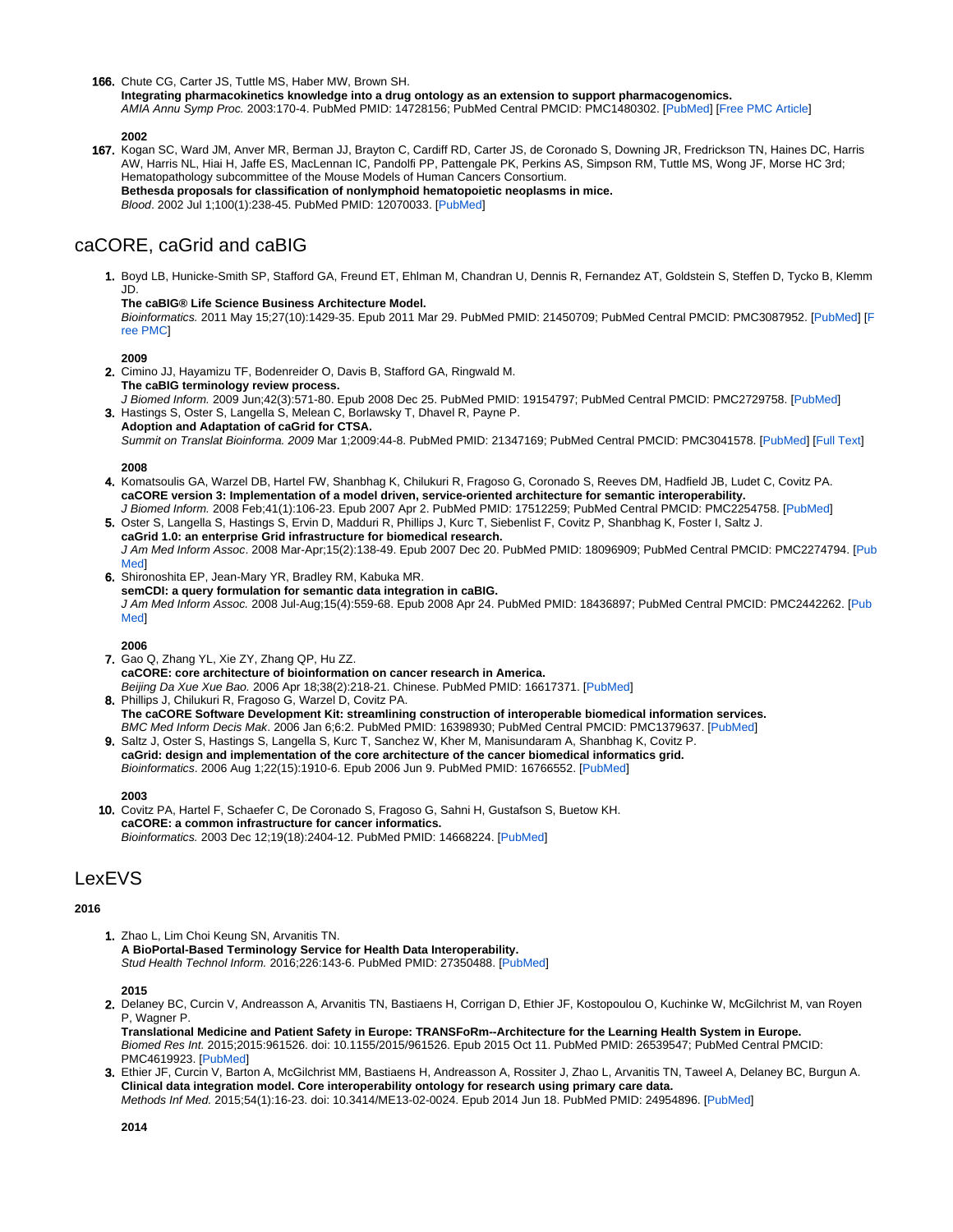# 4. Arvanitis TN.

**Semantic interoperability in healthcare.**

Stud Health Technol Inform. 2014;202:5-8. PubMed PMID: 25000001. [\[PubMed](https://www.ncbi.nlm.nih.gov/pubmed/25000001)]

# **2013**

5. Ethier JF, Dameron O, Curcin V, McGilchrist MM, Verheij RA, Arvanitis TN, Taweel A, Delaney BC, Burgun A. **A unified structural/terminological interoperability framework based on LexEVS: application to TRANSFoRm.** J Am Med Inform Assoc. 2013 Sep 1;20(5):986-94. doi: 10.1136/amiajnl-2012-001312. Epub 2013 Apr 9. PubMed PMID: 23571850. [\[PubMed](http://www.ncbi.nlm.nih.gov/pubmed/23571850)]

# **2012**

- 6. Lim Choi Keung SN, Zhao L, Tyler E, Hobbs FD, Arvanitis TN. **Integrated Vocabulary Service for Health Data Interoperability.** eTELEMED 2012, The Fourth International Conference on eHealth, Telemedicine, and Social Medicine. 2012 Jan 30:124-127. [\[PDF](http://www.thinkmind.org/download.php?articleid=etelemed_2012_5_50_40213)  $\mathbb{F}$ [\]](http://www.cancer.gov/policies/linking)
- 7. Ouagne D, Hussain S, Sadou E, Jaulent MC, Daniel C. **The Electronic Healthcare Record for Clinical Research (EHR4CR) information model and terminology.** Stud Health Technol Inform. 2012;180:534-8. PubMed PMID: 22874248. [[PDF](http://www.ncbi.nlm.nih.gov/pubmed/22874248) **N** ]
- 8. Zhao L, Lim Choi Keung SN, Taweel A, Tyler E, Ogunsina I, Rossiter J, Delaney BC, Peterson KA, Hobbs FD, Arvanitis TN. **A Loosely Coupled Framework for Terminology Controlled Distributed EHR Search for Patient Cohort Identification in Clinical Research.**

Stud Health Technol Inform. 2012;180:519-23. PubMed PMID: 22874245. [[PubMed\]](http://www.ncbi.nlm.nih.gov/pubmed/22874245)

# **2011**

- 9. Hazen R, Van Esbroeck AP, Mongkolwat P, Channin DS. **Automatic Extraction of Concepts to Extend RadLex.** Journal of Digital Imaging 2011 Feb; 24(1): 165-169. [[PDF](http://www.springerlink.com/content/p889312g07534661/)  $\mathbb{F}$ [\]](http://www.cancer.gov/policies/linking)
- 10. Salvadores M, Alexander PR, Musen MA, Noy NF. **The Quad Economy of a Semantic Web Ontology Repository.** The 7th International Workshop on Scalable Semantic Web Knowledge Base Systems (SSWS 2011). pp.14-29. [[PDF](http://iswc2011.semanticweb.org/fileadmin/iswc/Papers/Workshops/SSWS/Salvadores-et-all-SSWS2011.pdf) E<sup>1</sup>[\]](http://www.cancer.gov/policies/linking)

# **2010**

11. Pathak J, Peters L, Chute CG, Bodenreider O. **Comparing and evaluating terminology services application programming interfaces: RxNav, UMLSKS and LexBIG.** J Am Med Inform Assoc. 2010 Nov-Dec;17(6):714-9. PubMed PMID: 20962136; PubMed Central PMCID: PMC3000749. [[PubMed\]](http://www.ncbi.nlm.nih.gov/pubmed/20962136)

# **2009**

- 12. Pathak J, Solbrig HR, Buntrock JD, Johnson TM, Chute CG. **LexGrid: a framework for representing, storing, and querying biomedical terminologies from simple to sublime.** J Am Med Inform Assoc. 2009 May-Jun;16(3):305-15. Epub 2009 Mar 4. PubMed PMID: 19261933; PubMed Central PMCID: PMC2732233. [\[Pub](http://www.ncbi.nlm.nih.gov/pubmed/19261933) [Med\]](http://www.ncbi.nlm.nih.gov/pubmed/19261933)
- 13. Tao C, Pathak J, Solbrig HR, Chute CG. **LexOWL: A Bridge from LexGrid to OWL.**

14. Tao C, Pathak J, Solbrig HR, Wei WQ, Chute CG. ICBO: International Conference on Biomedical Ontology. 2009 July 24-26. Buffalo, New York, USA.

**LexRDF Model: An RDF-based Unified Model for Heterogeneous Biomedical Ontologies.** Proc Semantics for the Rest of Us - Variants of Semantic Web Languages in the Real Worl[d W](http://www.cancer.gov/policies/linking)orkshop (SemRUs09). Washington DC, USA, 2009 Oct 26. PubMed PMID: 21804785; PubMed Central PMCID: PMC3146261. [\[PubMed](http://www.ncbi.nlm.nih.gov/pubmed/21804785)] [[PDF](http://ceur-ws.org/Vol-521/paper2.pdf) 图]

# **2008**

- 15. Jiang G, Peterson KJ, Johnson TM, Celik C, Jakob R, Chute CG. **Representing the ClaML-based ICD10 in LexGrid terminology model.** AMIA Annu Symp Proc. 2008 Nov 6:992. PubMed PMID: 18998953. [[PubMed\]](http://www.ncbi.nlm.nih.gov/pubmed/18998953)
- 16. Pathak J, Jiang G, Dwarkanath SO, Buntrock JD, Chute CG. **Adopting Graph Traversal Techniques for Context-Driven Value Sets Extraction from Biomedical Knowledge Sources.** Proc IEEE Int Conf Semant Comput. 2008 Aug 12;2008:460-467. PubMed PMID: 21625412; PubMed Central PMCID: PMC3101576. [[PubMed\]](http://www.ncbi.nlm.nih.gov/pubmed/21625412)
- 17. Pathak J, Jiang G, Dwarkanath SO, Buntrock JD, Chute CG. **LexValueSets: an approach for context-driven value sets extraction.** AMIA Annu Symp Proc. 2008 Nov 6:556-60. PubMed PMID: 18998955; PubMed Central PMCID: PMC2656093. [\[PubMed\]](http://www.ncbi.nlm.nih.gov/pubmed/18998955)

# <span id="page-11-0"></span>Nanotechnology

- 1. de la Iglesia D, García-Remesal M, Anguita A, Muñoz-Mármol M, Kulikowski C, Maojo V. **A Machine Learning Approach to Identify Clinical Trials Involving Nanodrugs and Nanodevices from ClinicalTrials.gov.** PLoS One. 2014 Oct 27;9(10):e110331. doi: 10.1371/journal.pone.0110331. eCollection 2014. PubMed PMID: 25347075; PubMed Central PMCID: PMC4210133. [\[PubMed](http://www.ncbi.nlm.nih.gov/pubmed/25347075)  $\bar{S}$ ]
- 2. Klaessig FG. 3. Zhu Z. **Developing official practices for nanoEHS data compilation, curation and compliance.** Innovation and responsibility: engaging with new and emerging technologies, S.NET 005. Coenen C, Dijkstra A, Fautz C, Guivant J, Konrad K, Milburn C, van Lente H, eds. Heidelberg: IOS Press and AKA; 2014. pp. 121–133. [\[PDF](http://www.thesnet.net/wp-content/uploads/13developing_aka_s.net005.pdf) G<sup>1</sup>]
	- **Flash Nanoprecipitation: Prediction and Enhancement of Particle Stability via Drug Structure.** Mol Pharm. 2014 Feb 3. [Epub ahead of print] PubMed PMID: 24484077. [[PubMed\]](http://www.ncbi.nlm.nih.gov/pubmed/24484077)
- 4. de la Iglesia D, Cachau RE, García-Remesal M, Maojo V. **Nanoinformatics knowledge infrastructures: bringing efficient information management to nanomedical research.** Comput Sci Discov. 2013 Nov 27;6(1):014011. PubMed PMID: 24932210; PubMed Central PMCID: PMC4053539. [[PubMed\]](http://www.ncbi.nlm.nih.gov/pubmed/24932210)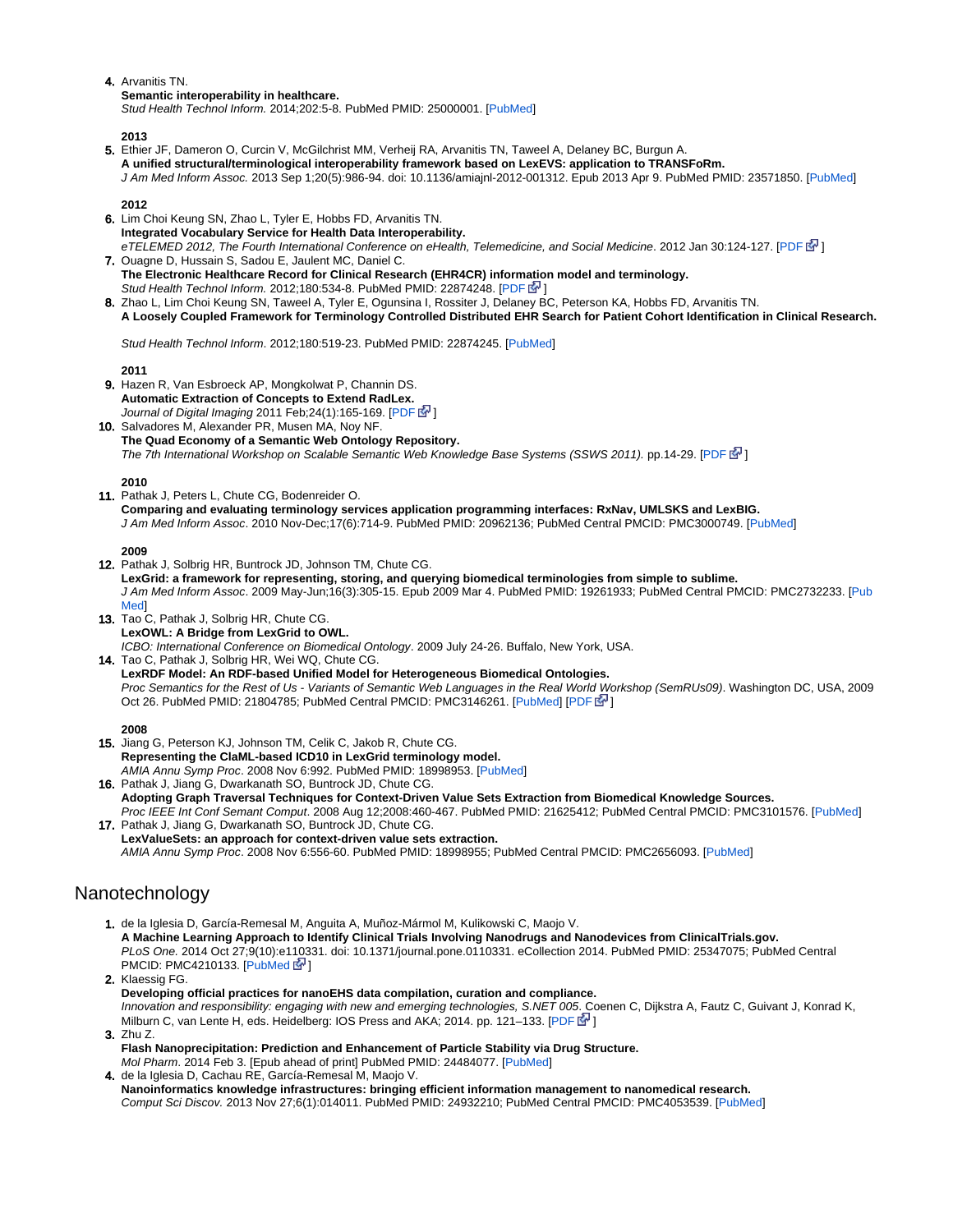- 5. Thomas DG, Gaheen S, Harper SL, Fritts M, Klaessig F, Hahn-Dantona E, Paik D, Pan S, Stafford GA, Freund ET, Klemm JD, Baker NA. **ISA-TAB-Nano: a specification for sharing nanomaterial research data in spreadsheet-based format.** BMC Biotechnol. 2013 Jan 14;13:2. doi: 10.1186/1472-6750-13-2. PubMed PMID: 23311978; PubMed Central PMCID: PMC3598649. [[PubMed\]](http://www.ncbi.nlm.nih.gov/pubmed/23311978)
- 6. Thomas DG, Klaessig F, Harper SL, Fritts M, Hoover MD, Gaheen S, Stokes TH, Reznik-Zellen R, Freund ET, Klemm JD, Paik DS, Baker NA. **Informatics and standards for nanomedicine technology.** Wiley Interdiscip Rev Nanomed Nanobiotechnol. 2011 Sept/Oct 3(5):511–532. PubMed PMID: 21721140; PubMed Central PMCID: PMC3189420. [\[PubMed](http://www.ncbi.nlm.nih.gov/pubmed/21721140)]
- 7. Thomas DG, Pappu RV, Baker NA. 8. Bailey LO, Kennedy CH, Fritts MJ, Hartel FW. **NanoParticle Ontology for cancer nanotechnology research.** J Biomed Inform. 2011 Feb;44(1):59-74. Epub 2010 Mar 6. PubMed PMID: 20211274; PubMed Central PMCID: PMC3042056. [\[PubMed](http://www.ncbi.nlm.nih.gov/pubmed/20211274)]
- **Development of a model for the representation of nanotechnology-specific terminology.** AMIA Annu Symp Proc. 2006:849. PubMed PMID: 17238469; PubMed Central PMCID: PMC1839578. [[PubMed](http://www.ncbi.nlm.nih.gov/pubmed/17238469)]

# <span id="page-12-0"></span>NLP, Ontology, Semantics, Tools

# **2019**

1. Hickman H., Ver Hoef W., Hastak S., Neville J., Clunie D., Wagner U., Helton E. (2019). **SDTM datasets of clinical data and measurements for selected cancer collections to TCIA [Dataset]. The Cancer Imaging Archive.** doi: [10.7937/TCIA.2019.zfv154m9](https://doi.org/10.7937/TCIA.2019.zfv154m9)

# **2018**

- 1. Karimi H, Kamandi A. **Ontology alignment using inductive logic programming** — Conference: 2018 4th International Conference on Web Research (ICWR) DOI: 10.1109/ICWR.2018.8387247, April 2018
- 2. He Z, Keloth VK, Chen Y, Geller J. **[Extended Analysis of Topological-Pattern-Based Ontology Enrichment.](https://www.ncbi.nlm.nih.gov/pmc/articles/PMC6402505/)** -- Proceedings (IEEE Int Conf Bioinformatics Biomed). 2018;2018:1641–1648. doi:10.1109/BIBM.2018.8621564
- 3. Kolyvakis P, Kalousis A, Smith B, Kiritsis D. **[Biomedical ontology alignment: an approach based on representation learning.](https://www.ncbi.nlm.nih.gov/pmc/articles/PMC6094585/)** -- J Biomed Semantics. 2018;9(1):21. Published 2018 Aug 15. doi:10.1186/s13326-018-0187-8
- 4. Keloth VK, He Z, Chen Y, Geller J. **L[everaging Horizontal Density Differences between Ontologies to Identify Missing Child Concepts: A Proof of Concept](https://www.ncbi.nlm.nih.gov/pmc/articles/PMC6371323/).** -- AMIA Annu Symp Proc. 2018;2018:644–653. Published 2018 Dec 5.
- 5. Zheng L, Chen Y, Elhanan G, Perl Y, Geller J, Ochs C. **Complex overlapping concepts: An effective auditing methodology for families of similarly structured BioPortal ontologies.** J Biomed Inform. 2018;83:135–149. doi:10.1016/j.jbi.2018.05.015

## **2017**

1. Nikiema JN, Jouhet, Mougin F.

**Integrating cancer diagnosis terminologies based on logical definitions of SNOMED CT concepts.** — J Biomed Inform. 2017 Oct;74:46-58. doi: 10.1016/j.jbi.2017.08.013. Epub 2017 Aug 24. [\[PubMed](https://www.ncbi.nlm.nih.gov/pubmed/28844750)]

2. Min H, Zheng L, Perl Y, Halper M, De Coronado S, Ochs C. **Relating Complexity and Error Rates of Ontology Concepts. More Complex NCIt Concepts Have More Errors.** — Methods Inf Med. 2017 May 18;56(3):200-208. doi: 10.3414/ME16-01-0085. Epub 2017 Feb 28. [[PubMed](https://www.ncbi.nlm.nih.gov/pubmed/28244549)]

#### **2016**

- 1. Bamparopoulos G, Konstantinidis E, Bratsas C, Bamidis PD. **Towards exergaming commons: composing the exergame ontology for publishing open game data.** J Biomed Semantics. 2016 Feb 9;7:4. doi: 10.1186/s13326-016-0046-4. eCollection 2016. PubMed PMID: 26865947; PubMed Central PMCID: PMC4748514. [\[PubMed](http://www.ncbi.nlm.nih.gov/pubmed/26865947)]
- 2. Chang M, Chang M, Reed JZ, Milward D, Xu JJ, Cornell WD. **Developing timely insights into comparative effectiveness research with a text-mining pipeline.** Drug Discov Today. 2016 Feb 6. pii: S1359-6446(16)00032-5. doi: 10.1016/j.drudis.2016.01.012. [Epub ahead of print] Review. PubMed PMID: 26854423. [[PubMed\]](http://www.ncbi.nlm.nih.gov/pubmed/26854423)
- 3. Daniel C, Ouagne D, Sadou E, Forsberg K, Gilchrist MM, Zapletal E, Paris N, Hussain S, Jaulent MC, Md DK. **Cross border semantic interoperability for clinical research: the EHR4CR semantic resources and services.** AMIA Jt Summits Transl Sci Proc. 2016 Jul 20;2016:51-9. PubMed PMID: 27570649; PubMed Central PMCID: PMC5001763. [[PubMed\]](https://www.ncbi.nlm.nih.gov/pubmed/27570649)
- 4. Groß A, Pruski C, Rahm E. **Evolution of biomedical ontologies and mappings: Overview of recent approaches.** Comput Struct Biotechnol J. 2016 Aug 26;14:333-40. doi: 10.1016/j.csbj.2016.08.002. Review. PubMed PMID: 27642503; PubMed Central PMCID: PMC5018063. [\[PubMed](https://www.ncbi.nlm.nih.gov/pubmed/27642503)]
- 5. He Z, Geller J. **Preliminary Analysis of Difficulty of Importing Pattern-Based Concepts into the National Cancer Institute Thesaurus.** Stud Health Technol Inform. 2016;228:389-93. PubMed PMID: 27577410. [[PubMed\]](http://www.ncbi.nlm.nih.gov/pubmed/27577410)
- 6. McEntire R, Szalkowski D, Butler J, Kuo MS, Chang M, Chang M, Freeman D, McQuay S, Patel J, McGlashen M, Cornell WD, Xu JJ. **Application of an automated natural language processing (NLP) workflow to enable federated search of external biomedical content in drug discovery and development.**
- 7. Min H, Turner S, de Coronado S, Davis B, Whetzel T, Freimuth RR, Solbrig HR, Kiefer R, Riben M, Stafford GA, Wright LW, Ohira R. Drug Discov Today. 2016 May;21(5):826-35. doi: 10.1016/j.drudis.2016.03.006. Review. PubMed PMID: 26979546. [[PubMed\]](https://www.ncbi.nlm.nih.gov/pubmed/26979546) **Towards a Standard Ontology Metadata Model.**
- 8. Ochs C, Geller J, Perl Y, Musen MA. Proc International Conference on Biomedical Ontology 2016 (ICBO 2016). Corvallis, Oregon, USA, 1-4 Aug 2016. [\[PDF](http://ceur-ws.org/Vol-1747/IT505_ICBO2016.pdf) [ $\mathbb{F}$ [\]](http://www.cancer.gov/policies/linking)
- **A unified software framework for deriving, visualizing, and exploring abstraction networks for ontologies.**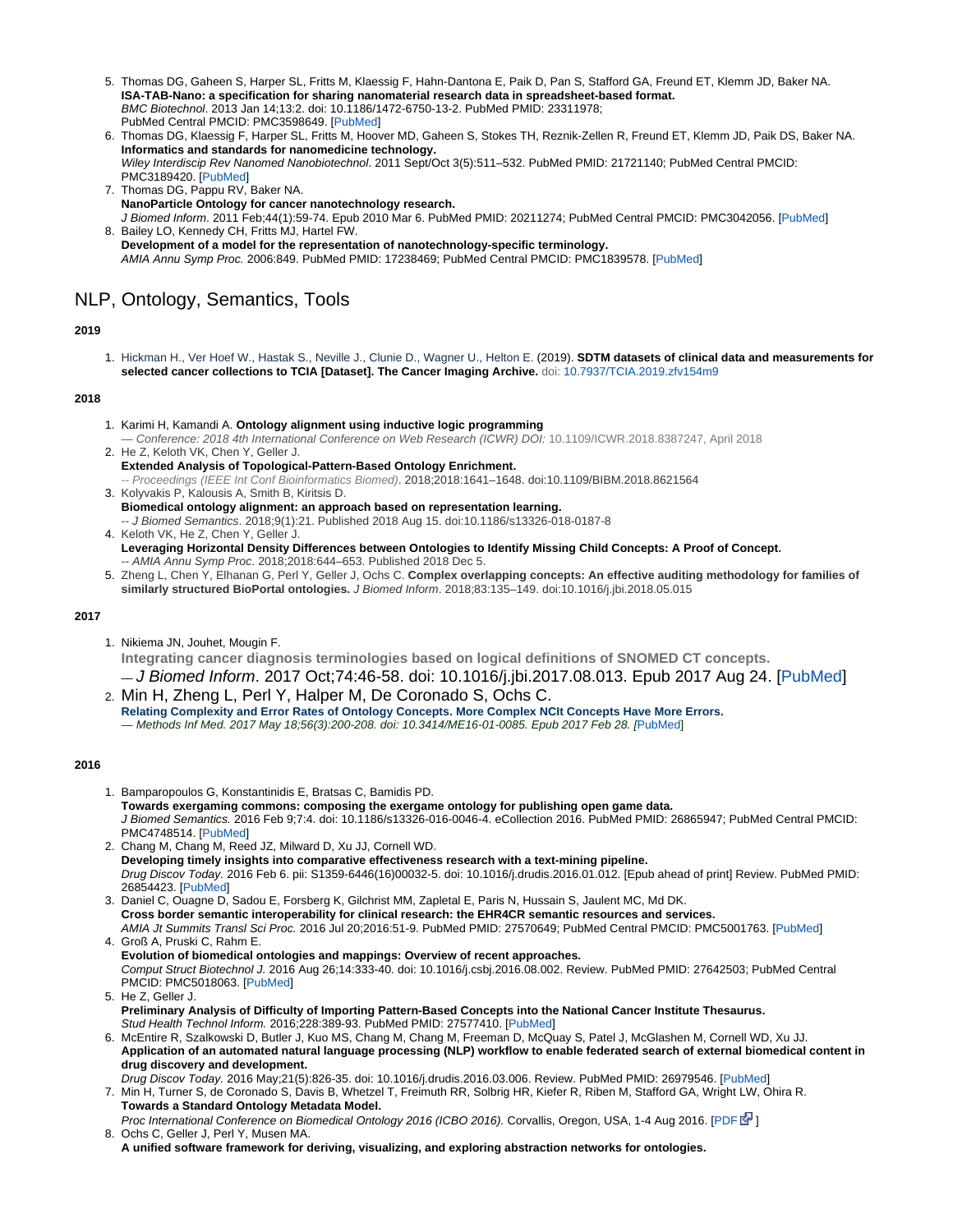J Biomed Inform. 2016 Aug;62:90-105. doi: 10.1016/j.jbi.2016.06.008. PubMed PMID: 27345947; PubMed Central PMCID: PMC4987206. [[PubMed](https://www.ncbi.nlm.nih.gov/pubmed/27345947)

9. Queralt-Rosinach N, Piñero J, Bravo À, Sanz F, Furlong LI. 10. Slater L, Gkoutos GV, Schofield PN, Hoehndorf R. 11. Zulkarnain NZ, Meziane F, Crofts G. 12. Amin MB, Khan WA, Kang BH, Lee S. 13. Araújo TB, Pires CE, Nobrega TP, Nascimento DC. 14. Bekhuis T, Tseytlin E, Mitchell KJ. 15. Chen ES, Sarkar IN. 16. Chen J, Ludwig M, Ma Y, Walther D. 17. Christen V, Hartung M, Groß A. 18. Cormack J, Nath C, Milward D, Raja K, Jonnalagadda SR. 19. Dos Reis JC, Pruski C, Da Silveira M, Reynaud-Delaître C. 20. Halper M, Gu H, Perl Y, Ochs C. 21. Jin R, You J, Chung JW, Lee HJ, Wolters M, Park JC. 22. Kalet AM. 23. Lambrix P, Wei-Kleiner F, Dragisic Z. 24. Martins C, Jimenez-Ruiz E, Santos E, Pesquita C. 25. Matos S, Campos D, Pinho R, Silva R, Mort M, Cooper DN, Oliveira JL. 26. Möller MB. 27. Otero-Cerdeira L, Rodríguez-Martínez FJ, Gómez-Rodríguez A. 28. Palma G, Vidal ME, Haag E, Raschid L, Thor A. 29. Panov P, Soldatova LN, Džeroski S. ] **DisGeNET-RDF: harnessing the innovative power of the Semantic Web to explore the genetic basis of diseases.** Bioinformatics. 2016 Jul 15;32(14):2236-8. doi:10.1093/bioinformatics/btw214. Epub 2016 Apr 22. PubMed PMID: 27153650; PubMed Central PMCID: PMC4937199. [\[PubMed](http://www.ncbi.nlm.nih.gov/pubmed/27153650)] **Using AberOWL for fast and scalable reasoning over BioPortal ontologies.** J Biomed Semantics. 2016 Aug 8;7(1):49. doi: 10.1186/s13326-016-0090-0. PubMed PMID: 27502585; PubMed Central PMCID: PMC4976511. [ [PubMed\]](https://www.ncbi.nlm.nih.gov/pubmed/27502585) **A methodology for biomedical ontology reuse.** 21st Internat Conf on Applications of Natural Language to Information Systems (NLDB 2016). Salford, UK, 22-24 June 2016. **2015 Performance-based Ontology Matching, A Data-parallel approach for an Effectiveness-independent Performance-gain in Ontology Matching.** Applied Intelligence. 2015 Sept, 43(2):356-385. [[PDF](http://uclab.khu.ac.kr/resources/publication/J_200.pdf)  $\mathbb{F}$ [\]](http://www.cancer.gov/policies/linking) **A Parallel Approach for Matching Large-scale Ontologies.** J of Information and Data Management. 6(1):18-31 Feb 2015.[[PDF](https://seer.lcc.ufmg.br/index.php/jidm/article/view/882) & 1 **A Prototype for a Hybrid System to Support Systematic Review Teams: A Case Study of Organ Transplantation.** 2015 Intl Workshop on Biomedical and Health Informatics at the IEEE International Conference on Bioinformatics and Biomedicine (BIBM). 2015, Bethesda, MD, US, Nov 9-12, 2015.[[PDF](http://www.researchgate.net/profile/Tanja_Bekhuis/publication/282615598_A_Prototype_for_a_Hybrid_System_to_Support_Systematic_Review_Teams_A_Case_Study_of_Organ_Transplantation/links/56146d9a08ae4ce3cc63c176.pdf)  $\mathbb{F}$ ] **\*informatics: Identifying and Tracking Informatics Sub-Discipline Terms in the Literature.** Methods Inf Med. 2015 Nov 27;54(6):530-9. doi: 10.3414/ME14-01-0088. Epub 2015 May 22. PubMed PMID: 25998007.[\[PubMed](http://www.ncbi.nlm.nih.gov/pubmed/25998007)] **Towards Extracting Ontology Excerpts.** Procs 8th Intl Conf Knowledge Science, Engineering and Management (KSEM 2015). Chongqing, China, Oct 28-30, 2015, pp.78-89. **Region Evolution eXplorer - A tool for discovering evolution trends in ontology regions.** J Biomed Semantics. 2015 Jun 1;6:26. doi: 10.1186/s13326-015-0020-6. eCollection 2015. PubMed PMID: 26034559; PubMed Central PMCID: PMC4450457. [\[PubMed](http://www.ncbi.nlm.nih.gov/pubmed/26034559)] **Agile Text Mining for the 2014 i2b2/UTHealth Cardiac Risk Factors Challenge.** J Biomed Inform. 2015 Jul 21. pii: S1532-0464(15)00141-0. doi: 10.1016/j.jbi.2015.06.030. [Epub ahead of print] PubMed PMID: 26209007. [\[PubM](http://www.ncbi.nlm.nih.gov/pubmed/26209007) [ed](http://www.ncbi.nlm.nih.gov/pubmed/26209007)] **DyKOSMap: A framework for mapping adaptation between biomedical knowledge organization systems.** J Biomed Inform. 2015 Apr 15. pii: S1532-0464(15)00068-4. doi:10.1016/j.jbi.2015.04.001. [Epub ahead of print] PubMed PMID: 25889690. [\[PubM](http://www.ncbi.nlm.nih.gov/pubmed/25889690) [ed](http://www.ncbi.nlm.nih.gov/pubmed/25889690)] **Abstraction networks for terminologies: Supporting management of "big knowledge".** Artif Intell Med. 2015 May;64(1):1-16. doi: 10.1016/j.artmed.2015.03.005. Epub 2015 Apr 2. Review. PubMed PMID: 25890687. [\[PubMed](http://www.ncbi.nlm.nih.gov/pubmed/25890687)] **CoMAGD: Annotation of Gene-Depression Relations.** Proc 2015 Workshop on Biomedical Natural Language Processing (BioNLP 2015). Beijing, China, July 30, 2015, pp.104–113, Association for Computational Linguistics. [[PDF](http://www.aclweb.org/anthology/W/W15/W15-38.pdf) & **Bayesian networks from ontological formalisms in radiation oncology.** Thesis (Ph.D.) University of Washington, 2015. [\[PDF](ttps://ont2bn.radonc.washington.edu/amkalet-apps/Ont2BNapp/uwthesisAKalet.pdf)  $\mathbb{F}$ [\]](http://www.cancer.gov/policies/linking) **Completing the is-a structure in light-weight ontologies.** J Biomed Semantics. 2015 Mar 28;6:12. doi:10.1186/s13326-015-0002-8. eCollection 2015. PubMed PMID: 25883780; PubMed Central PMCID: PMC4399482. [\[PubMed](http://www.ncbi.nlm.nih.gov/pubmed/25883780)] **Towards visualizing the mapping incoherences in Bioportal.** Proc International Conference on Biomedical Ontology 2015 (ICBO 2015). Lisbon, Portugal, 27-30 July 2015. [\[PDF](http://www.cs.ox.ac.uk/files/6655/paper_ISWC_BioPortal.pdf) 图[\]](http://www.cancer.gov/policies/linking) **Assisted Mining and Curation of Genomic Variants using Egas.** Proc Fifth BioCreative Challenge Evaluation Workshop. Sept 9, 2015, Sevilla, Spain, pp.396-402. [\[PDF](http://www.biocreative.org/media/store/files/2015/IAT_egas_2.pdf) & ] **Connecting GOMMA with STROMA: An Approach for Semantic Ontology Mapping in the Biomedical Domain.** Thesis (B.Sc.) Leipzig University, 2015. [\[PDF](http://lips.informatik.uni-leipzig.de/files/bachelorthesis_moeller.pdf)  $\mathbb{S}^1$ [\]](http://www.cancer.gov/policies/linking) **Ontology matching: A literature review.** Expert Systems with Applications. 42(2):949–971, 1 Feb 2015, Epub 30 Aug 2014, ISSN 0957-4174, http://dx.doi.org/10.1016/j.eswa. 2014.08.032. [[ScienceDirect](http://www.sciencedirect.com/science/article/pii/S0957417414005144) **[\]](http://www.cancer.gov/policies/linking) Determining similarity of scientific entities in annotation datasets.** Database (Oxford). 2015 Feb 27;2015. pii: bau123. doi: 10.1093/database/bau123. Print 2015. PubMed PMID: 25725057; PubMed Central PMCID: PMC4343076. [\[PubMed](http://www.ncbi.nlm.nih.gov/pubmed/25725057)] **Generic Ontology of Datatypes.** Information Sciences. 2015 Aug 9 (online, in press). doi: 10.1016/j.ins.2015.08.006.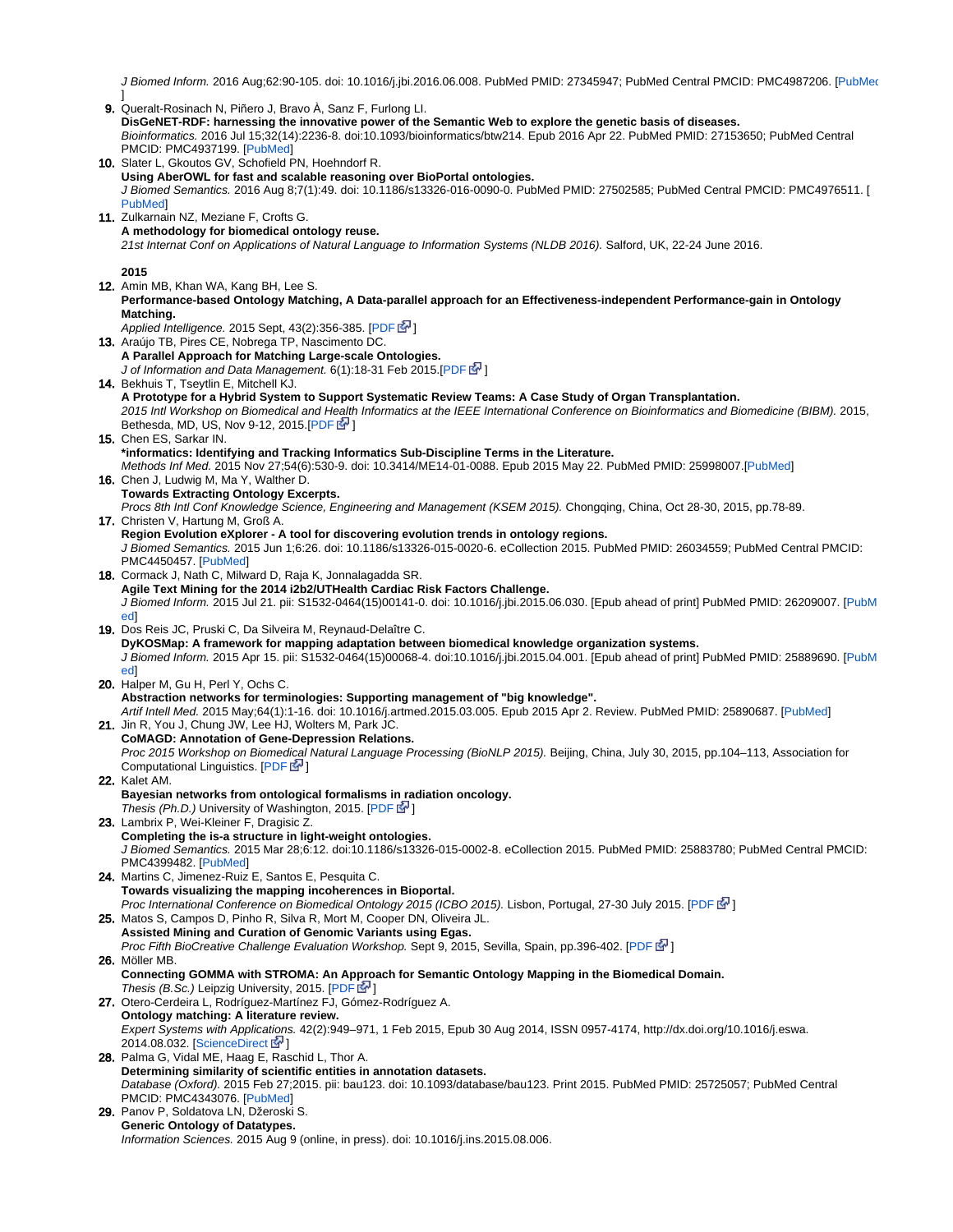30. Piñero J, Queralt-Rosinach N, Bravo À, Deu-Pons J, Bauer-Mehren A, Baron M, Sanz F, Furlong LI. 31. Steigmiller A Glimm B. 32. Trivela D, Stoilos G, Chortaras A, Stamou G. 33. Wang Z, Wang K, Topor R. 34. Ashish N, Dahm L, Boicey C. 35. Blair DR, Wang K, Nestorov S, Evans JA, Rzhetsky A. 36. Brochhausen M, Schneider J, Malone D, Empey PE, Hogan WR, Boyce RD. 37. Djeddi WE, Khadir MT. 38. Dos Reis JC. 39. Dragisic Z, Eckert K, Euzenat J, Faria D, Ferrara A, Granada R, Ivanova V, Jiménez-Ruiz E, Kempf AO, Lambrix P, Montanelli S, Paulheim H, 40. Faria D, Jiménez-Ruiz E, Pesquita C, Santos E, Couto FM. 41. Faria D, Pesquita C, Santos E, Cruz IF, Couto FM. 42. Fu X, Batista-Navarro R, Rak R, Ananiadou S. 43. Gatens W, Konev B, Wolter F. 44. Gonçalves JRLS. 45. Gupta S, MacLean DL, Heer J, Manning CD. 46. He Z, Geller J, Elhanan G. 47. Hudson CL, Topaloglu U, Bian J, Hogan W, Kieber-Emmons T. 48. Ivanova V. 49. Ivanovi M, Budimac Z. 50. Jiang G, Sharma DK, Solbrig HR, Tao C, Weng C, Chute CG. 51. Loebe F, Chaudhri VK. **DisGeNET: a discovery platform for the dynamical exploration of human diseases and their genes.** Database (Oxford). 2015 Apr 15;2015:bav028. doi: 10.1093/database/bav028. Print 2015. PubMed PMID: 25877637; PubMed Central PMCID: PMC4397996. [\[PubMed](http://www.ncbi.nlm.nih.gov/pubmed/25877637)] **Pay-As-You-Go Description Logic Reasoning by Coupling Tableau and Saturation Procedures** J of Artificial Intelligence Research. 2015 Dec 15; 54:535-592.[[PDF](http://www.jair.org/media/4897/live-4897-9009-jair.pdf)  $\bar{S}$ ] **Optimising resolution-based rewriting algorithms for OWL ontologies.** Web Semantics: Science, Services and Agents on the World Wide Web. [Online](http://dx.doi.org/10.1016/j.websem.2015.02.001) 26 Feb 2015. [Online Later] **DL-Lite Ontology Revision Based on An Alternative Semantic Characterisation.** ACM Transactions on Computational Logic (TOCL). 2015 (Accepted). [\[PDF](http://tocl.acm.org/accepted/wang-wang_DL.pdf)  $\bar{S}$ [\]](http://www.cancer.gov/policies/linking) **2014 University of California, Irvine-Pathology Extraction Pipeline: The pathology extraction pipeline for information extraction from pathology reports.** Health Informatics J. 2014 Dec;20(4):288-305. doi: 10.1177/1460458213494032. Epub 2014 Aug 25. PubMed PMID: 25155030. [\[PubMed](http://www.ncbi.nlm.nih.gov/pubmed/25155030) 图[\]](http://www.cancer.gov/policies/linking) **Quantifying the impact and extent of undocumented biomedical synonymy.** PLoS Comput Biol. 2014 Sep 25;10(9):e1003799. doi: 10.1371/journal.pcbi.1003799. eCollection 2014 Sep. PubMed PMID: 25255227; PubMed Central PMCID: PMC4177665. [[PubMed](http://www.ncbi.nlm.nih.gov/pubmed/25255227)  $\mathbb{Z}$ ] **Towards a foundational representation of potential drug-drug interaction knowledge.** First International Workshop on Drug Interaction Knowledge Representation (DIKR-2014) at the International Conference on Biomedical Ontologies (ICBO 2014). Houston, Texas, USA, Oct 6, 2014. [[PDF](http://jodischneider.com/pubs/dikr2014.pdf) & ] **XMap++ : Results for OAEI 2014.** Ninth International Workshop on Ontology Matching (OM-2014) collocated with the 13th International Semantic Web Conference (ISWC-2014). Oct 20, 2014, Trentino, Italy.  $[PDF \ \n\mathbb{F}^2]$  $[PDF \ \n\mathbb{F}^2]$  $[PDF \ \n\mathbb{F}^2]$  $[PDF \ \n\mathbb{F}^2]$ **Mapping Adaptation between Biomedical Knowledge Organizat[ion](http://www.cancer.gov/policies/linking) Systems.** Thesis (Ph.D.) Université de Paris-Sud, France, Oct 24, 2014. [[PDF](http://www.theses.fr/2014PA112231/abes/VD2_DOS_REIS_JULIO_CESAR_24102014.pdf)  $\mathbb{F}$ ] Ritze D, Shvaiko P, Solimando A, Trojahn C, Zamazal O, Cuenca Grau B. **Results of the Ontology Alignment Evaluation Initiative 2014.** Proc 10th International Workshop on Ontology Matching(OM-2014), co-located with the 12th International Semantic Web Conference (ISWC 2014), Riva del Garda, Italy, 2014.  $[PDF \mathbb{F}^1]$  $[PDF \mathbb{F}^1]$ **Towards annotating potential incoherences in BioPortal mappings.** Proc 13th International Semantic Web Conference (ISWC-2014). Oct 19-23, 2014, Trentino, Italy, pp.17-32. [[PDF](http://www.cs.ox.ac.uk/files/6655/paper_ISWC_BioPortal.pdf)  $\mathbb{F}$ ] **Automatic background knowledge selection for matching biomedical ontologies.** PLoS One. 2014 Nov 7;9(11):e111226. doi: 10.1371/journal.pone.0111226. eCollection 2014. PubMed PMID: 25379899. [[PubMed\]](http://www.ncbi.nlm.nih.gov/pubmed/25379899) **A Strategy for Annotating Clinical Records with Phenotypic Information relating to the Chronic Obstructive Pulmonary Disease.** Proc Phenotype Day at ISMB 2014. Boston, MA, USA, July 12, 2014. [[PDF](http://phenoday2014.bio-lark.org/pdf/1.pdf)  $\mathbb{F}$ [\]](http://www.cancer.gov/policies/linking) **Lower and Upper Approximations for Depleting Modules of Description Logic Ontologies.** Proc 21st European Conference on Artificial Intelligence (ECAI 2014). Aug 18-22, 2014, Prague, Czech Republic. [\[PDF](http://cgi.csc.liv.ac.uk/~wgatens/papers/ecai.pdf) [P [\]](http://www.cancer.gov/policies/linking) **Impact Analysis in Description Logic Ontologies.** Thesis (Ph.D.) Faculty of Engineering and Physical Sciences, University of Manchester, 2014. [[PDF](http://www.rsgoncalves.com/files/2014_thesis.pdf) 图] **Induced lexico-syntactic patterns improve information extraction from online medical forums.** J Am Med Inform Assoc. 2014 Sep-Oct;21(5):902-9. doi: 10.1136/amiajnl-2014-002669. Epub 2014 Jun 26. PubMed PMID: 24970840; PubMed Central PMCID: PMC4147618. [[PubMed](http://www.ncbi.nlm.nih.gov/pubmed/24970840) LP] **Categorizing the Relationships between Structurally Congruent Concepts from Pairs of Terminologies for Semantic Harmonization.** Proc 2014 Summit on Translational Bioinformatics (TBI 2014). April 7-9, 2014, San Francisco, CA, pp.48-53. **Automated Tools for Clinical Research Data Quality Control using NCI Common Data Elements.** Proc 2014 Summit on Translational Bioinformatics (TBI 2014). April 7-9, 2014, San Francisco, CA, pp.60-69. **Integration of Ontology Alignment and Ontology Debugging for Taxonomy Networks.** Thesis (Licentiate) Linköping University, Department of Computer and Information Science, National Graduate School of Computer Science, Linköping, Sweden, 2014. [\[PDF](http://www.diva-portal.org/smash/get/diva2:692621/FULLTEXT01.pdf) & ] **An overview of ontologies and data resources in medical domains.** Expert Systems with Applications 2014 Sept 1; 41(11):5158-5166, ISSN 0957-4174. [[DOI](http://dx.doi.org/10.1016/j.eswa.2014.02.045)  $\mathbb{F}$ [\]](http://www.cancer.gov/policies/linking) **Building a Semantic Web-based Metadata Repository for Facilitating Detailed Clinical Modeling in Cancer Genome Studies.** Proc 7th International Workshop on Semantic Web Applications and Tools for Life Sciences (SWAT4LS 2014). Berlin, Germany, Dec 9-11, 2014. [  $PDF$  $\Phi$ <sup>1</sup> **Entities with Genetic Information – An Initial Perspective from the Core Theme of Continuity and Change in Biology.** Ontologies and Data in Life Sciences (ODLS 2014). Freiburg im Breisgau, October 7-8, 2014. [[PDF](http://www.onto-med.de/obml/ws2014/odls2014report.pdf) G<sup>1</sup>[\]](http://www.cancer.gov/policies/linking)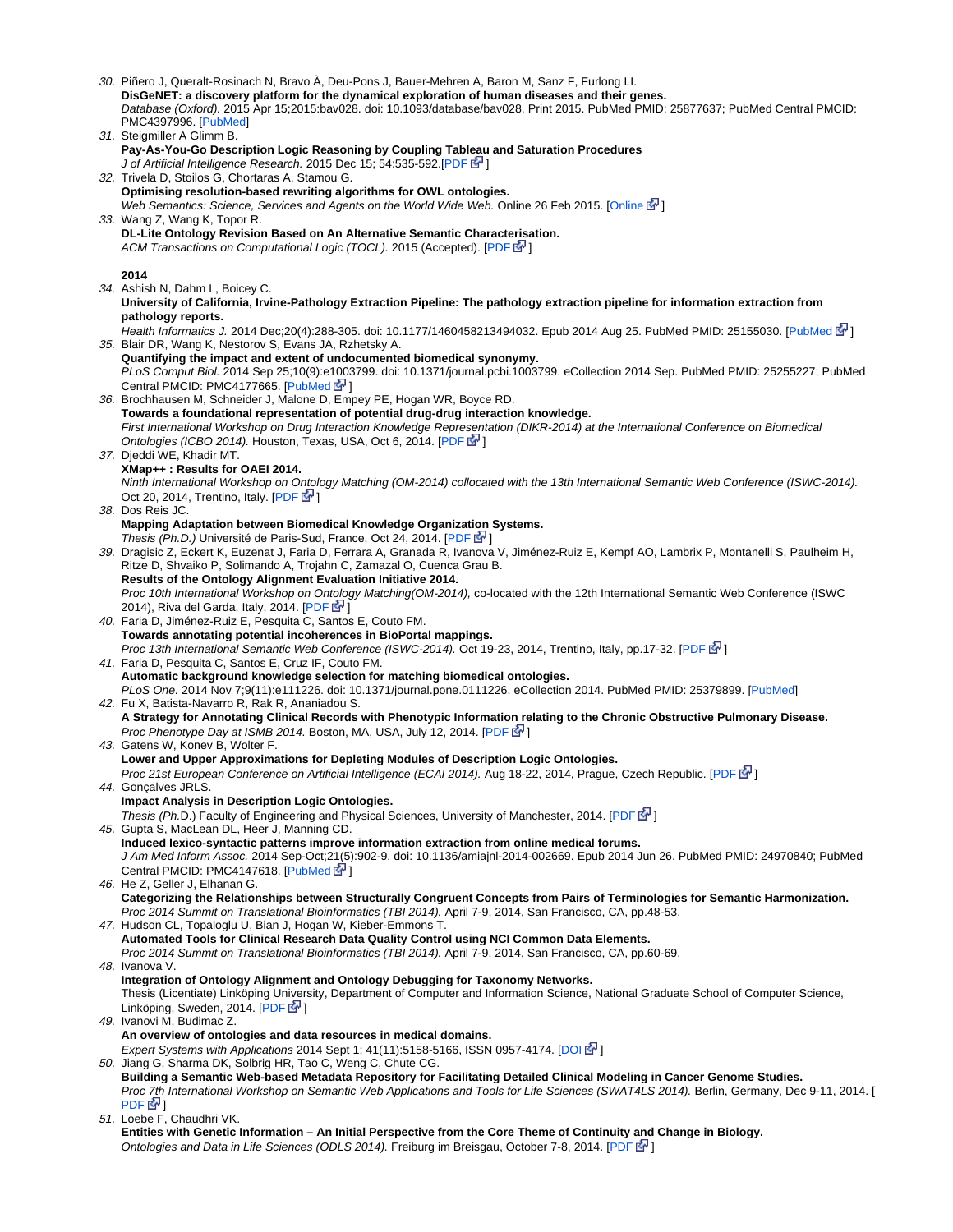52. Ludwig M.

53. Ludwig M, Konev B. 54. Ludwig M, Peñaloza R. 55. Ludwig M, Peñaloza R. 56. Martínez-Romero M, Vázquez-Naya JM, Pereira J, Pazos A. 57. Merrill E, Corlosquet S, Ciccarese P, Clark T, Das S. 58. Mortensen JM, Minty EP, Januszyk M, Sweeney TE, Rector AL, Noy NF, Musen MA. 59. Névéol A, Grosjean J, Darmoni S, Zweigenbaum P. 60. Pesquita C, Ferreira JD, Couto FM, Silva MJ. 61. Queral-Rosinach N, Kuhn T, Chichester C, Dumontier M, Sanz F, Furlong LI. 62. Raunich S, Rahm E. 63. Reyes L, Molina D, Hidalgo Y, Roldán MM, Aldana JF. 64. Shen G, Liu Y, Wang F, Si J, Wang Z, Huang Z, Kang D. 65. Shivade C, Cormack J, Milward D. 66. Silva MAA, Cavalcanti MC. 67. Spasi I, Livsey J, Keane JA, Nenadi G. 68. Tao S. 69. Walk S, Singer P, Strohmaier M. 70. Walk S, Singer P, Strohmaier M, Tudorache T, Musen MA, Noy NF. 71. Wu Q, Zhang H, Hong Q, Zheng Y, Wu M. 72. Wu Q, Zhang H, Lan J. 73. Zese R, Bellodi E, Lamma E, Riguzzi F, Aguiari F. **Just: a Tool for Computing Justifications w.r.t. ELH Ontologies.** Proc 3rd International Workshop on OWL Reasoner Evaluation (ORE 2014). Vienna, Austria, July 13, 2014, pp.1-7. [\[PDF](http://ceur-ws.org/Vol-1207/paper_2.pdf)  $\mathbb{F}$ ] **Practical Uniform Interpolation and Forgetting for ALC TBoxes with Applications to Logical Difference.** Proc 14th International Conference on Principles of Knowledge Representation and Reasoning (KR 2014). Vienna, Austria, July 20-24, 2014. [[PDF](http://lat.inf.tu-dresden.de/research/papers/2014/LuKo-KR-2014.pdf) 6기 **Brave and Cautious Reasoning in EL.** Proc 27th International Workshop on Description Logics (DL 2014). Vienna, Austria, July 17-20, 2014, pp.274-286. [[PDF](http://ceur-ws.org/Vol-1193/paper_8.pdf) 图] **Error-Tolerant Reasoning in the Description Logic EL.** Proceedings of the 14th European Conference on Logics in Artificial Intelligence (JELIA 2014). Sept 24-26, 2014, Madeira, Portugal. [\[PDF](http://lat.inf.tu-dresden.de/research/papers/2014/LuPe-JELIA14.pdf) [P [\]](http://www.cancer.gov/policies/linking)] **BiOSS: A system for biomedical ontology selection.** Computer Methods and Programs in Biomedicine, 2014 Apr;114(1):125-40. doi: 10.1016/j.cmpb.2014.01.020. Epub 2014 Feb 6. PubMed PMID: 24573129. [[PubMed\]](http://www.ncbi.nlm.nih.gov/pubmed/24573129) **Semantic Web repositories for genomics data using the eXframe platform.** J Biomed Semantics. 2014 Jun 3;5(Suppl 1 Proceedings of the Bio-Ontologies Spec Interest G):S3. doi: 10.1186/2041-1480-5-S1-S3. eCollection 2014. PubMed PMID: 25093072; PubMed Central PMCID: PMC4108874. [\[PubMed](http://www.ncbi.nlm.nih.gov/pubmed/25093072)] **Using the wisdom of the crowds to find critical errors in biomedical ontologies: a study of SNOMED CT.** J Am Med Inform As[soc](http://www.cancer.gov/policies/linking). 2014 Oct 23. pii: amiajnl-2014-002901. doi: 10.1136/amiajnl-2014-002901. [Epub ahead of print] PubMed PMID: 25342179. [[PubMed](http://www.ncbi.nlm.nih.gov/pubmed/25342179)  $\mathbb{Z}^1$ ] **Language Resources for French in the Biomedical Domain.** Proceedings of the Ninth International Conference on Language Resources and Evaluation (LREC 2014). Reykjavik, Iceland, May 26-31, 2014. [[P](http://www.lrec-conf.org/proceedings/lrec2014/pdf/604_Paper.pdf)  $DF$  $\Phi$ **The epidemiology ontology: an ontology for the semantic annotation of epidemiological resources.** J Biomed Semantics. 2014 Jan 17;5(1):4. doi: 10.1186/2041-1480-5-4. PubMed PMID: 24438387; PubMed Central PMCID: PMC3926306. [[PubM](http://www.ncbi.nlm.nih.gov/pubmed/24438387) [ed](http://www.ncbi.nlm.nih.gov/pubmed/24438387)] **Publishing DisGeNET as Nanopublications.** Semantic Web – Interoperability, Usability, Applicability (Semantic Web journal). 2014 Oct 15. [\[PDF](http://www.semantic-web-journal.net/system/files/swj879.pdf) G<sup>3</sup>[\]](http://www.cancer.gov/policies/linking) **Target-driven merging of taxonomies with ATOM.** Information Systems. 2014 June; 42(June):1-14. ISSN 0306-4379. [\[DOI\]](http://dx.doi.org/10.1016/j.is.2013.11.001) [[URL](http://www.sciencedirect.com/science/article/pii/S0306437913001488) EV[\]](http://www.cancer.gov/policies/linking) **Exploring Incremental Reasoning Approaches based on Module Extraction.** Proceedings of the 1st Cuban Workshop on Semantic Web 2014 (TCWS 2014) co-located with 13th International Congress on Information (INFO 2014). Havana, Cuba, Apr 16, 2014, pp.1-12. [\[PDF](http://ceur-ws.org/Vol-1219/paper1.pdf) [P[\]](http://www.cancer.gov/policies/linking) **OMReasoner: combination of multi-matchers for ontology matching: results for OAEI 2014.** Ninth International Workshop on Ontology Matching (OM-2014) collocated with the 13th International Semantic Web Conference (ISWC-2014). Oct 20, 2014, Trentino, Italy.  $[PDF \ \n\mathbb{F}^2]$  $[PDF \ \n\mathbb{F}^2]$  $[PDF \ \n\mathbb{F}^2]$  $[PDF \ \n\mathbb{F}^2]$ **Precise Medication Extraction using Agile Text Mining.** Proceedings of the 5th International Workshop on Health [Tex](http://www.cancer.gov/policies/linking)t Mining and Information Analysis (Louhi). 2014 April, Gothenburg, Sweden, Association for Computational Linguistics pp.75-79. [[PDF](http://www.aclweb.org/anthology/W14-1111)  $\mathbb{F}$ ] **Combining Ontology Modules for Scientific Text Annotation.** Journal of Information and Data Management. 5(3):238-251, 2014. [\[PDF](https://seer.lcc.ufmg.br/index.php/jidm/article/view/724/630) & [\]](http://www.cancer.gov/policies/linking) **Text mining of cancer-related information: Review of current status and future directions.** Int J Med Inform. 2014 Sep;83(9):605-623. doi: 10.1016/j.ijmedinf.2014.06.009. Epub 2014 Jun 24. Review. PubMed PMID: 25008281. [\[PubMed](http://www.ncbi.nlm.nih.gov/pubmed/25008281)] **An Ontology-Driven Interface for Computable Modeling of Clinical Trial Eligibility Criteria.** Thesis (M.S.), Case Western Reserve University, EECS - Computer and Information Sciences, 17 Mar 2014.  $[OhioLINK \mathbb{E}^{\mathcal{U}}]$  $[OhioLINK \mathbb{E}^{\mathcal{U}}]$ **Sequential Action Patterns in Collaborative Ontology-Engineering Projects: A Case-Study in the Biomedical Domain.** Proceedings of the 23rd ACM International Conference on Information and Knowledge Management (CIKM 2014). Nov 3-7, 2014 Shanghai, China.  $[PDF \mathbb{F}^1]$  $[PDF \mathbb{F}^1]$  $[PDF \mathbb{F}^1]$  $[PDF \mathbb{F}^1]$ **Discovering Beaten Paths in Collaborative Ontology-Engineering Projects using Markov Chains.** J Biomed Inform. 2014 Oct;51:254-71. doi: 10.1016/j.jbi.2014.06.004. Epub 2014 Jun 17. PubMed PMID: 24953242; PubMed Central PMCID: PMC4194274. [\[PubMed](http://www.ncbi.nlm.nih.gov/pubmed/24953242)  $\mathbb{F}'$ [\]](http://www.cancer.gov/policies/linking) **Bursty topic detection based on K-states automaton model: An emerging trend in cancer field.** Proceedings of the 6th International Conference on Bioinformatics and Computational Biology (BICoB 2014). 24-26 March 2014, Las Vegas, Nevada, USA, pp. 125-130. **K-State automaton burst detection model based on KOS: Emerging trends in cancer field.** Journal of Information Science. Oct 3, 2014. doi: 10.1177/0165551514551500. [[Online](http://jis.sagepub.com/content/early/2014/09/26/0165551514551500.abstract) ] **Semantics and Inference for Probabilistic Description Logics.**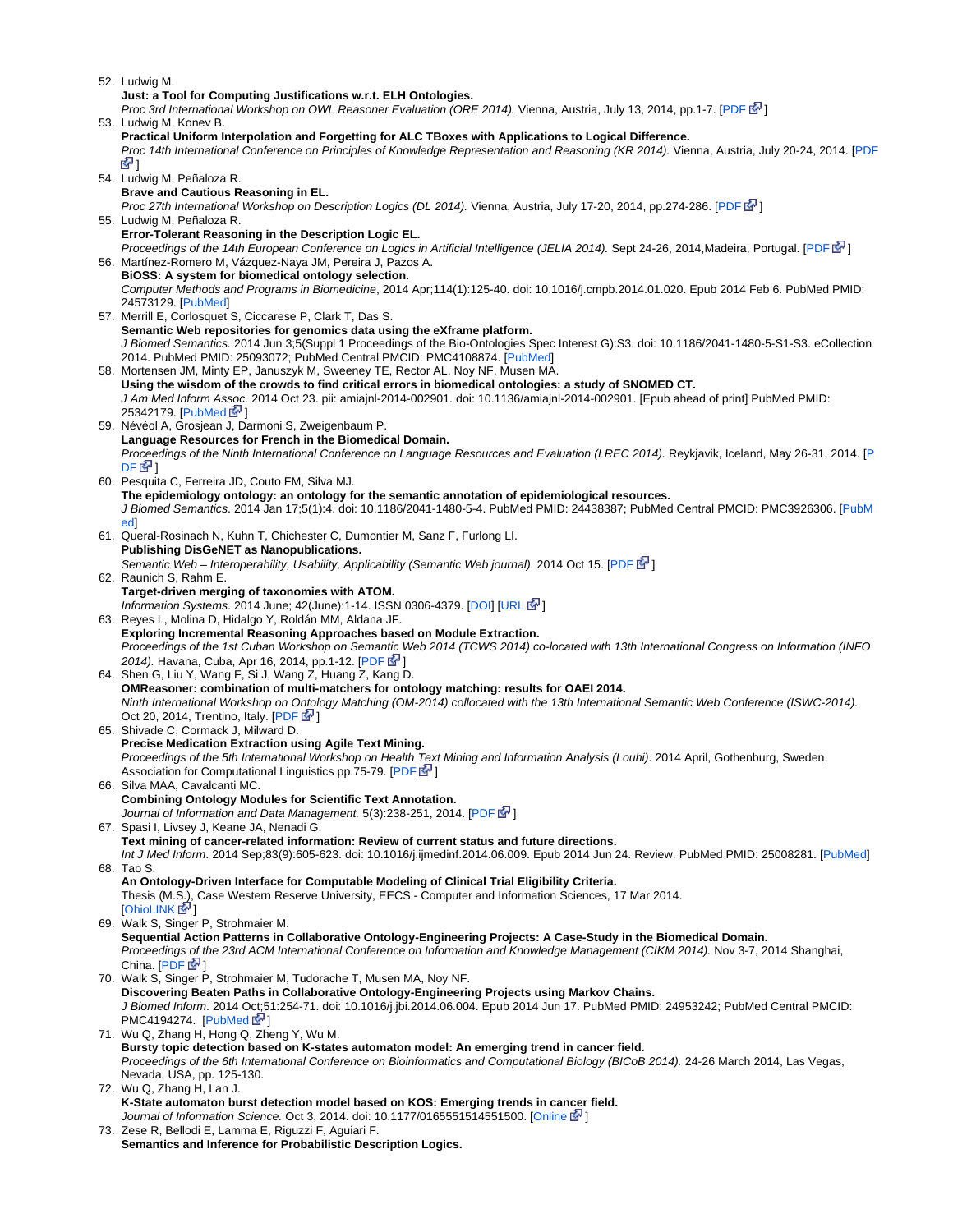10th International Workshop on Uncertainty Reasoning for the Semantic Web (URSW 2014), collocated with the 13th International Semantic Web Conference (ISWC-2014). Oct 20, 2014, Trentino, Italy.  $[PDF]$  $[PDF]$  $[PDF]$ 

**2013**

74. Amin MB, Batool R, Khan WA, Lee S, Huh EN. 75. Armas Romero A, Grau BC, Horrocks I, Jiménez-Ruiz E. 76. Ba M, Diallo G. 77. Beißwanger AE. 78. Cross V, Yu X, Hu X. 79. Cuenca Grau B, Dragisic Z, Eckert K, Euzenat J, Ferrara A, Granada R, Ivanova V, Jiménez-Ruiz E, Kempf AO, Lambrix P, Nikolov A, Paulheim 80. Dos Reis JC, Dinh D, Pruski C, Da Silveira M, Reynaud-Delaître C. 81. Freckleton RE. 82. Garcia Castro LJ, McLaughlin C, Garcia A. 83. Gonçalves RS, Bail S, Jimenez-Ruiz E, Matentzoglu N, Parsia B, Glimm B, Kazakov Y. 84. Gonçalves RS, Matentzoglu N, Parsia B, Sattler U. 85. Gross A, Dos Reis JC, Hartung M, Pruski C, Rahm E. 86. Hartung M, Gross A, Rahm E. 87. Hartung M, Gross A, Rahm E. 88. Hartung M, Kolb L, Gross A, Rahm E. 89. Hedeler C, Parsia B, Brandt S. 90. Karaiskos C. 91. Kocbek S, Kim JD, Perret JL, Whetzel PL. 92. Kozák J, Neaský M, Ddek J, Klímek J, Pokorný J. 93. Kozák J, Necaský M, Dedek J, Klímek J, Pokorný J. 94. Lambrix P, Liu Q. **SPHeRe: A Performance Initiative Towards Ontology Matching by Implementing Parallelism over Cloud Platform.** Journal of Supercomputing. October 2013. [[PDF](http://uclab.khu.ac.kr/resources/publication/J_164.pdf) Let ] [\[Springer](http://link.springer.com/article/10.1007/s11227-013-1037-1) Let [\]](http://www.cancer.gov/policies/linking) **MORe: a Modular OWL Reasoner for Ontology Classification.** Proceedings of the 2nd OWL Reasoner Evaluation Workshop (ORE 2013), Ulm, Germany, July 22, 2013. [[PDF](http://www.cs.ox.ac.uk/isg/conferences/ORE2013/paper_8.pdf)  $\mathbb{F}$ ] **Large-scale biomedical ontology matching with ServOMap.** IRBM, 2013. 34(1):56-59. Available online 13 February 2013. [[DOI](http://dx.doi.org/10.1016/j.irbm.2012.12.011)  $\mathbb{F}$ [\]](http://www.cancer.gov/policies/linking) **Developing Ontological Background Knowledge for Biomedicine.** Thesis (Doktors der Naturwissenschaften), University of Mannheim, Mannheim, 2013. [\[PDF](https://ub-madoc.bib.uni-mannheim.de/35191/1/dissertation_beisswanger.pdf) E<sup>1</sup>] **Unifying ontological similarity measures: A theoretical and empirical investigation.** International Journal of Approximate Reasoning. 54(7):861 - 875 Sept 2013. [\[Full Text](http://www.sciencedirect.com/science/article/pii/S0888613X13000637) E-[\]](http://www.cancer.gov/policies/linking) H, Ritze D, Scharffe F, Shvaiko P, Trojahn C, Zamazal O. **Results of the Ontology Alignment Evaluation Initiative 2013.** Proceedings of the 8th International Workshop on Ontology Matching (OM-2013), co-located with the 12th International Semantic Web Conference (ISWC 2013), Sydney, Australia, pp.61-100, October 21, 2013. [\[PDF](http://ceur-ws.org/Vol-1111/oaei13_paper0.pdf) B<sup>31</sup>[\]](http://www.cancer.gov/policies/linking) **Mapping Adaptation Actions for the Automatic Reconciliation of Dynamic Ontologies.** Proceedings of the 22nd ACM International Conference on Information and Knowledge Management (C[IKM](http://www.cancer.gov/policies/linking) '13) Oct 27 - Nov 1, 2013, San Francisco, California, USA. ACM, New York, NY, USA, 599-608. DOI=10.1145/2505515.2505564 [\[ACM](http://doi.acm.org/10.1145/2505515.2505564) E ] **Scaling Ontology Alignment.** Thesis (M.S.), University of Colorado Colorado Springs, Department of Computer Science, 2013. [\[PDF](http://www.cs.uccs.edu/%7Ejkalita/work/StudentResearch/FreckletonMSThesis2013.pdf) E<sup>1</sup>[\]](http://www.cancer.gov/policies/linking) **Biotea: RDFizing PubMed Central in support for the paper as an interface to the Web of Data.** J Biomed Semantics. 2013 Apr 15;4 Suppl 1:S5. doi: 10.1186/2041-1480-4-S1-S5. Epub 2013 Apr 15. PubMed PMID: 23734622. [\[PubMed](http://www.ncbi.nlm.nih.gov/pubmed/23734622)] **OWL Reasoner Evaluation (ORE) Workshop 2013 Results: Short Report.** Proceedings of the 2nd OWL Reasoner Evaluation Workshop (ORE 2013), Ulm, Germany, July 22, 2013 pp.1-18. [\[PDF](http://ceur-ws.org/Vol-1015/ore2013_report.pdf) [ $\mathbb{F}$ [\]](http://www.cancer.gov/policies/linking) **The Empirical Robustness of Description Logic Classification.** Proceedings of the 26th International Workshop on Description Logics (DL 2013), Ulm, Germany, July 23-26, 2013 (in CEUR Workshop Proceedings. CEUR-WS.org, July 2013. [\[PDF](http://ceur-ws.org/Vol-1014/paper_45.pdf) & [\]](http://www.cancer.gov/policies/linking) **Semi-Automatic Adaptation of Mappings between Life Science Ontologies.** Proc. 9th Intl. Conference on Data Integration in the Life Sciences (DILS), 2013 (to appear) July 11-12, 2013, Montreal, Quebec, Canada. [\[PDF](http://dbs.uni-leipzig.de/file/Semi-Automatic%20Adaptation%20of%20Mappings%20between%20Life%20Science%20Ontologies.pdf) & ] **Composition Methods for Link Discovery.** Proc. of 15. GI-Fachtagung Datenbanksysteme für Business, Technologie und Web (BTW 2013). March 11-15, 2013, Magdeburg, Germany. [\[Leip](http://dbs.uni-leipzig.de/de/publication/title/composition_methods_for_link_discovery) [zig](http://dbs.uni-leipzig.de/de/publication/title/composition_methods_for_link_discovery) @ ] [[PDF](http://dbs.uni-leipzig.de/file/linkcompose_btw_2013_final.pdf) @ ] **COnto-Diff: Generation of Complex Evolution Mappings for Life Science Ontologies.** J Biomed Inform. 2013 Feb;46(1):15-32. doi:10.1016/j.jbi.2012.04.009. Epub 2012 May 8. PubMed PMID: 22580476. [[PubMed](http://www.ncbi.nlm.nih.gov/pubmed/22580476)] **Optimizing Similarity Computations for Ontology Matching - Experiences from GOMMA.** Proc. 9th Intl. Conference on Data Integration in the Life Sciences (DILS), 2013 (to appear) July 11-12, 2013, Montreal, Quebec, Canada. [\[PDF](http://dbs.uni-leipzig.de/file/GPU_DILS_2013_Camera_Ready.pdf) & ] **Estimating Coordination in Medical Terminologies.** Proceedings of the 6th Int[erna](http://www.cancer.gov/policies/linking)tional Workshop on Semantic Web Applications and Tools for Life Sciences (SWAT4LS 2013). Edinburgh, UK, December 10, 2013.  $[PDF \ \n\mathbb{Z}^1]$  $[PDF \ \n\mathbb{Z}^1]$ **Enhanced Ontological Searching of Medical Scientific Information.** Thesis (M.Sc.), University of Manchester, School of Computer Science, 2013. [\[PDF](http://studentnet.cs.manchester.ac.uk/resources/library/thesis_abstracts/MSc13/FullText/Karaiskos-Christos-fulltext.pdf) & ] **Visualizing ontology mappings to help ontology engineers identify relevant ontologies for their reuse.** Proc of the 4th International Conference on Biomedical Ontology (ICBO 2013), Montreal, Quebec, Canada, July 8-9, 2013. [\[PDF](http://www.unbsj.ca/sase/csas/data/ws/icbo2013/papers/research/icbo2013_submission_49.pdf) [P[\]](http://www.cancer.gov/policies/linking)] **Linked Open Data for Healthcare Professionals.** Proceedings of International Conference on Information Integration and Web-based Applications and Services (IIWAS '13), 2013. ACM, New York, NY, USA. DOI=10.1145/2539150.2539195 [\[Online](http://doi.acm.org/10.1145/2539150.2539195) E-**Using Linked Data for Better Navigation in Summaries of Product Characteristics.** Proceedings of the 6th International Workshop on Semantic Web Applications and Tools for Life Sciences (SWAT4LS 2013). Edinburgh, UK, December 10, 2013.  $[PDF \ \n\mathbb{F}^2]$  $[PDF \ \n\mathbb{F}^2]$  $[PDF \ \n\mathbb{F}^2]$ **Debugging the missing is-a structure within taxonomies networked by partial reference alignments.** Data & Knowledge Engineering, in press, available online 29 March 2013, ISSN 0169-023X, 10.1016/j.datak.2013.03.003. [[Online](http://www.sciencedirect.com/science/article/pii/S0169023X13000347)  $\mathbb{F}$ [\]](http://www.cancer.gov/policies/linking)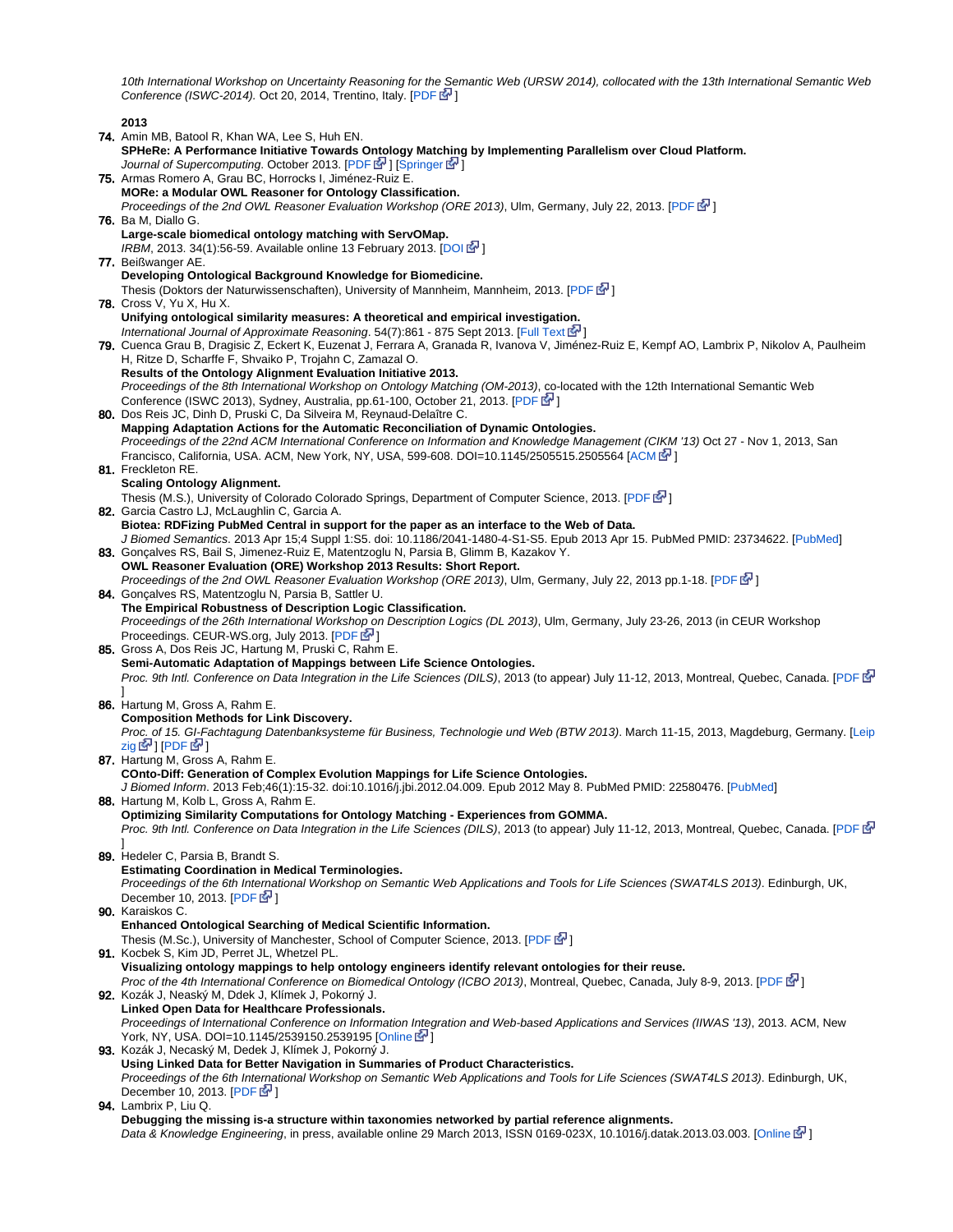95. Lim L, Wang H, Wang M. 96. Ludwig M, Konev B. 97. Matentzoglu N, Bail S, Parsia B. 98. Milian K, Bucur A, van Harmelen F, ten Teije A. 99. Mudunuri US, Khouja M, Repetski S, Venkataraman G, Che A, Luke BT, Girard FP, Stephens RM. 100. Nikitina N, Schewe S. 101. Noy NF, Alexander PR, Harpaz R, Whetzel PL, Fergerson RW, Musen MA. 102. Palma G, Vidal ME, Haag E, Raschid L, Thor A. 103. Palma G, Vidal ME, Raschid L, Thor A. 104. Pesquita C, Faria F, Santos E, Couto FM. 105. Salvadores M, Alexander PR, Musen MA, Noy NF. 106. Shvaiko P, Euzenat J, Srinivas K, Mao M, Jiménez-Ruiz E, eds. 107. Sojic A. 108. Strohmaier M, Walk S, Pöschko J, Lamprecht D, Tudorache T, Nyulas C, Musen MA, Noy NF. 109. Tao C, Pathak J, Solbrig HR, Wei WQ, Chute CG. 110. Thibault JC, Frey L. 111. Trivela D, Stoilos G, Chortaras A, Stamou G. 112. Vergara-Niedermayr C, Wang F, Pan T, Kurc T, Saltz J. 113. Wang Z, Sagotsky J, Taylor T, Shironoshita P, Deisboeck TS. 114. Aguirre JL, Eckert K, Euzenat J, Ferrara A, van Hage WR, Hollink L, Meilicke C, Nikolov A, Ritze D, Scharffe F, Shvaiko P, Šváb-Zamazal O, **Semantic Queries by Example.** Proceedings of the 16th Internati[ona](http://www.cancer.gov/policies/linking)l Conference on Extending Database Technology (EDBT 2013) Genoa, Italy, 2013 Mar 18-22:347-358. ACM New York, NY, USA, 2013.  $[PDF \&]$  $[PDF \&]$  $[PDF \&]$  $[PDF \&]$   $[ACM \&]$ **Towards Practical Uniform Interpolation and Forgetting for ALC TBoxes.** Proceedings of the 26th International Workshop on Description Logics (DL 2013), Ulm, Germany, July 23-26, 2013 (in CEUR Workshop Proceedings. CEUR-WS.org, July 2013. [\[PDF](http://lat.inf.tu-dresden.de/research/papers/2013/LuKo-DL-2013.pdf)  $\mathbb{F}$ [\]](http://www.cancer.gov/policies/linking) **A Corpus of OWL DL Ontologies.** Proceedings of the 26th International Worksh[op o](http://www.cancer.gov/policies/linking)n Description Logics (DL 2013), Ulm, Germany, July 23-26, 2013 (in CEUR Workshop Proceedings. CEUR-WS.org, July 2013. [\[PDF](http://ceur-ws.org/Vol-1014/paper_59.pdf) & **Identifying Most Relevant Concepts to Describe Clinical Trial Eligibility Criteria.** Proc 6th International Conference on Health Informatics (HEALTHINF 2013), 13 Feb 2013, Barcelona Spain. [\[PDF](https://www.researchgate.net/publication/235946645_Identifying_most_relevant_concepts_to_describe_clinical_trial_eligibility_criteria/file/60b7d5149dcdb2f942.pdf) [P] **Knowledge and Theme Discovery across Very Large Biological Data Sets Using Distributed Queries: A Prototype Combining Unstructured and Structured Data.** PLoS One. 2013 Dec 2;8(12):e80503. doi: 10.1371/journal.pone.0080503. eCollection 2013. PubMed PMID: 24312478; PubMed Central PMCID: PMC3846626. [\[PubMed](http://www.ncbi.nlm.nih.gov/pubmed/24312478)] **Simplifying Description Logic Ontologies.** Proceedings of the 12th International Semantic Web Conference (ISWC 2013), Sydney, Australia, Oct 21-25, 2013. [\[ISWC](http://data.semanticweb.org/conference/iswc/2013/proceedings-1/paper-26) M [\]](http://www.cancer.gov/policies/linking) [\[PDF](https://github.com/lidingpku/iswc-archive/raw/master/paper/iswc-2013/82180401-simplifying-description-logic-ontologies.pdf) M ] **Getting Lucky in Ontology Search: A Data-Driven Evaluation Framework for Ontology Ranking.** Proceedings of the 12th International Semantic Web Conference (ISWC 2013), Sydney, Australia, 21-25 Oct 2013. [\[PDF](http://www.stanford.edu/%7Enatalya/papers/iswc2013_bpSearch.pdf)  $\mathbb{F}$ ] **Measuring Relatedness Between Scientific Entities in Annotation Datasets.** ACM Conference on Bioinformatics, Computational Biology and Biomedical Informatics (ACM BCB 2013) Bethesda, MD, 2013 Sept 22-25. [[PDF](http://dbs.uni-leipzig.de/file/acmbcb2013_submission_123.pdf) ा फि **Exploiting Semantics from Ontologies and Shared Annotations to Find Patterns in Annotated Linked Open Data.** 3rd International Workshop on Linked Science 2013 (LISC 2013), in conjunction with International Semantic Web Conference (ISWC 2013), Oct 21-22 2013, Sydney, Australia. [[PDF](http://ldc.usb.ve/%7Egpalma/papers/paperLISC2013.pdf) [4] **To Repair or Not To Repair: Reconciling Correctness and Coherence in Ontology Reference Alignments.** Proceedings of the 8th International Workshop on Ontology Matching (OM-2013), co-located with the 12th International Semantic Web Conference (ISWC 2013), Sydney, Australia, pp.13-24, October 21, 2013. [[PDF](http://ceur-ws.org/Vol-1111/om2013_Tpaper2.pdf) & [\]](http://www.cancer.gov/policies/linking) **BioPortal as a Dataset of Linked Biomedical Ontologies and Terminologie[s in](http://www.cancer.gov/policies/linking) RDF.** Semantic Web Journal 2013; 4(3):277-284. Available online 31 Oct 2012. [\[PDF](http://www.semantic-web-journal.net/sites/default/files/swj278_4.pdf) L<sup>ap</sup> ] [\[Online](http://iospress.metapress.com/content/4mut1t3p76662806/?p=554fa16e20074e95aa8c251b47a4faa3&pi=0) Lap [\]](http://www.cancer.gov/policies/linking) **Ontology Matching (OM-2013).** Proceedings of the 8th International Workshop on Ontology Matching (OM-2013), co-located with the 12th International Semantic Web Conference (ISWC 2013), Sydney, Australia, pp.101-108, October 21, 2013. [\[CEUR-WS](http://ceur-ws.org/Vol-1111/) 图 [\]](http://www.cancer.gov/policies/linking) [\[PDF](http://disi.unitn.it/%7Ep2p/OM-2013/om2013_proceedings.pdf) 图 ] **Biomedical Ontologies: Examining Aspects of Integration Across Breast Cancer Knowledge Domains.** Thesis (Ph.D.) European School of Molecular Medicine (SEMM) and University of Milan Faculty of Medicine, 2013. [[PDF](http://air.unimi.it/bitstream/2434/218887/2/phd_unimi_R07960.pdf)  $\mathbb{F}$ [\]](http://www.cancer.gov/policies/linking) **How Ontologies are Made: Studying the Hidden Social Dynamics Behind Collaborative Ontology Engineering Projects.** Web Semantics: Science, Services and Agents on the World Wide Web, North America, April 2013. [[PDF](http://mx1.websemanticsjournal.org/index.php/ps/article/download/333/341) [Nev[\]](http://www.cancer.gov/policies/linking)] **Terminology Representation Guidelines for Biomedical Ontologies in the Semantic Web Notations.** J Biomed Inform. 2013 Feb;46(1):128-38. doi: 10.1016/j.jbi.2012.09.003. Epub 2012 Sep 28. PubMed PMID: 23026232; PubMed Central PMCID: PMC3563768. [\[PubMed](http://www.ncbi.nlm.nih.gov/pubmed/23026232)] **Biomedical Terminology Mapper for UML projects.** AMIA Summits Transl Sci Proc. 2013 Mar 18;2013:257-61. eCollection 2013. PubMed PMID: 24303278; PubMed Central PMCID: PMC3845744. [\[PubMed](http://www.ncbi.nlm.nih.gov/pubmed/24303278)] **Optimising Resolution-Based Rewriting Algorithms for DL Ontologies.** Proceedings of the 26th International Workshop on Description Logics (DL 2013), Ulm, Germany, July 23-26, 2013 (in CEUR Workshop Proceedings. CEUR-WS.org, July 2013. [\[PDF](http://ceur-ws.org/Vol-1014/paper_74.pdf) E-[\]](http://www.cancer.gov/policies/linking) **Semantically Interoperable XML Data.** Int. J. Semantic Computing. 2013 Sept;7(3). DOI: 10.1142/S1793351X13500037 [\[Online](http://www.worldscientific.com/doi/abs/10.1142/S1793351X13500037) 图[\]](http://www.cancer.gov/policies/linking) **Accelerating cancer systems biology research through Semantic Web technology.** Wiley Interdiscip Rev Syst Biol Med. 2013 Mar;5(2):135-51. doi: 10.1002/wsbm.1200. Epub 2012 Nov 27. PubMed PMID: 23188758; PubMed Central PMCID: PMC3558557. [[PubMed\]](http://www.ncbi.nlm.nih.gov/pubmed/23188758) **2012**

Trojahn C, Jiménez-Ruiz E, Cuenca Grau B, Zapilko B. **Results of the Ontology Alignment Evaluation Initiative 2012.** Proceedings of the Seventh International Workshop on Ontology Matching (OM-2012), collocated with the 11th International Semantic Web

Conference (ISWC-2012), Nov 11, 2012, Boston, MA USA. [\[PDF](http://ceur-ws.org/Vol-946/om2012_proceedings.pdf#page=83) 图[\]](http://www.cancer.gov/policies/linking)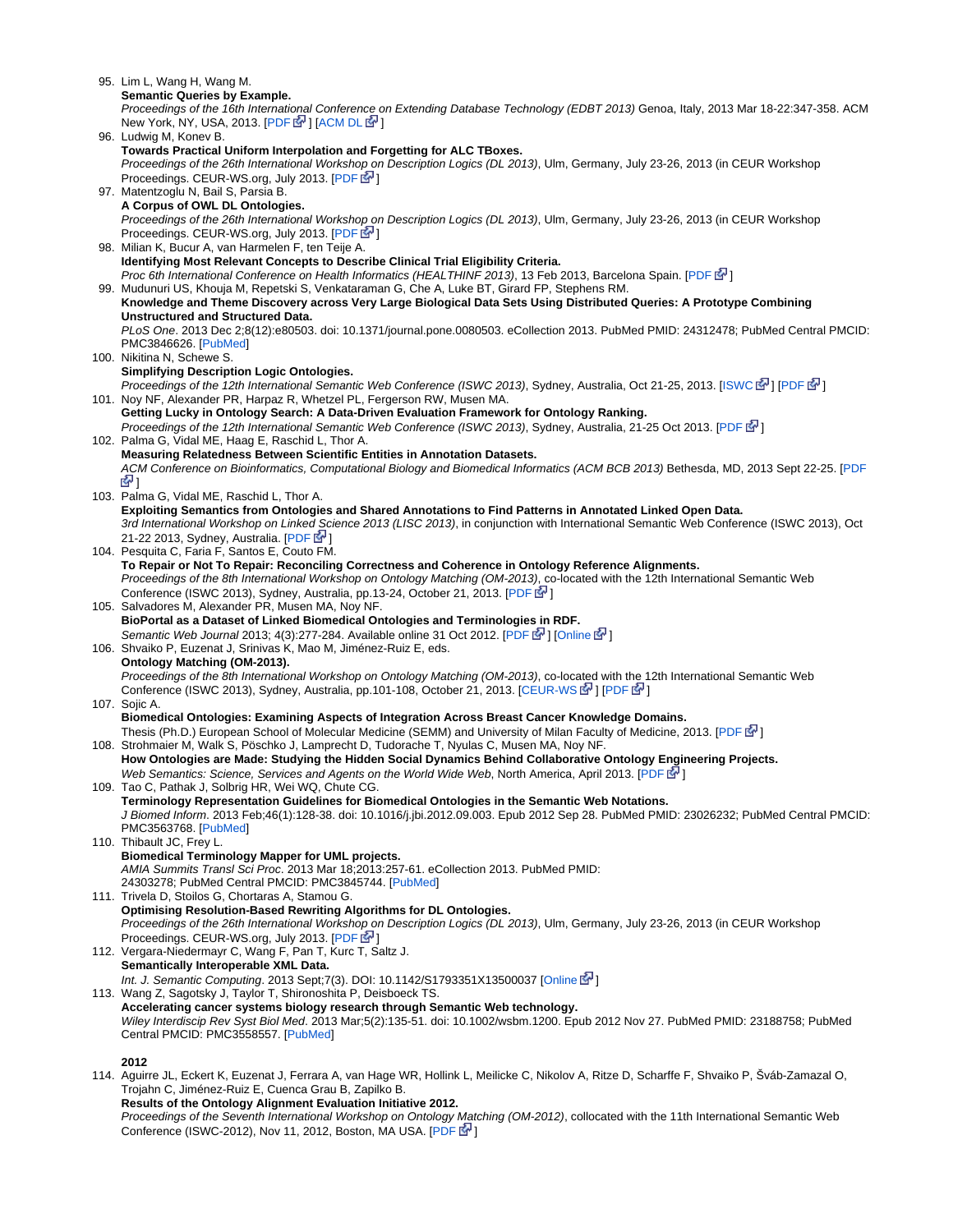| 115. Aguirre JL, Eckert K, Euzenat J, Ferrara A, van Hage WR, Hollink L, Meilicke C, Nikolov A, Ritze D, Scharffe F, Shvaiko P, Sváb-Zamazal O,<br>Trojahn C, Jiménez-Ruiz E, Cuenca Grau B, Zapilko B. |
|---------------------------------------------------------------------------------------------------------------------------------------------------------------------------------------------------------|
| Preliminary results of the Ontology Alignment Evaluation Initiative 2012.                                                                                                                               |
| Seventh International Workshop on Ontology Matching (ISWC 2012), 2012, Boston, Massachusetts, U.S.A. Nov 11, 2012. [PDF & 1                                                                             |
| 116. Beisswanger E, Hahn U.                                                                                                                                                                             |
| Towards valid and reusable reference alignments – ten basic quality checks for ontology alignments and their application to three<br>different reference data sets.                                     |
| Journal of Biomedical Semantics 2012, 3(Suppl 1):S4. [PDF & ]                                                                                                                                           |
| 117. Benik J, Palma G, Raschid L, Thor A, Vidal ME.                                                                                                                                                     |
| Mining Patterns from Clinical Trial Annotated Datasets by Exploiting the NCI Thesaurus.                                                                                                                 |
| Proc. 11th Intl. Semantic Web Conference (ISWC 2012) 2012, Boston, Massachusetts, U.S.A. Nov 11-15, 2012. [PDF E-<br>118. Bougie G.                                                                     |
| A Case Study of a New Era in Disease Classification: An Investigation of the Socio-technical Requirements for Inclusive                                                                                 |
| <b>Standardization Development.</b>                                                                                                                                                                     |
| Thesis (M.Sc.) University of Victoria, Department of Computer Science, 2012. [UVic EV]<br>119. Chen ES, Melton GB, Burdick TE, Rosenau PT, Sarkar IN.                                                   |
| Characterizing the use and contents of free-text family history comments in the Electronic Health Record.                                                                                               |
| AMIA Annu Symp Proc. 2012;2012:85-92. Epub 2012 Nov 3. PubMed PMID: 23304276; PubMed Central PMCID: PMC3540518. [PubMed]                                                                                |
| 120. Chen Y, Gu H, Perl Y, Geller J.                                                                                                                                                                    |
| Overcoming an obstacle in expanding a UMLS semantic type extent.<br>J Biomed Inform. 2012 Feb;45(1):61-70. Epub 2011 Sep 9. PubMed PMID: 21925287. [PubMed]                                             |
| 121. Chua WW, Kim JJ.                                                                                                                                                                                   |
| BOAT: Automatic alignment of biomedical ontologies using term informativeness and candidate selection.                                                                                                  |
| J Biomed Inform. 2012 Apr:45(2):337-49. doi: 10.1016/j.jbi.2011.11.010. Epub 2011 Dec 2. PubMed PMID: 22155335. [PubMed]<br>122. Diallo G, Ba M.                                                        |
| Effective method for large scale ontology matching.                                                                                                                                                     |
| Proceedings of the 5th International Workshop on Semantic Web Applications and Tools for Life Sciences (SWAT4LS 2012), eds. Paschke A,                                                                  |
| Burger A, Romano P, Marshall MS, Splendiani A. Paris, France, November 28-30, 2012. [PDF E <sup>3</sup> ]<br>123. Dos Reis JC, Pruski C, Da Silveira M, Reynaud-Delaître C.                             |
| Analyzing and Supporting the Mapping Maintenance Problem in Biomedical Knowledge Organization Systems.                                                                                                  |
| Semantic Interoperability in Medical Informatics (SIMI 2012). Heraklion (Crete), Greece, May 27, 2012. [PDF & ]                                                                                         |
| 124. Ferreira JD, Pesquita C, Couto FM, Silva MJ.                                                                                                                                                       |
| Bringing epidemiology into the Semantic Web.<br>Proc of the 3rd International Conference on Biomedical Ontology (ICBO 2012). 2012 July 21-25. Graz, Austria. [PDF N                                     |
| 125. Freimuth RR, Freund ET, Schick L, Sharma MK, Stafford GA, Suzek BE, Hernandez J, Hipp J, Kelley JM, Rokicki K, Pan S, Buckler A, Stokes                                                            |
| TH, Fernandez A, Fore I, Buetow KH, Klemm JD.                                                                                                                                                           |
| Life sciences domain analysis model.<br>J Am Med Inform Assoc. 2012 Nov-Dec;19(6):1095-102. doi: 10.1136/amiajnl-2011-000763. Epub 2012 Jun 28. PubMed PMID: 22744959;                                  |
| PubMed Central PMCID: PMC3486731. [PubMed]                                                                                                                                                              |
| 126. Fung KW, Bodenreider O.                                                                                                                                                                            |
| Knowledge Representation and Ontologies.<br>In: Richesson RL, Andrews JE, editors. Clinical research informatics. New York: Springer; 2012. Chapter 14, pp.255-275. [Springer M ] [PDF M ]              |
| 127. Giudicelli V, Lefranc MP.                                                                                                                                                                          |
| <b>IMGT-ONTOLOGY 2012.</b>                                                                                                                                                                              |
| Front Genet. 2012;3:79. Epub 2012 May 23. PubMed PMID: 22654892; PubMed Central PMCID: PMC3358611. [PubMed]<br>128. Gonçalves RS, Parsia B, Sattler U.                                                  |
| <b>Concept-Based Semantic Difference in Expressive Description Logics.</b>                                                                                                                              |
| Proceedings of the 25th International Workshop on Description Logics (DL 2012), Rome, Italy, June 7-10, 2012 (in CEUR Workshop Proceedings                                                              |
| 846:191-201) [PDF G <sup>J</sup> ]<br>129. Gonçalves RS, Parsia B, Sattler U.                                                                                                                           |
| <b>Concept-Based Semantic Difference in Expressive Description Logics.</b>                                                                                                                              |
| 11th International Semantic Web Conference (ISWC 2012) Boston, Massachusetts, U.S.A. Nov 11-15, 2012 (LNCS 7649:99-115).                                                                                |
| 130. González-Beltrán A, Tagger B, Finkelstein A.<br>Federated ontology-based queries over cancer data.                                                                                                 |
| BMC Bioinformatics 2012, 13(Suppl 1):S9. [BMC G ]                                                                                                                                                       |
| 131. Grabar N, Hamon T, Bodenreider O.                                                                                                                                                                  |
| Ontologies and terminologies: Continuum or dichotomy?<br>Applied Ontology. 2012; 7:375–386. IOS Press, DOI 10.3233/AO-2012-0119. [PDF]                                                                  |
| 132. Gross A, Hartung M, Kirsten T, Rahm E.                                                                                                                                                             |
| <b>GOMMA Results for OAEI 2012.</b>                                                                                                                                                                     |
| Seventh International Workshop on Ontology Matching (ISWC 2012), 2012, Boston, Massachusetts, U.S.A. Nov 11, 2012. [PDF & 1]<br>133. Gross A, Hartung M, Thor A, Rahm E.                                |
| How do computed ontology mappings evolve? - A case study for life science ontologies.                                                                                                                   |
| Proceedings of the 2nd Joint Workshop on Knowledge Evolution and Ontology Dynamics (EvoDyn 2012), in conjuction with 11th Intl. Semantic                                                                |
| Web Conference (ISWC 2012) 2012, Boston, Massachusetts, U.S.A. Nov 12, 2012. [PDF [2]                                                                                                                   |
| 134. Gross A, Hartung M, Thor A, Rahm E.<br>How do Ontology Mappings Change in the Life Sciences?                                                                                                       |
| CoRR abs/1204.2731 April 2012. [PDF & ]                                                                                                                                                                 |
| 135. Hartung M, Gross A, Kirsten T, Rahm E.                                                                                                                                                             |
| Effective Composition of Mappings for Matching Biomedical Ontologies.<br>9th Extended Semantic Web Conference (ESWC 2012), Heraklion, Crete, Greece, May 27-31, 2012. To appear in ESWC 2012 Workshops, |
| Revised Selected Papers (LNCS) 2012-09. [Leipzig & ] [PDF & ]                                                                                                                                           |
| 136. Hartung M, Gross A, Kirsten T, Rahm E.                                                                                                                                                             |
| <b>Effective Mapping Composition for Biomedical Ontologies.</b>                                                                                                                                         |
| Semantic Interoperability in Medical Informatics (SIMI 2012). Heraklion , Crete, Greece, May 27, 2012. [PDF E <sup>1</sup> ]<br>137. Ivanova V, Lambrix P.                                              |
| A System for Debugging Taxonomies and their Alignments.                                                                                                                                                 |
| First International Workshop on Debugging Ontologies and Ontology Mappings, Galway, Ireland, Oct 8 2012. [PDF N                                                                                         |
|                                                                                                                                                                                                         |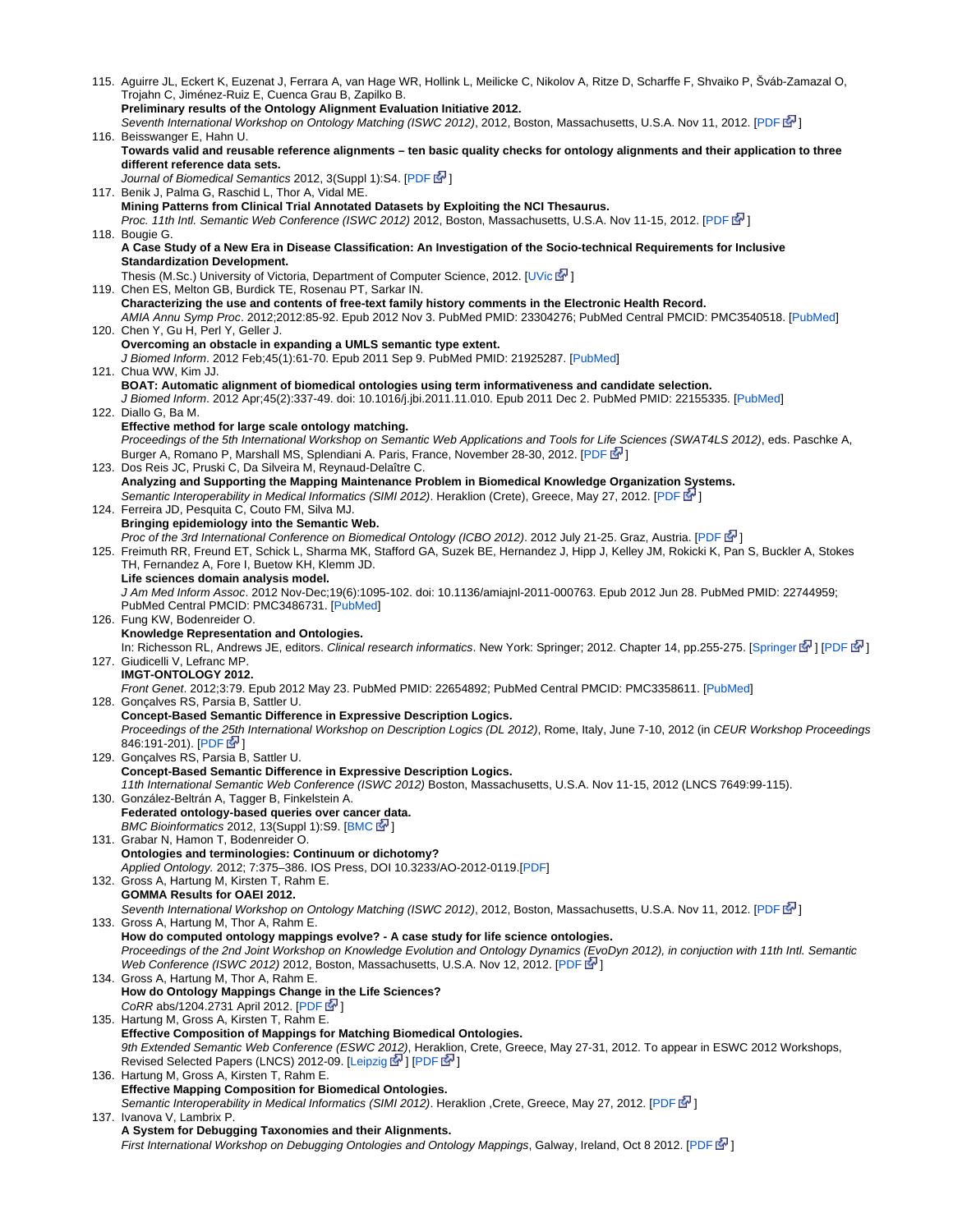138. Jiang G, Solbrig HR, Chute CG.

**Quality evaluation of value sets from cancer study common data elements using the UMLS semantic groups.** J Am Med Inform Assoc. 2012 Jun 1;19(e1):e129-e136. Epub 2012 Apr 17. PubMed PMID: 22511016; PubMed Central PMCID: PMC3392855. [[P](http://www.ncbi.nlm.nih.gov/pubmed/22511016) [ubMed\]](http://www.ncbi.nlm.nih.gov/pubmed/22511016)

139. Jimenez-Ruiz E, Cuenca Grau B, Horrocks I. 140. Konev B, Ludwig M, Walther D, Wolter F. 141. Konev B, Ludwig M, Wolter F. 142. Lacson R, Andriole KP, Prevedello LM, Khorasani R. 143. Lambrix P, Ivanova V, Dragisic Z. 144. Machado CM, Freitas AT, Couto FM. 145. Massot M, Cuggia M, Duvauferrier R, Bertaud-Gounot V. 146. Mathur S. 147. McCusker J, Lee J, Thomas C, McGuinness DL. 148. Meilicke C, Svab-Zamazal O, Trojahn C, Jimenez-Ruiz E, Aguirre JL, Stuckenschmidt H, Cuenca Grau B. 149. Min H, Wojtusiak J. 150. Musen MA, Noy NF, Shah NH, Whetzel PL, Chute CG, Story MA, Smith B; NCBO team. 151. Pathak J, Kiefer RC, Bielinski SJ, Chute CG. 152. Pathak J, Kiefer RC, Chute CG. 153. Pesquita CLSC. 154. Queralt-Rosinach N, Furlong LI. 155. Saitwal H, Qing D, Jones S, Bernstam E, Chute CG, Johnson TR. 156. Silwal P. 157. Szwabe A, Misiorek P, Walkowiak P. 158. Tagaris A, Chondrogiannis E, Andronikou V, Tsatsaronis G, Mourtzoukos K, Roumier J, Matskanis N, Schroeder M, Massonet P, Koutsouris D, 159. Vergara-Niedermayr C, Wang F, Pan T, Kurc T, Saltz J. 160. Walk S. **Exploiting the UMLS Metathesaurus in the Ontology Alignment Evaluation Initiative.** Proceedings o[f th](http://www.cancer.gov/policies/linking)e 2nd International Workshop on Exploiting Large Knowledge Repositories (E-LKR'12) Castellón de la Plana, Spain, September  $7.2012.$  [\[PDF](http://ceur-ws.org/Vol-882/elkr_atsf_2012_paper9.pdf)  $\vec{B}$ ] **The Logical Diff for the Lightweight Description Logic EL.** Journal of Artificial Intelligence Research, 2012 (Submitted). [\[PDF](http://www.csc.liv.ac.uk/%7Efrank/publ/diff2011.pdf) & ] **Logical Difference Computation with CEX2.5.** Proceedings of the 6th International Joint Conference on Automated Reasoning (IJCAR 2012). Springer-Verlag, 2012. [\[PDF](http://www.csc.liv.ac.uk/%7Efrank/publ/system12.pdf)  $\mathbb{F}$ [\]](http://www.cancer.gov/policies/linking) **Information from Searching Content with an Ontology-Utilizing Toolkit (iSCOUT).** J Digit Imaging. 2012 Aug;25(4):512-9. PubMed PMID: 22349993; PubMed Central PMCID: PMC3389089. [\[PubMed](http://www.ncbi.nlm.nih.gov/pubmed/22349993)] [\[Online](http://dx.doi.org/10.1007/s10278-012-9463-9) 配[\]](http://www.cancer.gov/policies/linking) **Contributions of LiU/ADIT to Debugging Ontologies and Ontology Mappings.** In Lambrix P, ed. Advances in Secure and Networked Information Systems – The ADIT Perspective, Dec. 2012, pp.109-120. [[PDF](http://liu.diva-portal.org/smash/get/diva2:573657/FULLTEXT04)  $\mathbb{F}$ [\]](http://www.cancer.gov/policies/linking) **Enrichment analysis applied to disease prognosis.** Proceedings of the 4th Workshop of the GI Workgroup Ontologies in [Bio](http://www.cancer.gov/policies/linking)medicine and Life Sciences (OBML 2012) eds. Boeker M, Herre H, Hoehndorf R, Loebe F. Dresden, Germany, Sept 27-28, 2012. [[PDF](http://www.onto-med.de/obml/ws2012/obml2012report.pdf)  $\mathbb{F}^1$ ] **Représentation formelle des critères d'éligibilité aux essais cliniques: Exigences sémantiques de représentation des relations.** In: Staccini P, Harmel A, Darmoni SJ, Gouider R, eds. Systèmes d'information pour l'amélioration de la qualité en santé. 2012:37-46. [\[Springer](http://www.springerlink.com/content/r41m82h6r8v06224/)  $\mathbb{N}$ ] **Ontology-Based Methods for Disease Similarity Estimation and Drug Repositioning.** Thesis (Ph.D.) University of Missouri Kansas City, Computer Science and Mathematics, 2012. [[PDF](https://mospace.umsystem.edu/xmlui/bitstream/handle/10355/15588/MathurOntBasMet.pdf) EP] **Public Health Surveillance Using Global Health Explorer.** Joint Workshop on Semantic Technologies Applied to Biomedical Informatics and Individualized Medicine (SATBI+SWIM 2012) in conjunction with International Semantic Web Conference (ISWC 2012). Boston, Massachusetts, U.S.A. Nov 11-15, 2012. [\[PDF](http://nadir.uc3m.es/satbi+swim2012/papers/p1.pdf)  $\mathbb{F}$ [\]](http://www.cancer.gov/policies/linking) **Evaluating Ontology Matching Systems on Large, Multilingual and Real-world Test Cases.** Technical Report of the OAEI 2011.5 Evaluation Campaign ArXiv e-prints, vol. 1208.3148, August, 2012. [\[PDF](http://arxiv.org/pdf/1208.3148)  $\mathbb{F}$ [\]](http://www.cancer.gov/policies/linking) **Clinical data analysis using ontology-guided rule learning.** Proceedings of the 2nd international workshop on Managing interoperability and compleXity in health systems (MIXHS '12) pp.17-22 (at 21st ACM International Conference on Information and Knowledge Management (CIKM'12) Maui, HI, USA Oct 29 - Nov 2, 2012. [\[ACM](http://dl.acm.org/citation.cfm?id=2389676) E [\]](http://www.cancer.gov/policies/linking) **The National Center for Biomedical Ontology.** J Am Med Inform Assoc. 2012 Mar-Apr;19(2):190-5. doi: 10.1136/amiajnl-2011-000523. Epub 2011 Nov 10. PubMed PMID: 22081220; PubMed Central PMCID: PMC3277625. [[PubMed\]](http://www.ncbi.nlm.nih.gov/pubmed/22081220) **Applying semantic web technologies for phenome-wide scan using an electronic health record linked Biobank.** J Biomed Semantics. 2012 Dec 17;3(1):10. doi: 10.1186/2041-1480-3-10. PubMed PMID: 23244446; PubMed Central PMCID: PMC3554594. [\[Pu](http://www.ncbi.nlm.nih.gov/pubmed/23244446) **bMed Using Semantic Web Technologies for Cohort Identification from Electronic Health Records for Clinical Research.** AMIA Clinical Research Informatics Summit 2012 Mar. [\[PDF](http://informatics.mayo.edu/LCD/images/e/e9/AMIA-CRI-2012-LCD-CameraReady-V1.pdf) <sup>[\]](http://www.cancer.gov/policies/linking)</sup>] **Automated Extension of Biomedical Ontologies.** Thesis (Ph.D.) Universidade de Lisboa, Faculdade de Ciências, Departamento de Informática 2012. [\[U.Lisbon](http://repositorio.ul.pt/handle/10451/7133) © ] [[PDF](http://repositorio.ul.pt/bitstream/10451/7133/1/ulsd_RE1197_td.pdf) ۞ ] **DisGeNET: from MySQL to Nanopublication, Modelling Gene-Disease Associations for the Semantic Web.** Proceedings of the 5th International Workshop on Semantic Web Applications and Tools for Life Sciences (SWAT4LS 2012), eds. Paschke A, Burger A, Romano P, Marshall MS, Splendiani A. Paris, France, November 28-30, 2012. [\[PDF](http://ceur-ws.org/Vol-952/paper_46.pdf) EP[\]](http://www.cancer.gov/policies/linking) **Cross-Terminology Mapping Challenges: A Demonstration Using Medication Terminological Systems.** J Biomed Inform. 2012 Aug;45(4):613-25. Epub 2012 Jun 28. PubMed PMID: 22750536. [[PubMed\]](http://www.ncbi.nlm.nih.gov/pubmed/22750536) **Ontology Alignment Using Semantic Similarity with Refernce Ontologies.** Thesis (M.Sc.) Miami University, Department of Computer Science and Software Engineering, Oxford, Ohio, 2012. [\[PDF](http://etd.ohiolink.edu/send-pdf.cgi/Silwal%20Pramit.pdf?miami1357171995)  $\mathbb{F}$ [\]](http://www.cancer.gov/policies/linking) **Reflective Relational Learning for Ontology Alignment.** Distributed Computing and Artificial Intelligence, Omatu S, et al., eds. [Springer](http://www.springerlink.com/content/q23051588u747587/)-Verlag; 2012. pp. 519-526. [Springer N Varvarigou T. **Semantic Interoperability between Clinical Research and Healthcare: the PONTE approach.** Semantic Interoperability in Medical Informatics (SIMI 2012). Heraklion (Crete), Greece, May 27, 2012. [\[Abstract](https://www.cetic.be/Semantic-Interoperability-between)  $\mathbb{F}$ [\]](http://www.cancer.gov/policies/linking) **Semantically Interoperable XML Data.** [Emory](http://confluence.cci.emory.edu:8090/download/attachments/4033450/CCI-TR-2012-1.pdf) University Center for Comprehensive Informatics Technical Report CCI-TR-2012-1, January 12, 2012. [Emory  $\mathbb{F}$ ] **Pragmatic analysis of collaborative ontology engineering processes.** Thesis (M.Sc.) Graz University of Technology, Knowledge Management Institute, Austria, April 19, 2012. [[PDF](http://markusstrohmaier.info/documents/theses/swalk-MT.pdf) [N]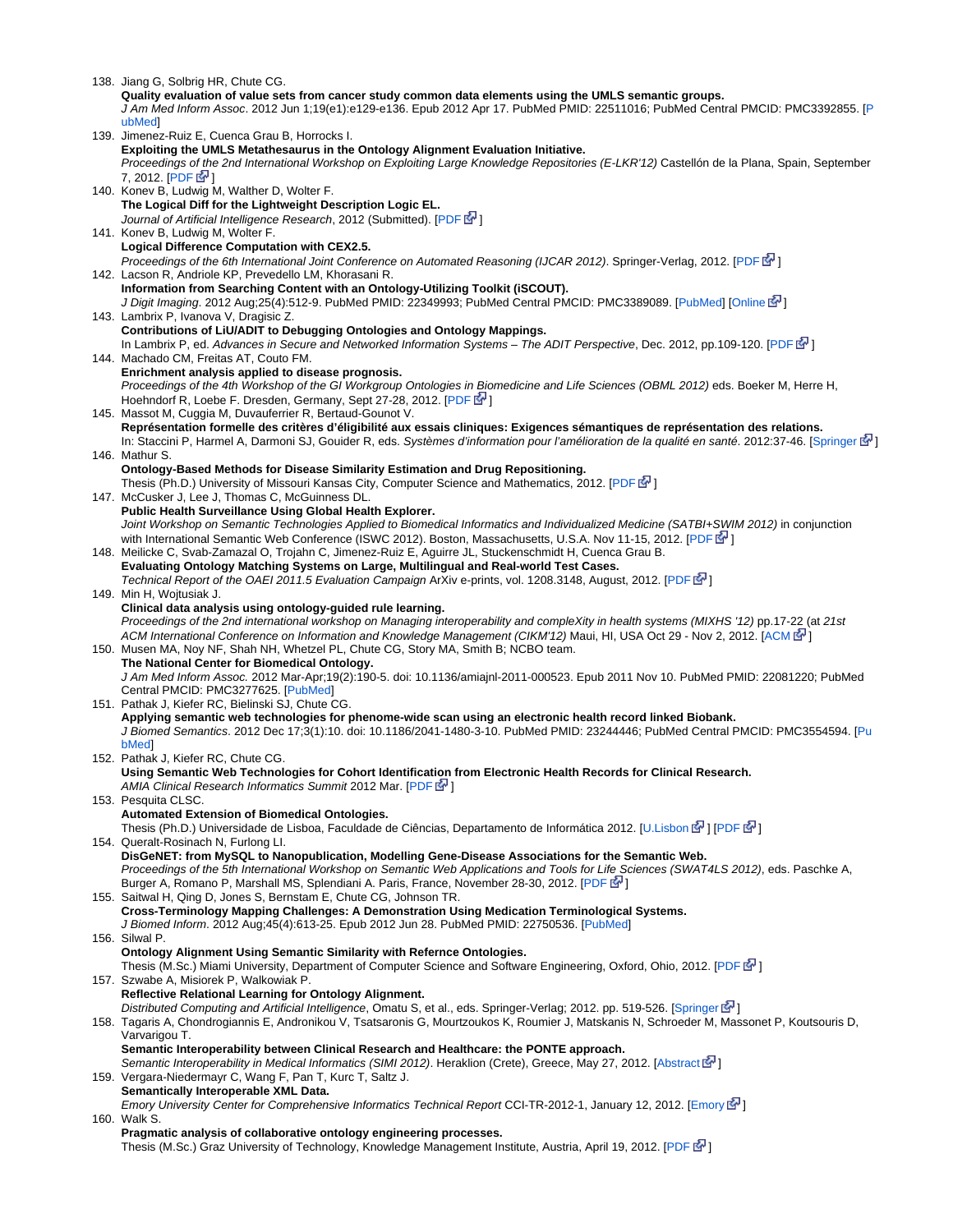161. Wu ST, Liu H, Li D, Tao C, Musen MA, Chute CG, Shah NH.

**Unified Medical Language System term occurrences in clinical notes: a large-scale corpus analysis.**

J Am Med Inform Assoc. 2012 Jun;19(1e):e149-56. Epub 2012 Apr 4. PubMed PMID: 22493050; PubMed Central PMCID: PMC3392861. [[PubMed](http://www.ncbi.nlm.nih.gov/pubmed/22493050) ]

162. Zheng S, Wang F, Lu J, Saltz J. 163. Bail S, Horridge M, Parsia B, Sattler U. 164. Bail S, Parsia B, Sattler U. 165. Brochhausen M, Spear AD, Cocos C, Weiler G, Martín L, Anguita A, Stenzhorn H, Daskalaki E, Schera F, Schwarz U, Sfakianakis S, Kiefer S, 166. Dentler K, Cornet R, ten Teije A, de Keizer N. 167. Falconer SM, Tudorache T, Noy NF. 168. Gennari JH, Neal ML, Galdzicki M, Cook DL. 169. Ghazvinian A, Noy NF, Musen MA. 170. Gonçalves RS, Parsia B, Sattler U. 171. Gradie PR, Litster M, Thomas R, Vyas J, Schiller MR. 172. Gross A, Hartung M, Kirsten T, Rahm E. 173. Groza T, Zankl A, Li YF, Hunter J. 174. Jiang G, Solbrig HR, Chute CG. 175. Jiménez-Ruiz E, Grau BC, Horrocks I, Berlanga R. 176. Jonquet C, LePendu P, Falconer S, Coulet A, Noy NF, Musen MA, Shah NH 177. Khoo CSG, Na JC, Wang VW, Chan S. 178. Kirsten T, Gross A, Hartung M, Rahm E. 179. Lee S, Choi J, Park K, Song M, Lee D. 180. Lim Choi Keung SN, Zhao L, Ogunsina I, Arvanitis TN, Tyler E. 181. Liu K, Chapman WW, Savova G, Chute CG, Sioutos N, Crowley RS. 182. Luciano JS, Andersson B, Batchelor C, Bodenreider O, Clark T, Denney CK, Domarew C, Gambet T, Harland L, Jentzsch A, Kashyap V, Kos P, **Enabling Ontology Based Semantic Queries in Biomedical Database Systems.** Emory University Center for Comprehensive Informatics Technical Report CCI-TR-2012-3, March 20, 2012. [\[Emory](http://confluence.cci.emory.edu:8090/download/attachments/4033450/CCI-TR-2012-3.pdf) E<sup>T</sup>] **2011 The justificatory structure of the NCBO bioportal ontologie[s.](http://www.cancer.gov/policies/linking)** The Semantic Web–ISWC 2011. Springer 2011 pp.67-82.  $[PDF]$  $[PDF]$  $[PDF]$ **Extracting finite sets of entailments from OWL ontologies.** *Proc.* of *DL-11.* 2011.  $[PDF \⊂>1]$  $[PDF \⊂>1]$ Dörr M, Graf N, Tsiknakis M. **The ACGT Master Ontology and its applications--towards an ontology-driven cancer research and management system.** J Biomed Inform. 2011 Feb;44(1):8-25. Epub 2010 May 11. Review. PubMed PMID: 20438862. [[PubMed\]](http://www.ncbi.nlm.nih.gov/pubmed/20438862) **Comparison of reasoners for large ontologies in the OWL 2 EL profile.** Semantic Web Journal, 2(2):71-87,2011. [\[Online](http://www.semantic-web-journal.net/content/comparison-reasoners-large-ontologies-owl-2-el-profile)  $\mathbb{Z}$ [\]](http://www.cancer.gov/policies/linking) **An Analysis of Collaborative Patterns in Large-Scale Ontology Development Projects.** Proceedings of the sixth international conference on Knowledge capture (K-CAP '11). 2011 [ACM](http://dl.acm.org/citation.cfm?id=1999682), New York, NY, USA. [ACM  $\mathbb{F}$ [\]](http://www.cancer.gov/policies/linking) [\[Stanford](http://web.stanford.edu/%7Enatalya/papers/p25-falconer.pdf)  $\mathbb{F}$ ] **Multiple ontologies in action: composite annotations for biosimulation models.** J Biomed Inform. 2011 Feb;44(1):146-54. Epub 2010 Jun 30. PubMed PMID: 20601121; PubMed Central PMCID: PMC2989341. [[PubMed\]](http://www.ncbi.nlm.nih.gov/pubmed/20601121) **From mappings to modules: Using mappings to identify domain-specific modules in large ontologies.** KCAP 2011 - Proceedings of the 2011 Knowledge Capture Conference, 2011, pp. 33-40. [[Scopus](http://www.scopus.com/inward/record.url?eid=2-s2.0-79960276657&partnerID=40&md5=89ee8ee5dc29c216c12b55745959a1c4) E<sup>1</sup>[\]](http://www.cancer.gov/policies/linking) **Categorising logical differences between OWL ontologies.** 20th ACM Conference on Information and Knowledge Management (CIKM'11) (2011) Glasgow, 2011 Oct. 24-28, pp.1541-1546. [\[At IEEE Xplore](http://ieeexplore.ieee.org/xpls/abs_all.jsp?arnumber=5999163&tag=1) **M** 1 **SciReader enables reading of medical content with instantaneous definitions.** BMC Med Inform Decis Mak. 2011 Jan 25;11:4. PubMed PMID: 21266060; PubMed Central PMCID: PMC3038137. [\[PubMed](http://www.ncbi.nlm.nih.gov/pubmed/21266060)] **Mapping Composition for Matching Large Life Science Ontologies.** Proc of the 2nd International Conference on Biomedical Ontology (ICBO) 2011. [[PDF](http://dbs.uni-leipzig.de/file/Mapping%20Composition%20for%20Matching%20Large%20Life%20Science%20Ontologies.pdf) & [\]](http://www.cancer.gov/policies/linking) **Using Semantic Web Technologies to Build a Community-Driven Knowledge Curation Platform for the Skeletal Dysplasia Domain.** Proceedings of the 10th International Semantic Web Conference (ISWC 2011), Springer, Bonn, Germany, October 23-27, 2011. [\[PDF](http://iswc2011.semanticweb.org/fileadmin/iswc/Papers/In-Use/70320081.pdf) [N[\]](http://www.cancer.gov/policies/linking)] **Quality evaluation of cancer study Common Data Elements using the UMLS Semantic Network.** J Biomed Inform. 2011 Dec;44 Suppl 1:S78-85. Epub 2011 Aug 5. PubMed PMID: 21840422. [[PubMed\]](http://www.ncbi.nlm.nih.gov/pubmed/21840422) **Logic-based assessment of the compatibility of UMLS ontology sources.** J Biomed Semantics. 2011 Mar 7;2 Suppl 1:S2. PubMed PMID: 21388571; PubMed Central PMCID: PMC3105494. [[PubMed\]](http://www.ncbi.nlm.nih.gov/pubmed/21388571) **NCBO Resource Index: Ontology-based search and mining of biomedical resources** Web Semantics: Science, Services and Agents on the World Wide Web, Volume 9, Issue 3, September 2011, Pages 316-324, ISSN 1570-8268, 10.1016/j.websem.2011.06.005. [[PDF](https://hal.archives-ouvertes.fr/file/index/docid/622155/filename/Article-JWS11-ncbo.pdf) E<sup>1</sup>[\]](http://www.cancer.gov/policies/linking) **Developing an Ontology for Encoding Disease Treatment Information in Medical Abstracts.** [DESIDOC](http://publications.drdo.gov.in/ojs/index.php/djlit/article/view/862) Journal of Library and Information Technology, 2011 Mar;31(2):103-115. [DESIDOC PI] [[PDF\]](http://www.bioontology.org/sites/default/files/Developing%20an%20ontology%20for%20encoding%20disease%20treatment.pdf) **GOMMA: a component-based infrastructure for managing and analyzing life science ontologies and their evolution.** J Biomed Semantics. 2011 Sep 13;2:6. PubMed PMID: 21914205; PubMed Central PMCID: PMC3198872. [[PubMed\]](http://www.ncbi.nlm.nih.gov/pubmed/21914205) [\[Free PMC](http://www.ncbi.nlm.nih.gov/pubmed/21914205)] **Inferring hidden relationships from biological literature with multi-level context terms.** Proceedings of the ACM fifth international workshop on Data and text mining in biomedical informatics (DTMBIO '11). 2011: ACM New York, NY, USA. [[ACM](http://dl.acm.org/citation.cfm?id=2064704) G ] **A Framework for Vocabulary Controlled Queries of Distributed Electronic Healthcare Records.** Proc 3rd International Workshop on Knowledge Representation for Health Care (KR4HC 2011) in conjunction with the 13th Conference on Artificial Intelligence in Medicine (AIME 2011), pp. 196-209, 2011. [[PDF](http://www.sarahlck.co.uk/files/kr4hc2011.pdf)  $\mathbb{F}$ [\]](http://www.cancer.gov/policies/linking) [[IOS Press](http://booksonline.iospress.nl/Content/View.aspx?piid=31340)  $\mathbb{F}$ ] **Effectiveness of Lexico-syntactic Pattern Matching for Ontology Enrichment with Clinical Documents.** Methods Inf Med. 2011;50(5):397-407. Epub 2010 Nov 8. [\[PubMed](http://www.ncbi.nlm.nih.gov/pubmed/21057720)] Kozlovsky J, Lebo T, Marshall SM, McCusker JP, McGuinness DL, Ogbuji C, Pichler E, Powers RL, Prud'hommeaux E, Samwald M, Schriml L, Tonellato PJ, Whetzel PL, Zhao J, Stephens S, Dumontier M. **The Translational Medicine Ontology and Knowledge Base: driving personalized medicine by bridging the gap between bench and bedside.**

J Biomed Semantics. 2011 May 17;2 Suppl 2:S1. PubMed PMID: 21624155; PubMed Central PMCID: PMC3102889. [\[PubMed](http://www.ncbi.nlm.nih.gov/pubmed/21624155)] [\[Free PMC Article\]](http://www.ncbi.nlm.nih.gov/pubmed/21624155)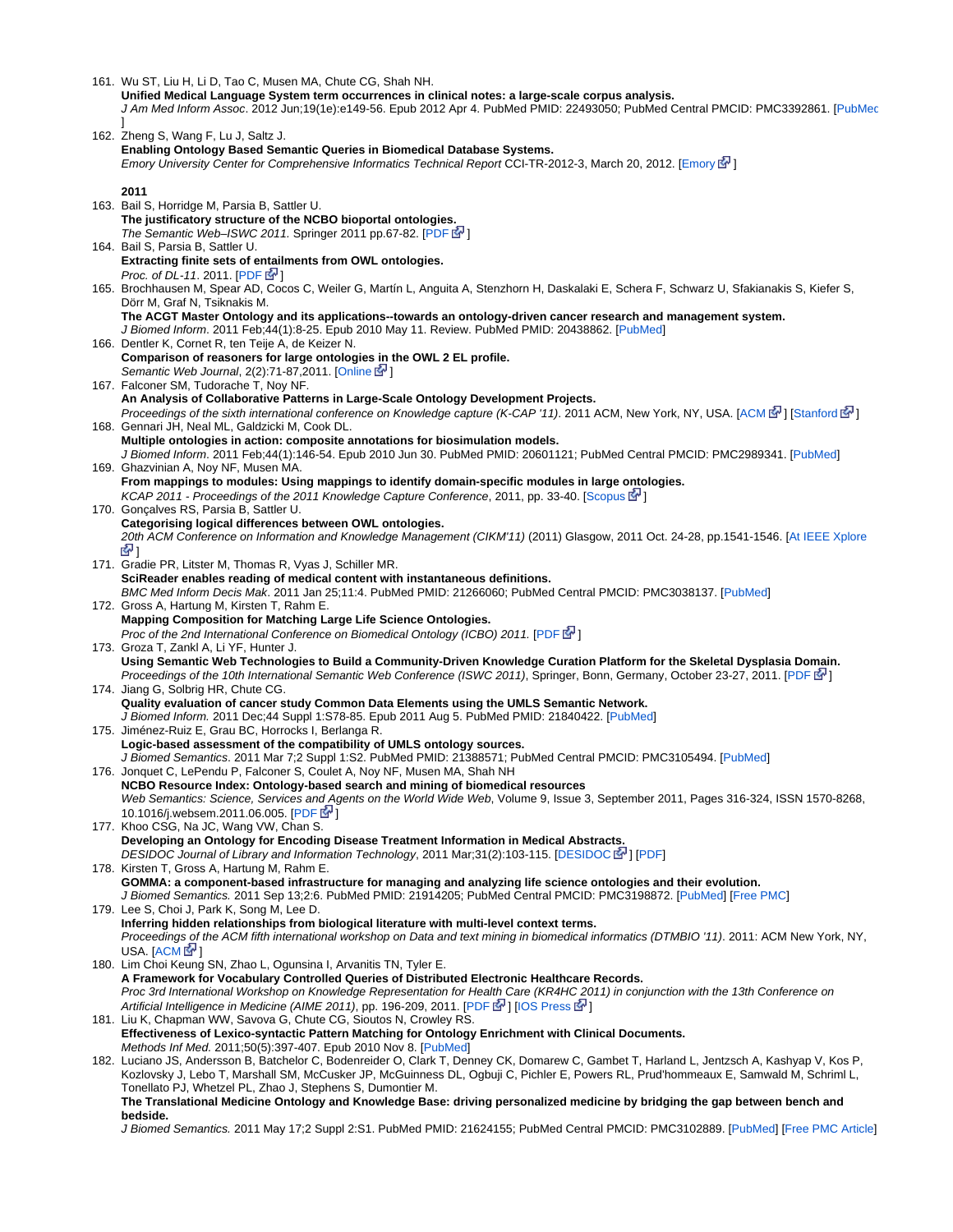| 183. Maier D, Kalus W, Wolff M, Kalko SG, Roca J, Marin de Mas I, Turan N, Cascante M, Falciani F, Hernandez M, Villà-Freixa J, Losko S.<br>Knowledge management for systems biology a general and visually driven framework applied to translational medicine.<br>BMC Syst Biol. 2011 Mar 5;5:38. PubMed PMID: 21375767; PubMed Central PMCID: PMC3060864. [PubMed] |
|----------------------------------------------------------------------------------------------------------------------------------------------------------------------------------------------------------------------------------------------------------------------------------------------------------------------------------------------------------------------|
| 184. Martin M.<br>Semantic Web may be cancer information's next step forward.                                                                                                                                                                                                                                                                                        |
| J Natl Cancer Inst. 2011 Aug 17;103(16):1215-8. Epub 2011 Aug 3. PubMed PMID: 21813408. [PubMed & ] [Full Text & ]                                                                                                                                                                                                                                                   |
| 185. McCusker JP, Luciano JS, McGuinness DL.<br>Towards an Ontology for Conceptual Modeling.                                                                                                                                                                                                                                                                         |
| Proc. of the International Conference on Biomedical Ontology, 2011. [Online Sal]                                                                                                                                                                                                                                                                                     |
| 186. Payne PR, Borlawsky TB, Lele O, James S, Greaves AW.                                                                                                                                                                                                                                                                                                            |
| The TOKEn project: knowledge synthesis for in silico science.<br>J Am Med Inform Assoc. 2011 Dec;18 Suppl 1:i125-31. doi: 10.1136/amiajnl-2011-000434. Epub 2011 Oct 7. PubMed PMID: 21984589; PubMed<br>Central PMCID: PMC3241179. [PubMed]                                                                                                                         |
| 187. Shamdasani J, Bloodsworth P, Hauer T, Branson A, Rogulin D, Odeh M, McClatchey R.<br>MedMatch: Applying Semantic Matching in the Medical Domain.                                                                                                                                                                                                                |
| Journal of Web Semantics 2011 (Submitted). [PDF E <sup>J</sup> ]<br>188. Shaw M, Detwiler LT, Noy N, Brinkley J, Suciu D.                                                                                                                                                                                                                                            |
| vSPARQL: a view definition language for the semantic web.<br>J Biomed Inform. 2011 Feb;44(1):102-17. Epub 2010 Aug 25. PubMed PMID: 20800106; PubMed Central PMCID: PMC3042057. [PubMed]<br>189. Tudorache T, Musen MA.                                                                                                                                              |
| <b>Collaborative Development of Large-Scale Biomedical Ontologies.</b>                                                                                                                                                                                                                                                                                               |
| Collaborative Computational Technologies for Biomedical Research (eds S. Ekins, M. A. Z. Hupcey and A. J. Williams), John Wiley & Sons, Inc.,<br>Hoboken, NJ, USA; 2011. pp. 179-200. doi: 10.1002/9781118026038.ch12                                                                                                                                                |
| 2010<br>190. Amin W, Kang HP, Becich MJ.                                                                                                                                                                                                                                                                                                                             |
| Data Management, Databases, and Warehousing.                                                                                                                                                                                                                                                                                                                         |
| Biomedical Informatics for Cancer Research. (M.F. Ochs, J.T. Casagrande, R.V. Davuluri, eds). DOI 10.1007/978-1-4419-5714-6_3, @ Springer<br>Science+Business Media, LLC 2010. pp.39-71.<br>191. Chua WWK, Goh AES.                                                                                                                                                  |
| An asymmetric similarity measure for ontologies based on the feature contrast model.                                                                                                                                                                                                                                                                                 |
| Proceedings of the 2010 International Conference on Complex, Intelligent and Software Intensive Systems (CISIS '10), Krakow, Poland, 16<br>February 2010. IEEE Computer Society Washington, DC, USA @2010. pp.1002-1007.                                                                                                                                             |
| 192. Duan W, Yates A.                                                                                                                                                                                                                                                                                                                                                |
| Extracting glosses to disambiguate word senses.<br>Human Language Technologies: The 2010 Annual Conference of the North American Chapter of the Association for Computational Linguistics.                                                                                                                                                                           |
| Association for Computational Linguistics, Stroudsburg, PA, 2010 pp.627-635. [PDF E ]                                                                                                                                                                                                                                                                                |
| 193. González-Beltrán A, Tagger B, Finkelstein A.<br><b>Ontology-based Queries over Cancer Data.</b>                                                                                                                                                                                                                                                                 |
| Proceedings of the 3rd International Workshop on Semantic Web Applications and Tools for the Life Sciences, eds. Paschke A, Burger A,<br>Splendiani A, Marshall MS, Romano P. Berlin, Germany, Dec 8-10, 2010. [PDF G <sup>1</sup> ]                                                                                                                                 |
| 194. Hartung M, Gross A, Kirsten T, Rahm E.<br>Discovering evolving regions in life science ontologies.                                                                                                                                                                                                                                                              |
| Lecture Notes in Computer Science (including subseries Lecture Notes in Artificial Intelligence and Lecture Notes in Bioinformatics), 6254 LNBI,                                                                                                                                                                                                                     |
| 2010, pp. 19-34. [Scopus <b>E</b> <sup>1</sup> ]<br>195. Jonquet C, Musen MA, Shah NH.                                                                                                                                                                                                                                                                               |
| Building a biomedical ontology recommender web service.                                                                                                                                                                                                                                                                                                              |
| J Biomed Semantics. 2010 Jun 22;1 Suppl 1:S1. PubMed PMID: 20626921; PubMed Central PMCID: PMC2903720. [PubMed] [PDF E <sup>7</sup> ]<br>196. Kang YB, Li YF, Krishnaswamy S.                                                                                                                                                                                        |
| <b>Predicting Reasoning Performance Using Ontology Metrics.</b>                                                                                                                                                                                                                                                                                                      |
| The Journal of Systems and Software, 83 (2010):803-814. [PDF & 1<br>197. Martinez-Romero M, Vazquez-Naya J, Munteanu CR, Pereira J, Pazos A.                                                                                                                                                                                                                         |
| An approach for the automatic recommendation of ontologies using collaborative knowledge.                                                                                                                                                                                                                                                                            |
| Proceedings of the 14th international conference on Knowledge-based and intelligent information and engineering systems: Part II (KES\'10),<br>Rossitza Setchi, Ivan Jordanov, Robert J. Howlett, and Lakhmi C. Jain (Eds.). Springer-Verlag, Berlin, Heidelberg, 74-81.                                                                                             |
| 198. Obeid J, Gabriel D, Sanderson I.                                                                                                                                                                                                                                                                                                                                |
| A biomedical research permissions ontology: cognitive and knowledge representation considerations.<br>Proceedings of the 2010 Workshop on Governance of Technology, Information and Policies (GTIP '10). ACM, New York, NY, USA, 9-13. DOI=10.                                                                                                                       |
| 1145/1920320.1920322 doi.acm.org M                                                                                                                                                                                                                                                                                                                                   |
| 199. Parai GK, Jonquet C, Xu R, Musen MA, Shah NH.<br>The Lexicon Builder Web service: Building Custom Lexicons from two hundred Biomedical Ontologies.                                                                                                                                                                                                              |
| AMIA Annu Symp Proc. 2010 Nov 13;2010:587-91. PubMed PMID: 21347046; PubMed Central PMCID: PMC3041331. [PubMed] [PDF]                                                                                                                                                                                                                                                |
| 200. Payne PR, Borlawsky TB, Stephens W, Barrett MC, Nguyen-Pham T, Greaves AW.                                                                                                                                                                                                                                                                                      |
| The TRITON Project: Design and Implementation of an Integrative Translational Research Information Management Platform.<br>AMIA Annu Symp Proc. 2010 Nov 13;2010:617-21. PubMed PMID: 21347052; PubMed Central PMCID: PMC3041280. [PubMed] [Full Text]                                                                                                               |
| 201. Schulz S, Schober D, Tudose I, Stenzhorn H.                                                                                                                                                                                                                                                                                                                     |
| The Pitfalls of Thesaurus Ontologization - the Case of the NCI Thesaurus.<br>AMIA Annu Symp Proc. 2010 Nov 13;2010:727-31. PubMed PMID: 21347074; PubMed Central PMCID: PMC3041372. [PubMed]                                                                                                                                                                         |
| 202. Sun P, Zhang S.                                                                                                                                                                                                                                                                                                                                                 |
| Identifying Granularity Differences between Large Biomedical Ontologies through Rules.<br>AMIA Annu Symp Proc. 2010 Nov 13;2010:927-31. PubMed PMID: 21347114; PubMed Central PMCID: PMC3041335. [PubMed] [Full Text]                                                                                                                                                |
| 203. Zhang H, Li YF, Tan HBK.<br>Measuring Design Complexity of Semantic Web Ontologies.                                                                                                                                                                                                                                                                             |
| Journal of Systems and Software, 83(5):803-814, 2010. [PDF B ] [HTML B ]                                                                                                                                                                                                                                                                                             |
|                                                                                                                                                                                                                                                                                                                                                                      |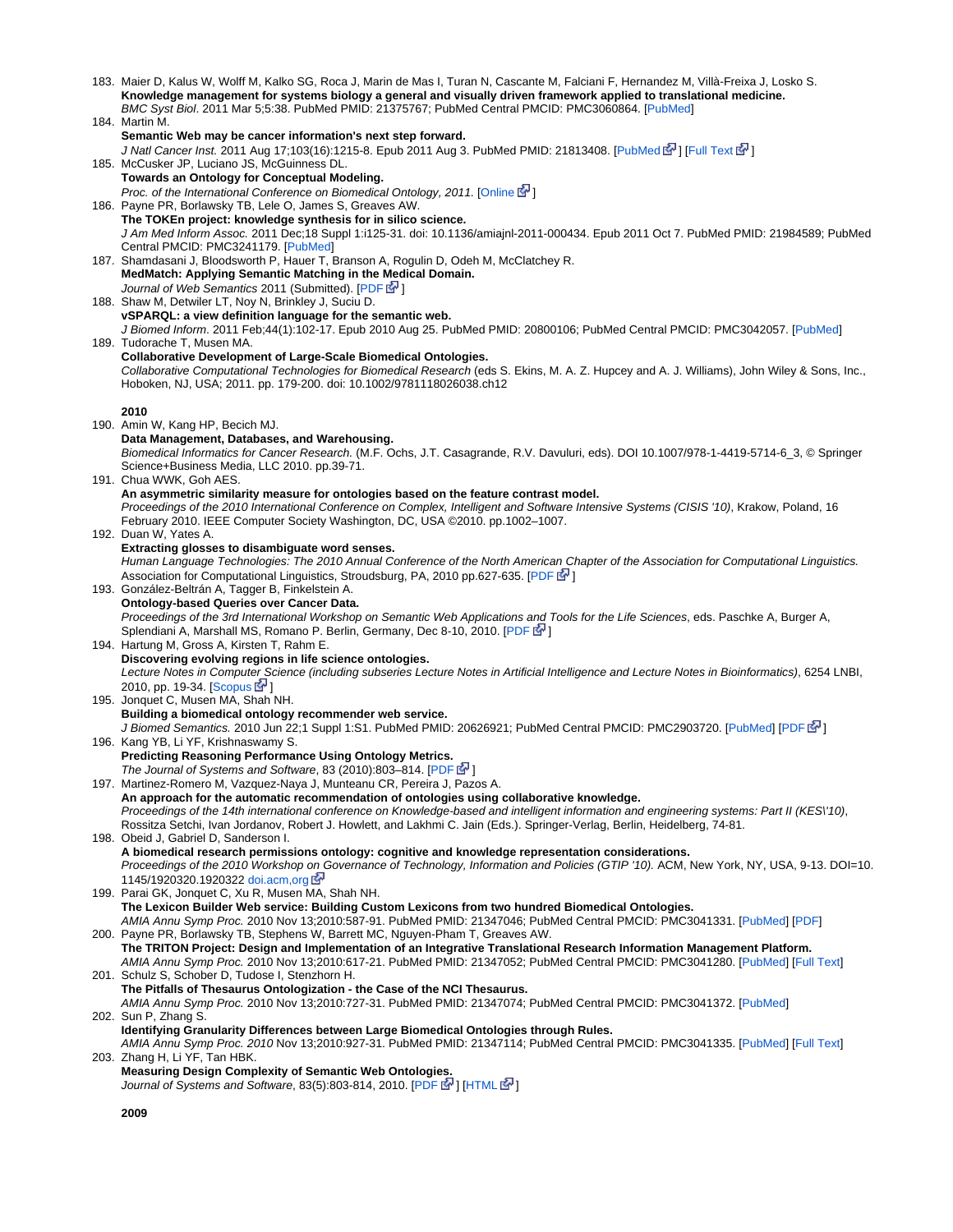204. Borlawsky TB, Dhaval R, Hastings SL, Payne PR. 205. Ghazvinian A, Noy NF, Musen MA. 206. Jonquet C, Shah NH, Musen MA. 207. Jonquet C, Shah NH, Musen MA. 208. Kementsietsidis A, Lim L, Wang M. 209. McCusker JP, Phillips JA, González Beltrán A, Finkelstein A, Krauthammer M. 210. Motik B, Shearer R, Horrocks I. 211. Shah NH, Bhatia N, Jonquet C, Rubin D, Chiang AP, Musen MA. 212. Allemang D, Hendler J. 213. Bodenreider O. 214. Bodenreider O. 215. Cohen B, Oren M, Min H, Perl Y, Halper M. 216. Detwiler LT, Suciu D, Brinkley JF. 217. Jiménez-Ruiz E, Grau BC, Sattler U, Schneider T, Berlanga R. 218. Kementsietsidis A, Lim L, Wang M. 219. Malone J, Rayner TF, Bradley XZ, Parkinson H. 220. Min H, Cohen B, Halper M, Oren M, Perl Y. 221. Mougin F, Bodenreider O. 222. Noy N, Tudorache T, de Coronado S, Musen M. 223. Payne PR, Borlawsky TB, Kwok A, Dhaval R, Greaves AW. 224. Redmond T, Smith M, Drummond N, Tudorache T. 225. Rubin DL, Shah NH, Noy NF. 226. Sebastian A, Noy NF, Tudorache T, Musen MA. 227. Shah NH, Musen MA. **Development of an agile knowledge engineering framework in support of multi-disciplinary translational research.** Summit on Translat Bioinforma. 2009 Mar 1;2009:14-8. PubMed PMID: 21347164; PubMed Central PMCID: PMC3041563. [\[PubMed](http://www.ncbi.nlm.nih.gov/pubmed/21347164)] **Creating mappings for ontologies in biomedicine: simple methods work.** AMIA Annu Symp Proc. 2009 Nov 14;2009:198-202. PubMed PMID: 20351849; PubMed Central PMCID: PMC2815474. [\[PubMed](https://www.ncbi.nlm.nih.gov/pubmed/20351849)] **Prototyping a Biomedical Ontology Recommender Service.** Bio-Ontologies: Knowledge in Biology, Stockholm, Sweden (2009). **The open biomedical annotator.** Summit on Translat Bioinforma. 2009 Mar 1;2009:56-60. PubMed PMID: 21347171; PubMed Central PMCID: PMC3041576. [\[PubMed](http://www.ncbi.nlm.nih.gov/pubmed/21347171)] [[Full Text](http://www.ncbi.nlm.nih.gov/pmc/articles/PMC3041576/?tool=pubmed)] **Profile-based retrieval of records in medical databases.** AMIA Annu Symp Proc. 2009 Nov 14;2009:312-6. PubMed PMID: 20351871; PubMed Central PMCID: PMC2815445. [[PubMed\]](http://www.ncbi.nlm.nih.gov/pubmed/20351871) **Semantic web data warehousing for caGrid.** BMC Bioinformatics. 2009 Oct 1;10 Suppl 10:S2. PubMed PMID: 19796399; PubMed Central PMCID: PMC2755823. [\[PubMed](http://www.ncbi.nlm.nih.gov/pubmed/19796399)] **Hypertableau Reasoning for Description Logics.** Journal of Artificial Intelligence Research, 2009 Oct;36:165-228. [\[PDF](http://jair.org/media/2811/live-2811-4689-jair.pdf) & ] **Comparison of concept recognizers for building the Open Biomedical Annotator.** BMC Bioinformatics. 2009 Sep 17;10 Suppl 9:S14. PubMed PMID: 19761568; PubMed Central PMCID: PMC2745685. [\[PubMed](http://www.ncbi.nlm.nih.gov/pubmed/19761568)] [[Full Text](http://www.biomedcentral.com/1471-2105/10/S9/S14) [S[\]](http://www.cancer.gov/policies/linking)] **2008** Semantic Web for the Working Ontologist: Effective Modeling in RDFS and OWL. Elsevier, 2008. **Biomedical ontologies in action: role in knowledge management, data integration and decision support.** Yearbook of Medical Informatics (2008) pp.67-79. **Comparing SNOMED CT and the NCI Thesaurus through Semantic Web technologies.** Proceedings of the Third International Conference on Knowledge Representation in Medicine (KR-MED 2008), 2008: p. 37-43. [[PDF](http://sunsite.informatik.rwth-aachen.de/Publications/CEUR-WS/Vol-410/Paper07.pdf) 图] **Automated comparative auditing of NCIT genomic roles using NCBI.** J Biomed Inform. 2008 Dec;41(6):904-13. Epub 2008 Mar 28. PubMed PMID: 18486558; PubMed Central PMCID: PMC2630966. [\[PubMed](http://www.ncbi.nlm.nih.gov/pubmed/18486558)] **Regular paths in SparQL: querying the NCI Thesaurus.** AMIA Annu Symp Proc. 2008 Nov 6:161-5. PubMed PMID: 18999137; PubMed Central PMCID: PMC2656016. [[PubMed\]](http://www.ncbi.nlm.nih.gov/pubmed/18999137) **Safe and Economic Re-Use of Ontologies: A Logic-Based Methodology and Tool Support.** Proceedings of the 5th European semantic web conference on the semantic web: research and applications. Berlin, Heidelberg; 2008. LNCS v. 5021 p. 185-99. [\[Springer](http://dx.doi.org/10.1007/978-3-540-68234-9_16)  $\mathbb{F}$ ] **Supporting ontology-based keyword search over medical databases.** AMIA Annu Symp Proc. 2008 Nov 6:409-13. PubMed PMID: 18998839; PubMed Central PMCID: PMC2656038. [\[PubMed\]](http://www.ncbi.nlm.nih.gov/pubmed/18998839) **Developing an application focused experimental factor ontology: embracing the OBO Community.** Bio-Ontologies SIG, ISMB 2008 Toronto Canada, 20 July 2008. [[PDF](http://www.ebi.ac.uk/efo/malone_bioontologies_2008.pdf) & ] **Detecting role errors in the gene hierarchy of the NCI Thesaurus.** Cancer Inform. 2008;6:293-313. PubMed PMID: 19221606; PubMed Central PMCID: PMC2623310. [[PubMed\]](http://www.ncbi.nlm.nih.gov/pubmed/19221606) **Auditing the NCI thesaurus with semantic web technologies.** AMIA Annu Symp Proc. 2008 Nov 6:500-4. PubMed PMID: 18999265; PubMed Central PMCID: PMC2655981. [[PubMed\]](http://www.ncbi.nlm.nih.gov/pubmed/18999265) **Developing biomedical ontologies collaboratively.** AMIA Annu Symp Proc. 2008:520-4. [\[PubMed](http://www.ncbi.nlm.nih.gov/pubmed/18998901)] [\[Available online\]](http://www.ncbi.nlm.nih.gov/pmc/articles/PMC2656043/pdf/amia-0520-s2008.pdf) **Ontology-anchored Approaches to Conceptual Knowledge Discovery in a Multi-dimensional Research Data Repository.** Summit on Translat Bioinforma. 2008 Mar 1;2008:85-9. PubMed PMID: 21347129; PubMed Central PMCID: PMC3041525. [\[PubMed](http://www.ncbi.nlm.nih.gov/pubmed/21347129)] **Managing Change: An Ontology Version Control System.** OWL: Experiences and Directions, Procs of Fifth OWLED Workshop (2008), Karlsruhe, Germany, Oct 26-27, 2008. CEUR-WS.org (2008) [\[PDF](http://ceur-ws.org/Vol-432/owled2008eu_submission_33.pdf) GP ] **Biomedical ontologies: a functional perspective.** Brief Bioinform. 2008 Jan;9(1):75-90. Epub 2007 Dec 12. Review. PubMed PMID: 18077472. [[PubMed\]](http://www.ncbi.nlm.nih.gov/pubmed/18077472) **A generic ontology for collaborative ontology-development workflows.** Lecture Notes in Computer [Scie](http://www.cancer.gov/policies/linking)nce (including subseries Lecture Notes in Artificial Intelligence and Lecture Notes in Bioinformatics), 5268 LNAI, 2008, pp. 318-328. [\[Scopus](http://www.scopus.com/inward/record.url?eid=2-s2.0-56649105039&partnerID=40&md5=3ee1963c5952f19952e28d3e049f3dd4) L<sup>ed</sup>] **UMLS-Query: a perl module for querying the UMLS.**